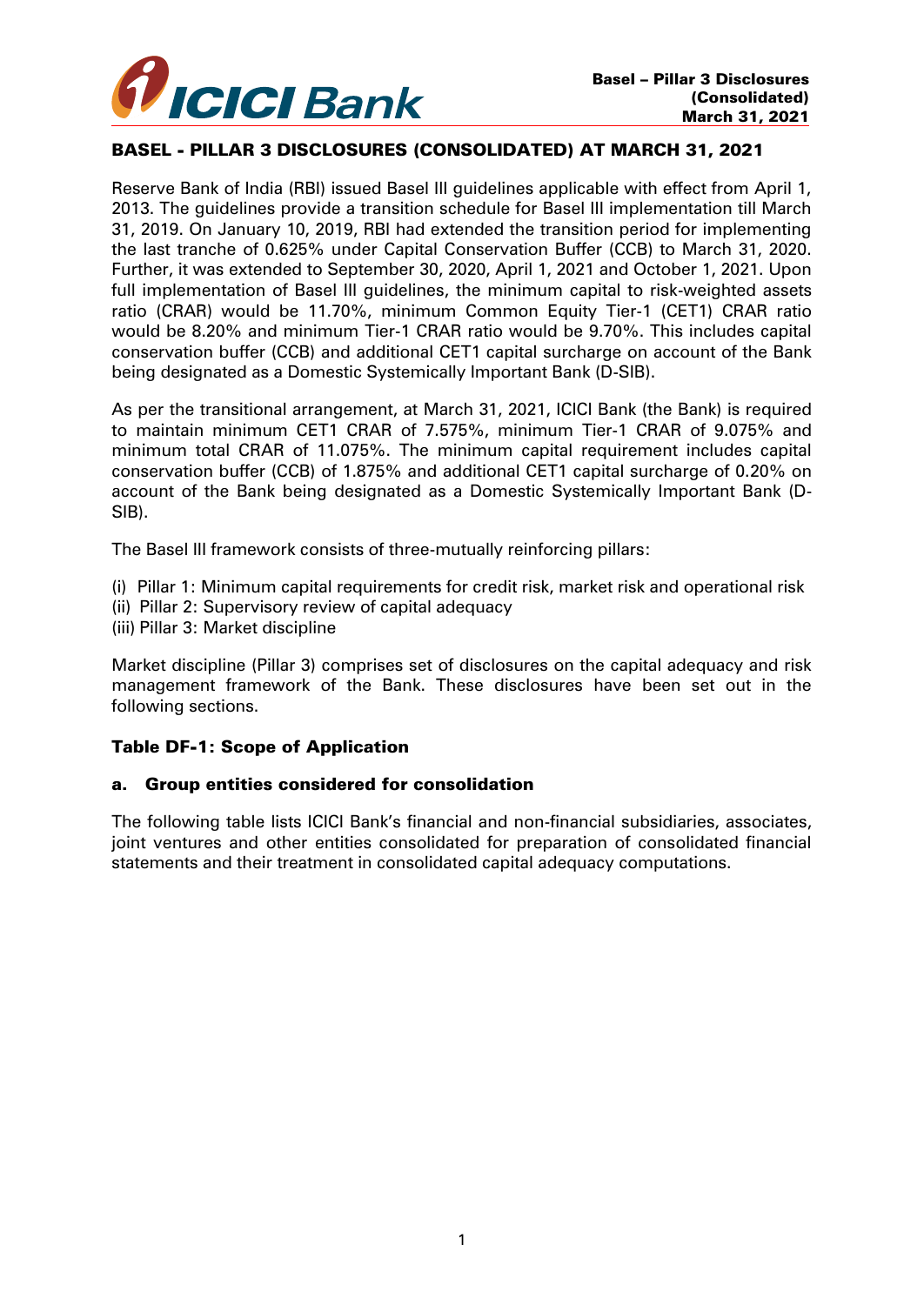

| Name of the<br>entity<br>[Country of<br>incorporation]                              | <b>Included</b><br>under<br>accounting<br>scope of<br>consolidation | <b>Method of</b><br>accounting<br>consolidation | <b>Included</b><br>under<br>regulatory<br>scope of<br>consolidation | <b>Method of</b><br>regulatory<br>consolidation | <b>Reasons for</b><br>difference in<br>the method of<br>consolidation | <b>Reasons for</b><br>consolidation<br>under only<br>one of the<br>scopes of<br>consolidation |
|-------------------------------------------------------------------------------------|---------------------------------------------------------------------|-------------------------------------------------|---------------------------------------------------------------------|-------------------------------------------------|-----------------------------------------------------------------------|-----------------------------------------------------------------------------------------------|
| <b>ICICI Bank UK</b><br>PLC<br>[United<br>Kingdom]                                  | Yes                                                                 | Consolidated<br>as per AS 21                    | Yes                                                                 | Consolidated<br>as per AS 21                    | Not applicable                                                        | Not applicable                                                                                |
| <b>ICICI Bank</b><br>Canada<br>[Canada]                                             | Yes                                                                 | Consolidated<br>as per AS 21                    | Yes                                                                 | Consolidated<br>as per AS 21                    | Not applicable                                                        | Not applicable                                                                                |
| <b>ICICI Securities</b><br>Limited<br>[India]                                       | Yes                                                                 | Consolidated<br>as per AS 21                    | Yes                                                                 | Consolidated<br>as per AS 21                    | Not applicable                                                        | Not applicable                                                                                |
| <b>ICICI Securities</b><br>Holdings Inc. <sup>1</sup><br>[USA]                      | Yes                                                                 | Consolidated<br>as per AS 21                    | Yes                                                                 | Consolidated<br>as per AS 21                    | Not applicable                                                        | Not applicable                                                                                |
| <b>ICICI Securities</b><br>Inc. <sup>1</sup><br>[USA]                               | Yes                                                                 | Consolidated<br>as per AS 21                    | Yes                                                                 | Consolidated<br>as per AS 21                    | Not applicable                                                        | Not applicable                                                                                |
| <b>ICICI Securities</b><br>Primary<br>Dealership<br>Limited<br>[India]              | Yes                                                                 | Consolidated<br>as per AS 21                    | Yes                                                                 | Consolidated<br>as per AS 21                    | Not applicable                                                        | Not applicable                                                                                |
| <b>ICICI Venture</b><br><b>Funds</b><br>Management<br>Company<br>Limited<br>[India] | Yes                                                                 | Consolidated<br>as per AS 21                    | Yes                                                                 | Consolidated<br>as per AS 21                    | Not applicable                                                        | Not applicable                                                                                |
| <b>ICICI Home</b><br>Finance<br>Company<br>Limited<br>[India]                       | Yes                                                                 | Consolidated<br>as per AS 21                    | Yes                                                                 | Consolidated<br>as per AS 21                    | Not applicable                                                        | Not applicable                                                                                |
| <b>ICICI</b><br>Trusteeship<br>Services Limited<br>[India]                          | Yes                                                                 | Consolidated<br>as per AS 21                    | Yes                                                                 | Consolidated<br>as per AS 21                    | Not applicable                                                        | Not applicable                                                                                |
| <b>ICICI Investment</b><br>Management<br>Company<br>Limited<br>[India]              | Yes                                                                 | Consolidated<br>as per AS 21                    | Yes                                                                 | Consolidated<br>as per AS 21                    | Not applicable                                                        | Not applicable                                                                                |
| <b>ICICI</b><br>International<br>Limited<br>[Mauritius]                             | Yes                                                                 | Consolidated<br>as per AS 21                    | Yes                                                                 | Consolidated<br>as per AS 21                    | Not applicable                                                        | Not applicable                                                                                |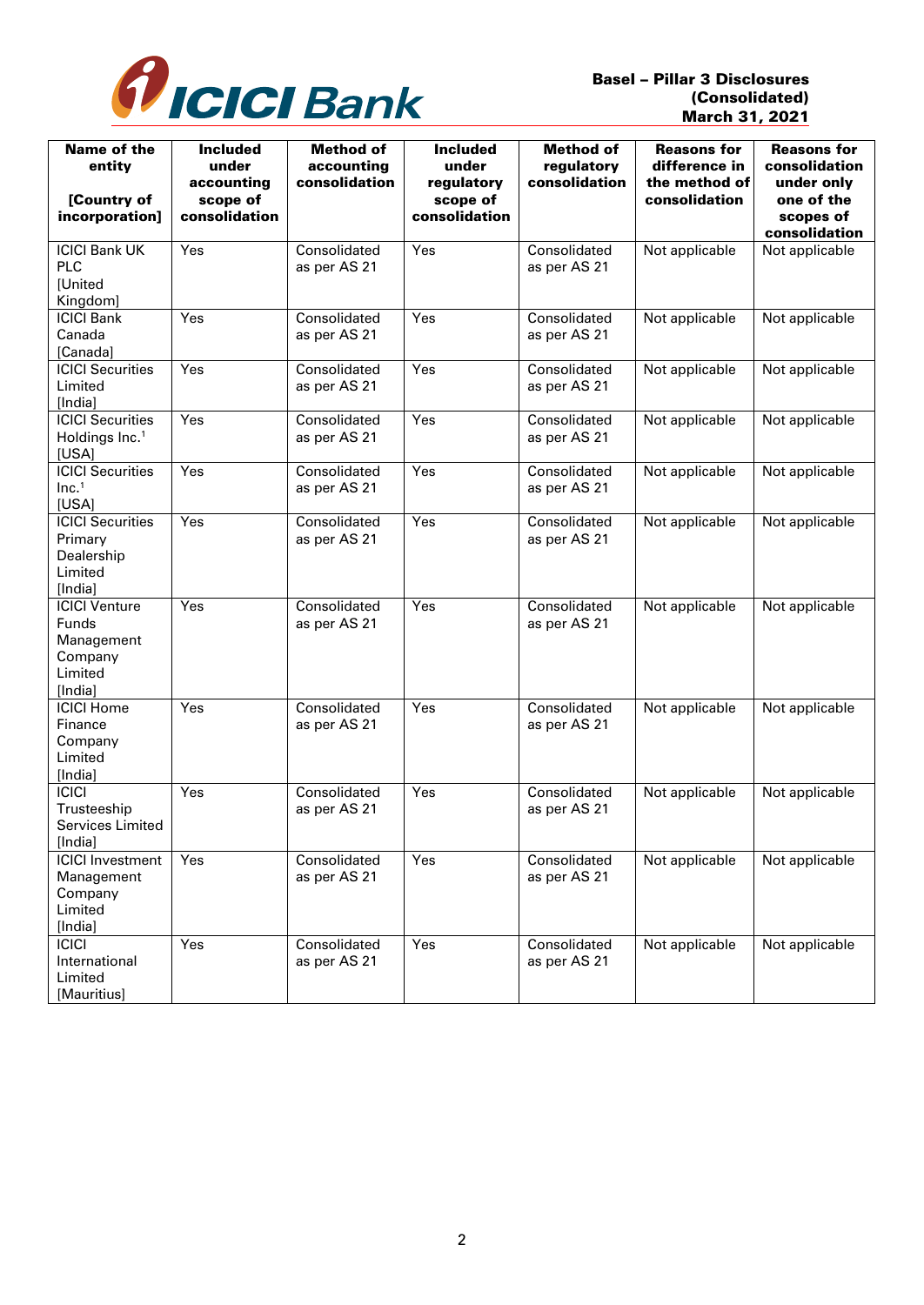

| Name of the<br>entity<br>[Country of<br>incorporation]                                                      | <b>Included</b><br>under<br>accounting<br>scope of<br>consolidation | <b>Method of</b><br>accounting<br>consolidation | <b>Included</b><br>under<br>regulatory<br>scope of<br>consolidation | <b>Method of</b><br>regulatory<br>consolidation | <b>Reasons for</b><br>difference in<br>the method of<br>consolidation | <b>Reasons for</b><br>consolidation<br>under only<br>one of the<br>scopes of<br>consolidation                                                                                                                                                       |
|-------------------------------------------------------------------------------------------------------------|---------------------------------------------------------------------|-------------------------------------------------|---------------------------------------------------------------------|-------------------------------------------------|-----------------------------------------------------------------------|-----------------------------------------------------------------------------------------------------------------------------------------------------------------------------------------------------------------------------------------------------|
| <b>ICICI Prudential</b><br><b>Pension Funds</b><br>Management<br>Company<br>Limited <sup>2</sup><br>[India] | Yes                                                                 | Consolidated<br>as per AS 21                    | Yes                                                                 | Consolidated<br>as per AS 21                    | Not applicable                                                        | Not applicable                                                                                                                                                                                                                                      |
| <b>ICICI Prudential</b><br>Life Insurance<br>Company<br>Limited<br>[India]                                  | Yes                                                                 | Consolidated<br>as per AS 21                    | No                                                                  | Not applicable                                  | Not applicable                                                        | <b>This</b><br>is<br>an<br>insurance entity<br>and<br>not<br>required to<br>be<br>consolidated for<br>regulatory<br>reporting.<br>Investment<br>in<br>this<br>entity<br>is<br>deducted from<br>capital<br>for<br>capital<br>adequacy<br>computation |
| <b>ICICI Lombard</b><br>General<br>Insurance<br>Company<br>Limited<br>[India]                               | Yes                                                                 | Consolidated<br>as per AS 21                    | No                                                                  | Not applicable                                  | Not applicable                                                        | <b>This</b><br>is<br>an<br>insurance entity<br>and<br>not<br>required to be<br>consolidated for<br>regulatory<br>reporting.<br>Investment<br>in<br>entity<br>this<br>is<br>deducted from<br>capital<br>for<br>capital<br>adequacy<br>computation    |
| <b>ICICI</b> Prudential<br>Asset<br>Management<br>Company<br>Limited [India]                                | Yes                                                                 | Consolidated<br>as per AS 21                    | Yes                                                                 | Consolidated<br>as per AS 21                    | Not applicable                                                        | Not applicable                                                                                                                                                                                                                                      |
| <b>ICICI Prudential</b><br><b>Trust Limited</b><br>[India]                                                  | Yes                                                                 | Consolidated<br>as per AS 21                    | Yes                                                                 | Consolidated<br>as per AS 21                    | Not applicable                                                        | Not applicable                                                                                                                                                                                                                                      |
| <b>ICICI Strategic</b><br>Investments<br>Fund                                                               | Yes                                                                 | Consolidated<br>as per AS 21                    | Yes                                                                 | Consolidated<br>as per AS 21                    | Not applicable                                                        | Not applicable                                                                                                                                                                                                                                      |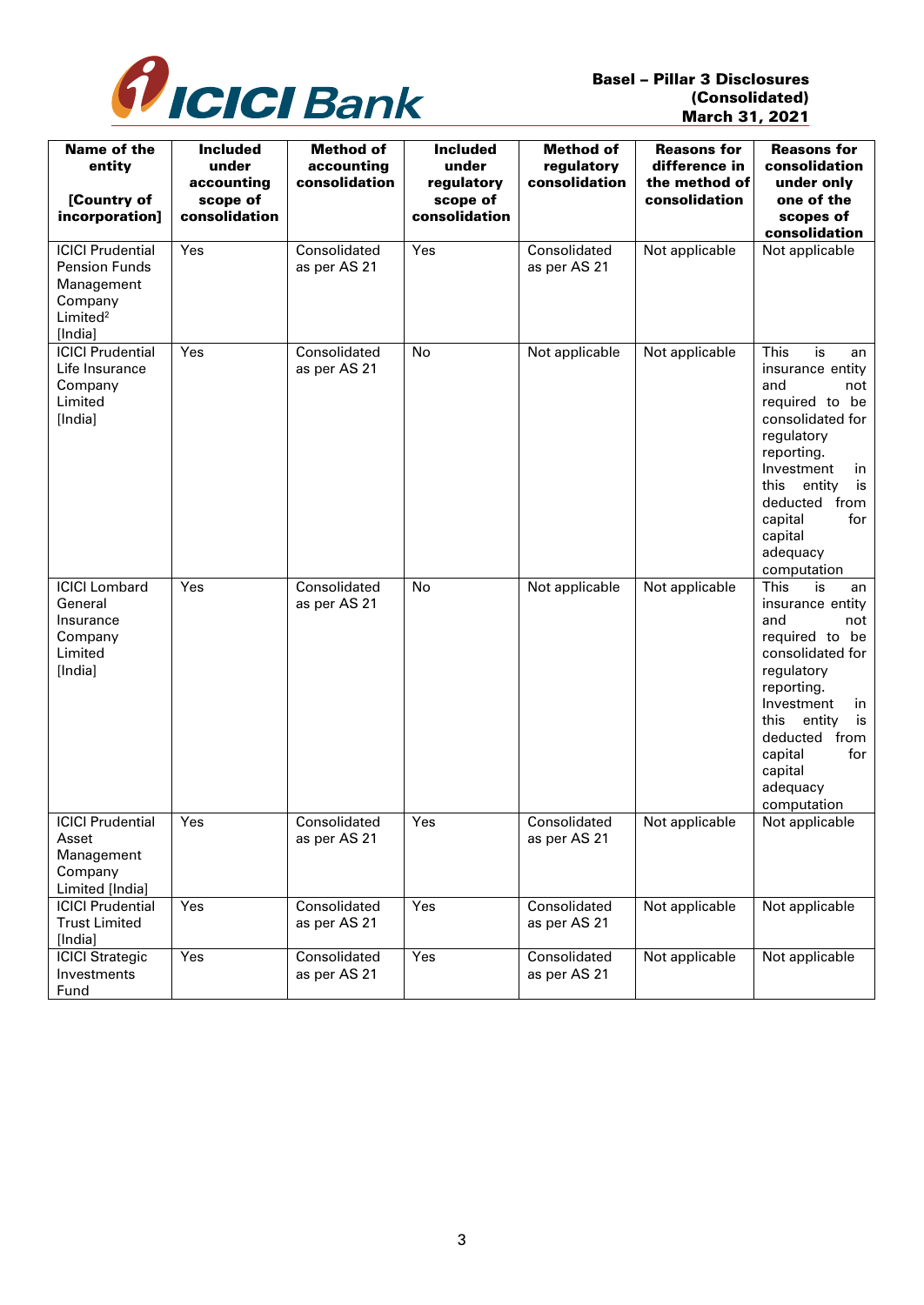

| <b>Name of the</b><br>entity<br>[Country of<br>incorporation]                                               | <b>Included</b><br>under<br>accounting<br>scope of<br>consolidation | <b>Method of</b><br>accounting<br>consolidation | <b>Included</b><br>under<br>regulatory<br>scope of<br>consolidation | <b>Method of</b><br>regulatory<br>consolidation | <b>Reasons for</b><br>difference in<br>the method of<br>consolidation | <b>Reasons for</b><br>consolidation<br>under only<br>one of the<br>scopes of<br>consolidation                                                                                                                             |
|-------------------------------------------------------------------------------------------------------------|---------------------------------------------------------------------|-------------------------------------------------|---------------------------------------------------------------------|-------------------------------------------------|-----------------------------------------------------------------------|---------------------------------------------------------------------------------------------------------------------------------------------------------------------------------------------------------------------------|
| [India]                                                                                                     |                                                                     |                                                 |                                                                     |                                                 |                                                                       |                                                                                                                                                                                                                           |
| I-Process<br>Services (India)<br>Private Limited <sup>3</sup><br>[India]                                    | Yes                                                                 | Accounted as<br>per AS 23                       | <b>No</b>                                                           | Not applicable                                  | Not applicable                                                        | This is a non-<br>financial<br>entity<br>and<br>not<br>required to be<br>consolidated for<br>regulatory<br>reporting.<br>Investment<br>in<br>this entity is risk<br>weighted<br>for<br>capital<br>adequacy<br>computation |
| NIIT Institute of<br><b>Finance Banking</b><br>and Insurance<br>Training<br>Limited <sup>3</sup><br>[India] | Yes                                                                 | Accounted as<br>per AS 23                       | No                                                                  | Not applicable                                  | Not applicable                                                        | This is a non-<br>financial<br>entity<br>and<br>not<br>required to be<br>consolidated for<br>regulatory<br>reporting.<br>Investment<br>in<br>this entity is risk<br>weighted<br>for<br>capital<br>adequacy<br>computation |
| <b>ICICI Merchant</b><br><b>Services Private</b><br>Limited <sup>3</sup><br>[India]                         | Yes                                                                 | Accounted as<br>per AS 23                       | No                                                                  | Not applicable                                  | Not applicable                                                        | The<br>consolidation of<br>this entity is<br>done by equity<br>method.<br>Investment<br>in<br>this entity is risk<br>for<br>weighted<br>capital<br>adequacy<br>computation                                                |
| India Infradebt<br>Limited <sup>3</sup><br>[India]                                                          | Yes                                                                 | Accounted as<br>per AS 23                       | No                                                                  | Not applicable                                  | Not applicable                                                        | The<br>consolidation of<br>this entity is<br>done by equity<br>method.<br>Investment<br>in                                                                                                                                |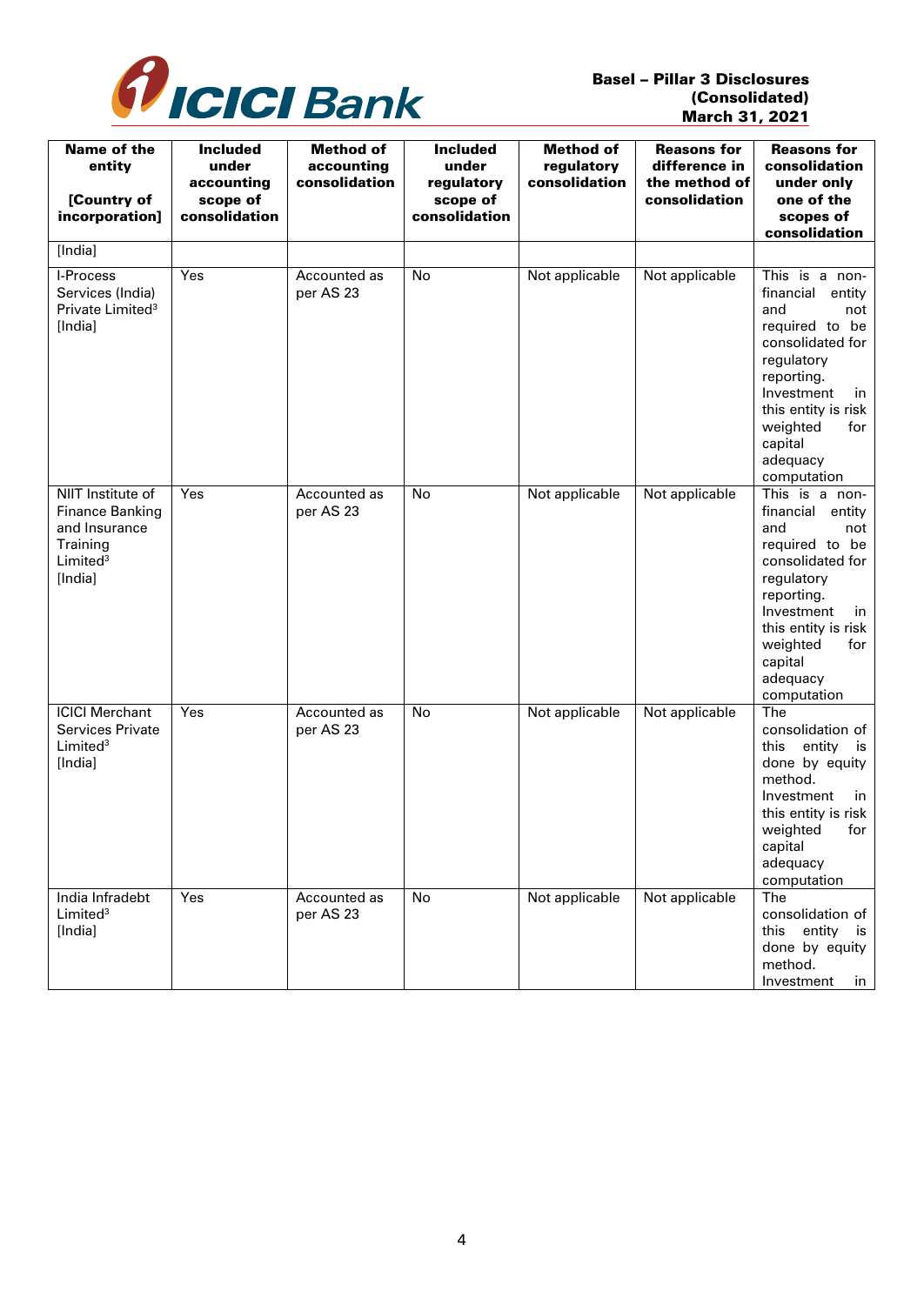

| <b>Name of the</b><br>entity<br>[Country of<br>incorporation]      | <b>Included</b><br>under<br>accounting<br>scope of<br>consolidation | <b>Method of</b><br>accounting<br>consolidation | <b>Included</b><br>under<br>regulatory<br>scope of<br>consolidation | <b>Method of</b><br>regulatory<br>consolidation | <b>Reasons for</b><br>difference in<br>the method of<br>consolidation | <b>Reasons for</b><br>consolidation<br>under only<br>one of the<br>scopes of<br>consolidation                                                                                                                             |
|--------------------------------------------------------------------|---------------------------------------------------------------------|-------------------------------------------------|---------------------------------------------------------------------|-------------------------------------------------|-----------------------------------------------------------------------|---------------------------------------------------------------------------------------------------------------------------------------------------------------------------------------------------------------------------|
|                                                                    |                                                                     |                                                 |                                                                     |                                                 |                                                                       | this entity is risk<br>weighted<br>for<br>capital<br>adequacy<br>computation                                                                                                                                              |
| India Advantage<br>Fund-III $3$<br>[India]                         | Yes                                                                 | Accounted as<br>per AS 23                       | No                                                                  | Not applicable                                  | Not applicable                                                        | The<br>consolidation of<br>this<br>entity<br>is<br>done by equity<br>method.<br>Investment<br>in<br>this entity is risk<br>weighted<br>for<br>capital<br>adequacy<br>computation                                          |
| India Advantage<br>Fund-IV <sup>3</sup><br>[India]                 | Yes                                                                 | Accounted as<br>per AS 23                       | <b>No</b>                                                           | Not applicable                                  | Not applicable                                                        | The<br>consolidation of<br>entity<br>this<br>is<br>done by equity<br>method.<br>Investment<br>in<br>this entity is risk<br>weighted<br>for<br>capital<br>adequacy<br>computation                                          |
| Arteria<br>Technologies<br>Private Limited <sup>3</sup><br>[India] | Yes                                                                 | Accounted as<br>per AS 23                       | <b>No</b>                                                           | Not applicable                                  | Not applicable                                                        | This is a non-<br>financial<br>entity<br>and<br>not<br>required to be<br>consolidated for<br>regulatory<br>reporting.<br>Investment<br>in<br>this entity is risk<br>weighted<br>for<br>capital<br>adequacy<br>computation |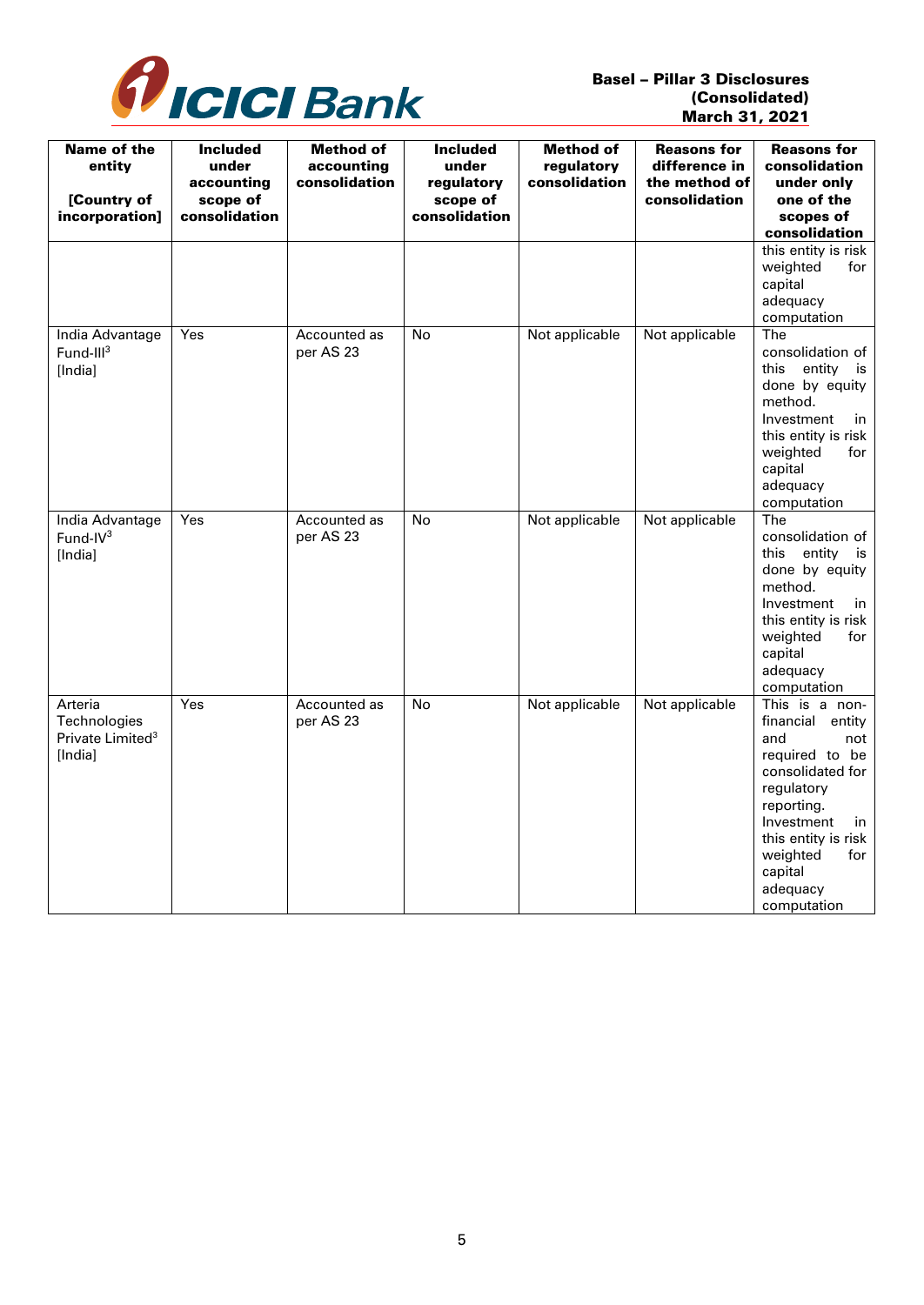

- 1. ICICI Securities Holding Inc. is a wholly owned subsidiary of ICICI Securities Limited. ICICI Securities Inc. is a wholly owned subsidiary of ICICI Securities Holding Inc.
- 2. ICICI Prudential Pension Funds Management Company Limited is a wholly owned subsidiary of ICICI Prudential Life Insurance Company Limited.
- 3. These entities are accounted as per the equity method as prescribed by AS 23 on 'Accounting for Investments in Associates in Consolidated Financial Statements'.

#### b. Group entities not considered for consolidation both under the accounting and regulatory scope of consolidation

|                                                      |                                                  |                                                                                                                                   |                                                              |                                                                                                                                        |                                                                                                                                     | ₹ in million                                                                              |
|------------------------------------------------------|--------------------------------------------------|-----------------------------------------------------------------------------------------------------------------------------------|--------------------------------------------------------------|----------------------------------------------------------------------------------------------------------------------------------------|-------------------------------------------------------------------------------------------------------------------------------------|-------------------------------------------------------------------------------------------|
| Name of the<br>entity/country<br>of<br>incorporation | <b>Principal</b><br>activity<br>of<br>the entity | <b>Total</b><br>equity<br>capital<br>(as<br>stated<br>in the<br>accoun<br>ting<br>balanc<br>e sheet<br>of the<br>legal<br>entity) | %<br>of<br>bank's<br>holding<br>the<br>in<br>total<br>equity | <b>Regulatory</b><br>treatment<br>of<br>bank's<br>investment<br>in<br>the<br>S<br>capital<br><b>instruments</b><br>of<br>the<br>entity | <b>Total</b><br>balance<br>sheet<br>assets (as<br>stated in<br>the<br>accounti<br>ng<br>balance<br>sheet of<br>the legal<br>entity) | <b>Reasons</b>                                                                            |
| Falcon<br><b>Tyres</b><br>Limited                    | Manufacturing<br>of tyres and<br>tubes           | 387.4 <sup>1</sup>                                                                                                                | 26.39%                                                       | Investment in<br>this entity is<br>risk weighted<br>capital<br>for<br>adequacy<br>computation                                          | 11,030.6 <sup>1</sup>                                                                                                               | <b>Not</b><br>consolidated<br>the<br><b>as</b><br>investment<br>is temporary<br>in nature |
| Trade<br>Comm<br><b>Services</b><br>Limited          | Commodity<br>Trading                             | $\overline{c^2}$                                                                                                                  | $100.00\%$ <sup>3</sup>                                      | Investment in<br>this entity is<br>risk weighted<br>for<br>capital<br>adequacy<br>computation                                          | $\frac{2}{\epsilon}$                                                                                                                | <b>Not</b><br>consolidated<br>the<br><b>as</b><br>investment<br>is temporary<br>in nature |

1. Data as per the latest available audited financial statements at March 31, 2016.

2. The company has distributed the shareholders' funds and has completed the necessary filing with Registrar of Companies for winding up.

3. Held by ICICI Strategic Investments Fund.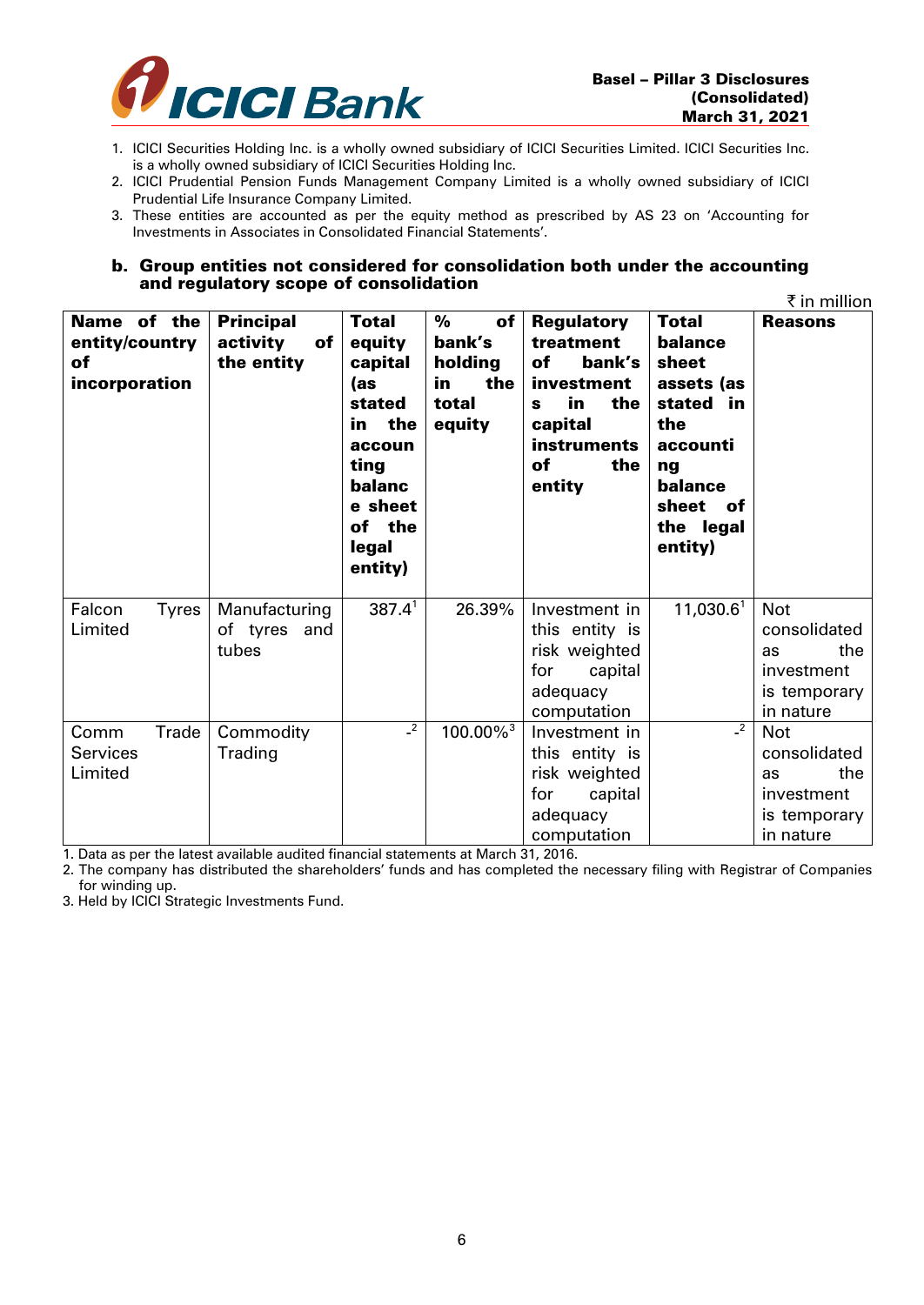

# c. Group entities considered for regulatory scope of consolidation

The following table lists the group entities considered under regulatory scope of consolidation at March 31, 2021

|                                                                    |                                               |                                                                                                                                                                | ₹ in million                                                                                                              |
|--------------------------------------------------------------------|-----------------------------------------------|----------------------------------------------------------------------------------------------------------------------------------------------------------------|---------------------------------------------------------------------------------------------------------------------------|
| <b>Name of the entity</b><br>[Country of incorporation]            | <b>Principal</b><br>activity of the<br>entity | <b>Total equity</b><br>capital and<br>reserves &<br>surplus (as<br>stated in the<br>accounting<br><b>balance sheet</b><br>of the legal<br>entity) <sup>1</sup> | <b>Total assets</b><br>(as stated in<br>the<br>accounting<br><b>balance sheet</b><br>of the legal<br>entity) <sup>1</sup> |
| <b>ICICI Bank UK PLC</b>                                           | <b>Banking</b>                                |                                                                                                                                                                |                                                                                                                           |
| [United Kingdom]                                                   |                                               | 37,047.9                                                                                                                                                       | 217,513.5                                                                                                                 |
| <b>ICICI Bank Canada</b>                                           | <b>Banking</b>                                |                                                                                                                                                                |                                                                                                                           |
| [Canada]<br><b>ICICI Securities Limited</b>                        |                                               | 34,795.0                                                                                                                                                       | 346,592.8                                                                                                                 |
| [India] <sup>2</sup> (Consolidated)                                | Securities broking<br>and merchant<br>banking | 18,211.4                                                                                                                                                       | 80,974.1                                                                                                                  |
| <b>ICICI Securities Primary</b>                                    | <b>Securities</b>                             |                                                                                                                                                                |                                                                                                                           |
| <b>Dealership Limited</b>                                          | investment,                                   |                                                                                                                                                                |                                                                                                                           |
| [India]                                                            | trading and                                   |                                                                                                                                                                |                                                                                                                           |
|                                                                    | underwriting                                  | 14,409.4                                                                                                                                                       | 197,197.2                                                                                                                 |
| <b>ICICI Venture Funds</b><br><b>Management Company</b><br>Limited | Private<br>equity/venture<br>capital fund     |                                                                                                                                                                |                                                                                                                           |
| [India]                                                            | management                                    | 2,459.5                                                                                                                                                        | 2,914.7                                                                                                                   |
| <b>ICICI Home Finance</b><br><b>Company Limited</b>                | Housing finance                               |                                                                                                                                                                |                                                                                                                           |
| [India]                                                            |                                               | 16,085.9                                                                                                                                                       | 156,401.8                                                                                                                 |
| <b>ICICI Trusteeship Services</b><br>Limited                       | Trusteeship<br>services                       |                                                                                                                                                                |                                                                                                                           |
| [India]                                                            |                                               | 8.1                                                                                                                                                            | 9.2                                                                                                                       |
| <b>ICICI Investment</b><br><b>Management Company</b><br>Limited    | Asset<br>management and<br>Investment         |                                                                                                                                                                |                                                                                                                           |
| [India]                                                            | advisory                                      | 83.0                                                                                                                                                           | 121.8                                                                                                                     |
| <b>ICICI</b> International Limited                                 | Asset                                         |                                                                                                                                                                |                                                                                                                           |
| [Mauritius]                                                        | management                                    | 99.6                                                                                                                                                           | 102.8                                                                                                                     |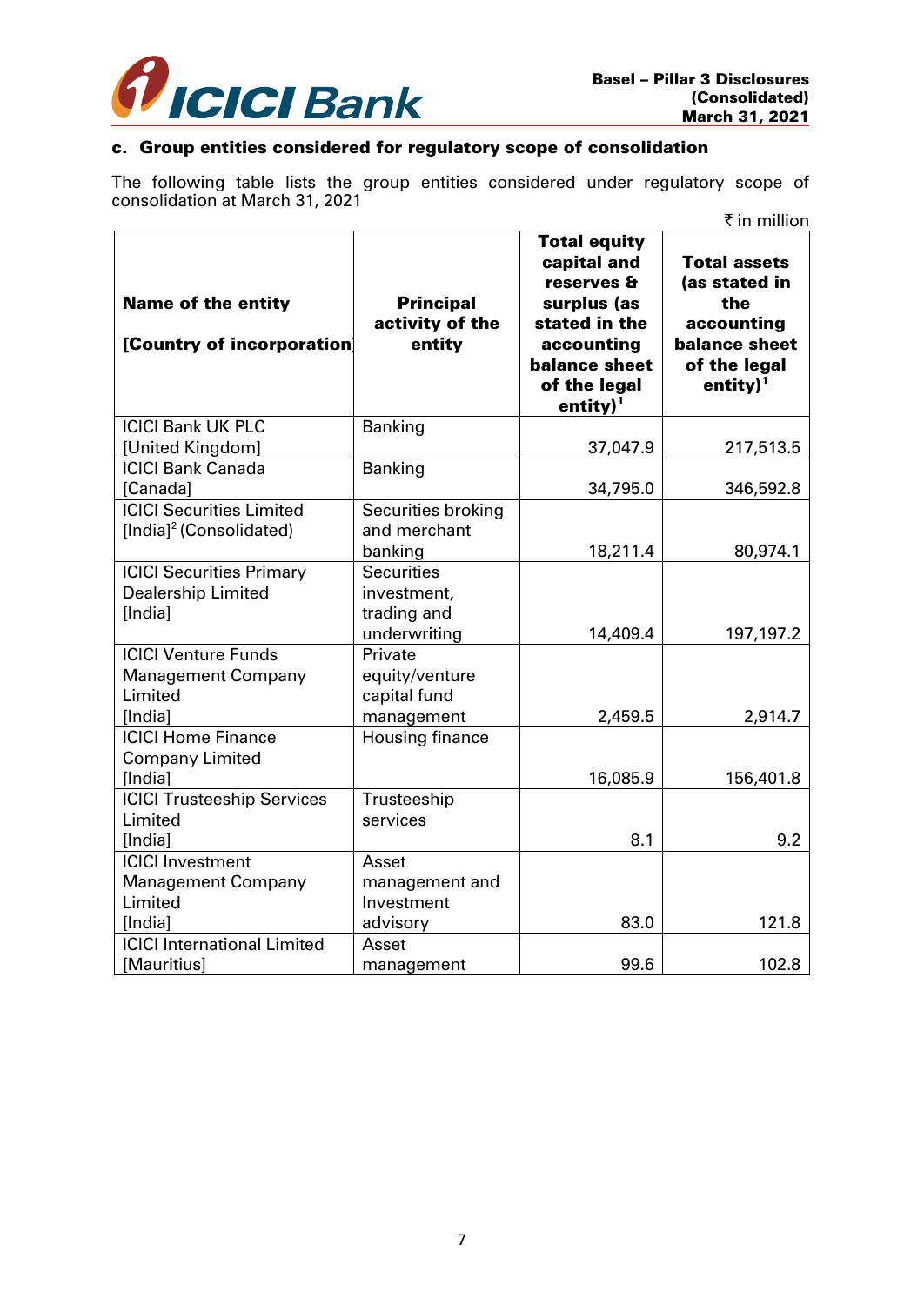

| <b>Name of the entity</b><br>[Country of incorporation] | <b>Principal</b><br>activity of the<br>entity | Total equity<br>capital and<br>reserves &<br>surplus (as<br>stated in the<br>accounting<br>balance sheet<br>of the legal<br>entity) <sup>1</sup> | <b>Total assets</b><br>(as stated in<br>the<br>accounting<br><b>balance sheet</b><br>of the legal<br>entity) <sup>1</sup> |
|---------------------------------------------------------|-----------------------------------------------|--------------------------------------------------------------------------------------------------------------------------------------------------|---------------------------------------------------------------------------------------------------------------------------|
| <b>ICICI Prudential Pension</b>                         | Pension fund                                  |                                                                                                                                                  |                                                                                                                           |
| <b>Funds Management</b>                                 | management                                    |                                                                                                                                                  |                                                                                                                           |
| <b>Company Limited</b>                                  |                                               |                                                                                                                                                  |                                                                                                                           |
| [India]                                                 |                                               | 288.5                                                                                                                                            | 320.1                                                                                                                     |
| <b>ICICI Prudential Asset</b>                           | Asset                                         |                                                                                                                                                  |                                                                                                                           |
| <b>Management Company</b>                               | management                                    |                                                                                                                                                  |                                                                                                                           |
| Limited                                                 |                                               |                                                                                                                                                  |                                                                                                                           |
| [India]                                                 |                                               | 16,274.7                                                                                                                                         | 18,765.2                                                                                                                  |
| <b>ICICI Prudential Trust</b>                           | Trusteeship                                   |                                                                                                                                                  |                                                                                                                           |
| Limited                                                 | services                                      |                                                                                                                                                  |                                                                                                                           |
| [India]                                                 |                                               | 15.4                                                                                                                                             | 16.9                                                                                                                      |
| <b>ICICI Strategic Investments</b>                      | Venture capital                               |                                                                                                                                                  |                                                                                                                           |
| Fund                                                    | fund                                          |                                                                                                                                                  |                                                                                                                           |
| [India]                                                 |                                               | 375.0                                                                                                                                            | 409.8                                                                                                                     |

1. As per Generally Accepted Accounting Principles in India (Indian GAAP), except in case of the foreign subsidiaries where Generally Accepted Accounting Principles as applicable to the respective foreign subsidiaries are followed.

2. Includes ICICI Securities Limited, ICICI Securities Holding Inc. (a wholly owned subsidiary of ICICI Securities Limited) and ICICI Securities Inc. (a wholly owned subsidiary of ICICI Securities Holding Inc.).

## d. Capital deficiency in subsidiaries

Majority owned financial entities that are not consolidated for capital adequacy purposes and for which the investment in equity and other instruments eligible for regulatory capital status are deducted from capital, meet their respective regulatory capital requirements at all times. There is no deficiency in capital in any of the subsidiaries of the Bank at March 31, 2021. The Bank maintains an active oversight on its subsidiaries through its representation on their respective Boards. On a periodic basis, the capital adequacy/solvency position of subsidiaries (banking, non-banking and insurance subsidiaries), as per the applicable regulations, is reported to their respective Boards as well as to the Board of the Bank.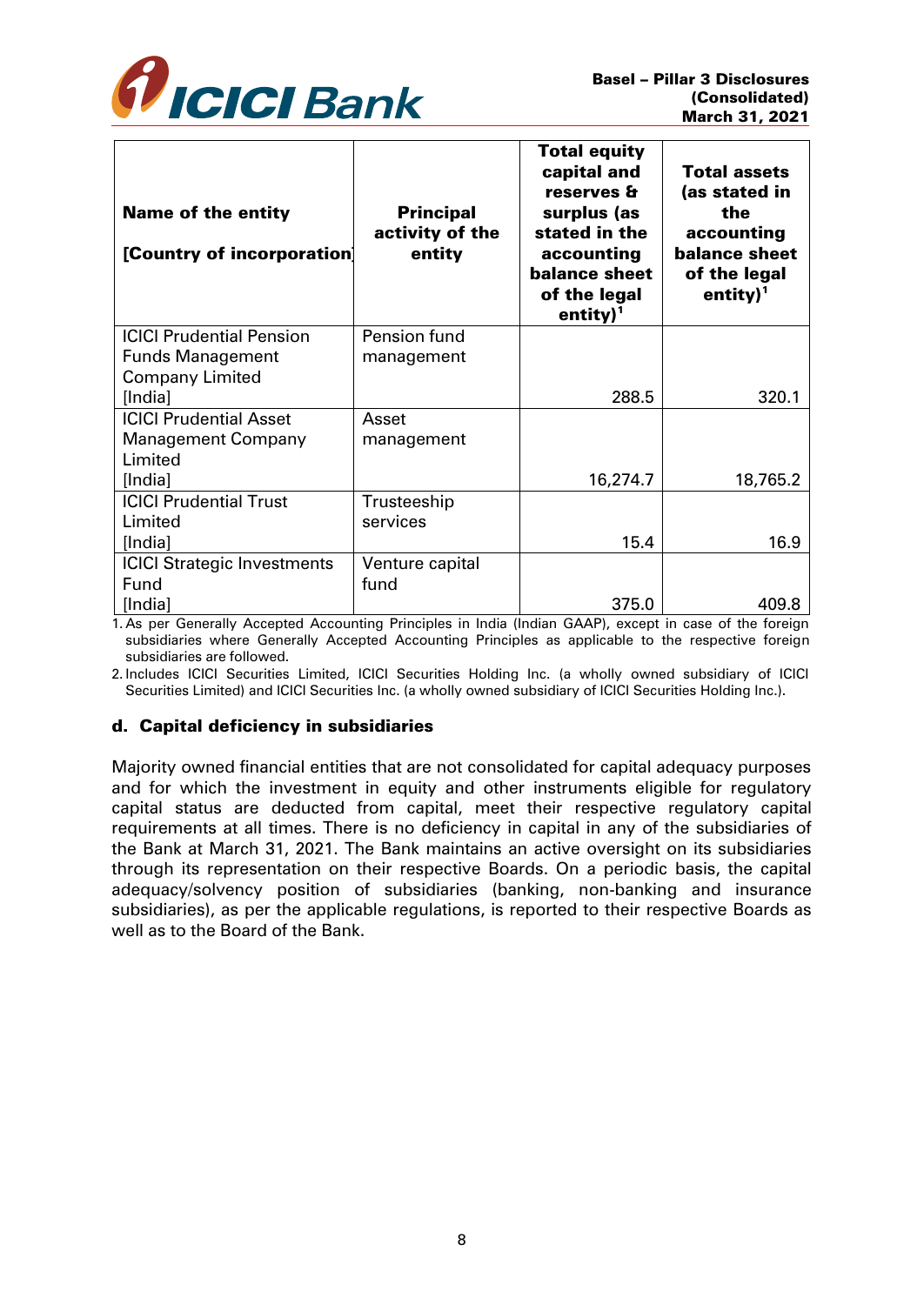

#### e. Bank's interest in insurance entities

Following table gives the details of the Bank's interest in insurance entities at March 31, 2021.  $\overline{f}$  in million

| Name of the<br>entity<br>[Country of<br>incorporation]                     | <b>Principal</b><br>activity of<br>the entity | <b>Total equity</b><br>capital (as<br>stated in the<br>accounting<br>balance<br>sheet of the<br>legal entity) | $%$ of<br>Bank's<br>holding<br>in the<br>total<br>equity | <b>Quantitative impact on</b><br>regulatory capital of<br>using risk weighting<br>method versus using<br>the full deduction<br>method |
|----------------------------------------------------------------------------|-----------------------------------------------|---------------------------------------------------------------------------------------------------------------|----------------------------------------------------------|---------------------------------------------------------------------------------------------------------------------------------------|
| <b>ICICI Prudential</b><br>Life Insurance<br>Company<br>Limited [India]    | Life<br>insurance                             | 14,359.7                                                                                                      | 51.37%                                                   | 31 bps positive impact on<br><b>CRAR</b>                                                                                              |
| <b>ICICI Lombard</b><br>General<br>Insurance<br>Company<br>Limited [India] | General<br>insurance                          | 4,545.9                                                                                                       | 51.88%                                                   | 13 bps positive impact on<br><b>CRAR</b>                                                                                              |

## f. Restrictions or impediments on transfer of funds or regulatory capital within the group

Transfer of funds and regulatory capital are subject to local laws and regulation of host countries as applicable.

## Table DF-2: CAPITAL ADEQUACY

#### Qualitative disclosures

#### a. Capital management

#### **Objective**

The Bank actively manages its capital to meet regulatory norms and current and future business needs considering the risks in its businesses, expectation of rating agencies, shareholders and investors, and the available options of raising capital.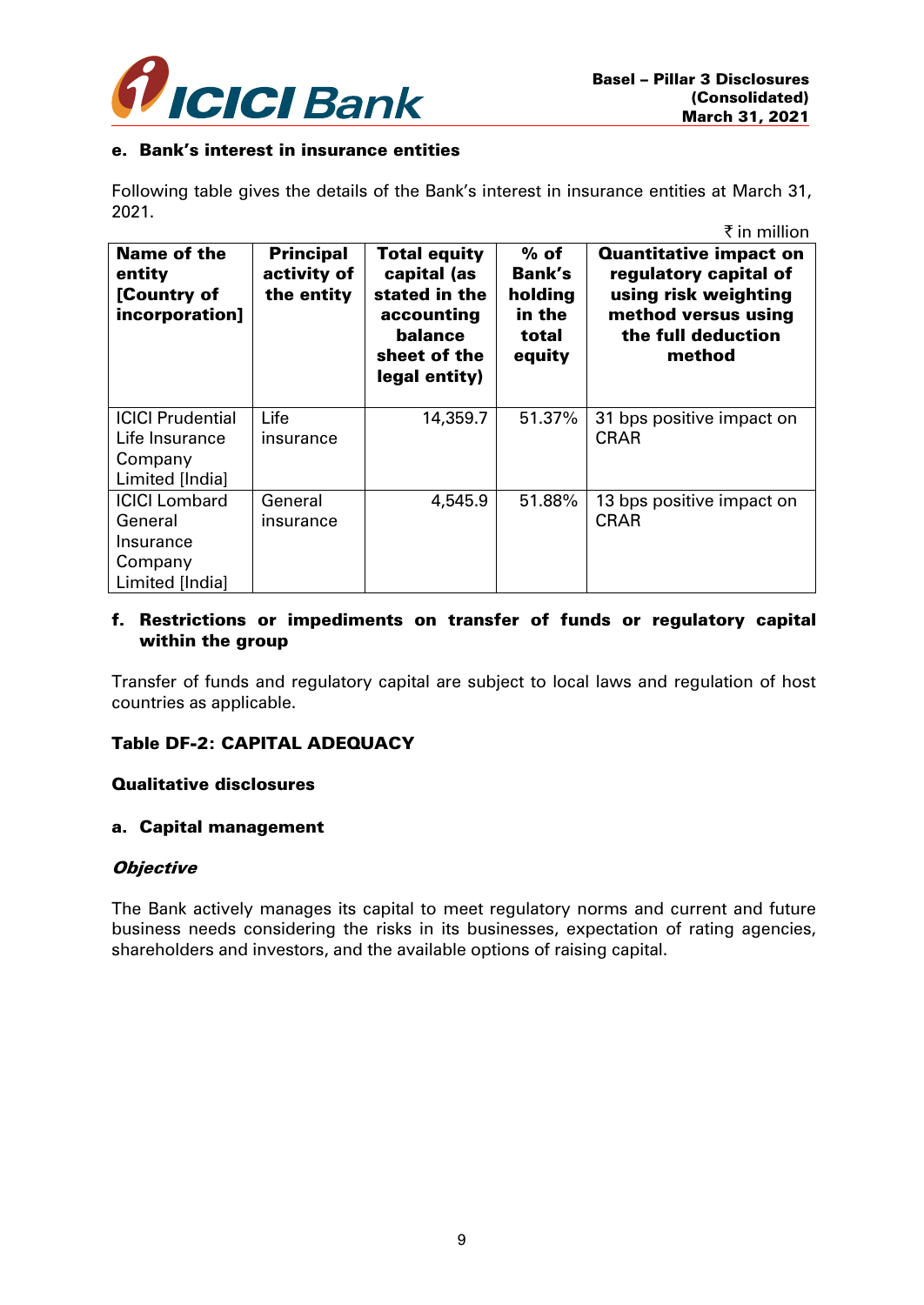

### Organisational set-up

The capital management framework of the Bank is administered by the Finance Group and the Risk Management Group (RMG) under the supervision of the Board and the Risk Committee.

## Regulatory capital

## ICICI Bank

RBI issued Basel III guidelines applicable with effect from April 1, 2013. Upon full implementation of Basel III guidelines, the minimum CRAR would be 11.70%, minimum CET1 CRAR ratio would be 8.20% and minimum Tier-1 CRAR ratio would be 9.70%. This includes CCB and additional CET1 capital surcharge on account of the Bank being designated as a D-SIB.

As per the transitional arrangement, at March 31, 2021, the Bank is required to maintain minimum CET1 CRAR of 7.575%, minimum Tier-1 CRAR of 9.075% and minimum total CRAR of 11.075%. The minimum capital requirement includes capital conservation buffer (CCB) of 1.875% and additional CET1 capital surcharge of 0.20% on account of the Bank being designated as a D-SIB.

## Subsidiaries

Each subsidiary in the Group assesses the adequate level of capitalisation required to meet its respective host regulatory requirements and business needs. The Board of each subsidiary maintains oversight over the capital adequacy framework for the subsidiary either directly or through separately constituted committees.

## Internal assessment of capital

The Bank's capital management framework includes a comprehensive internal capital adequacy assessment process (ICAAP) conducted annually which determines the adequate level of capitalisation for the Bank to meet regulatory norms and current and future business needs, including under stress scenarios. The ICAAP is formulated at both standalone bank level and the consolidated group level. The ICAAP encompasses capital planning for a four-year time horizon, assessment of material risks and the relationship between risk and capital.

The capital management framework is complemented by the risk management framework, which covers the policies, processes, methodologies and frameworks established for the management of material risks.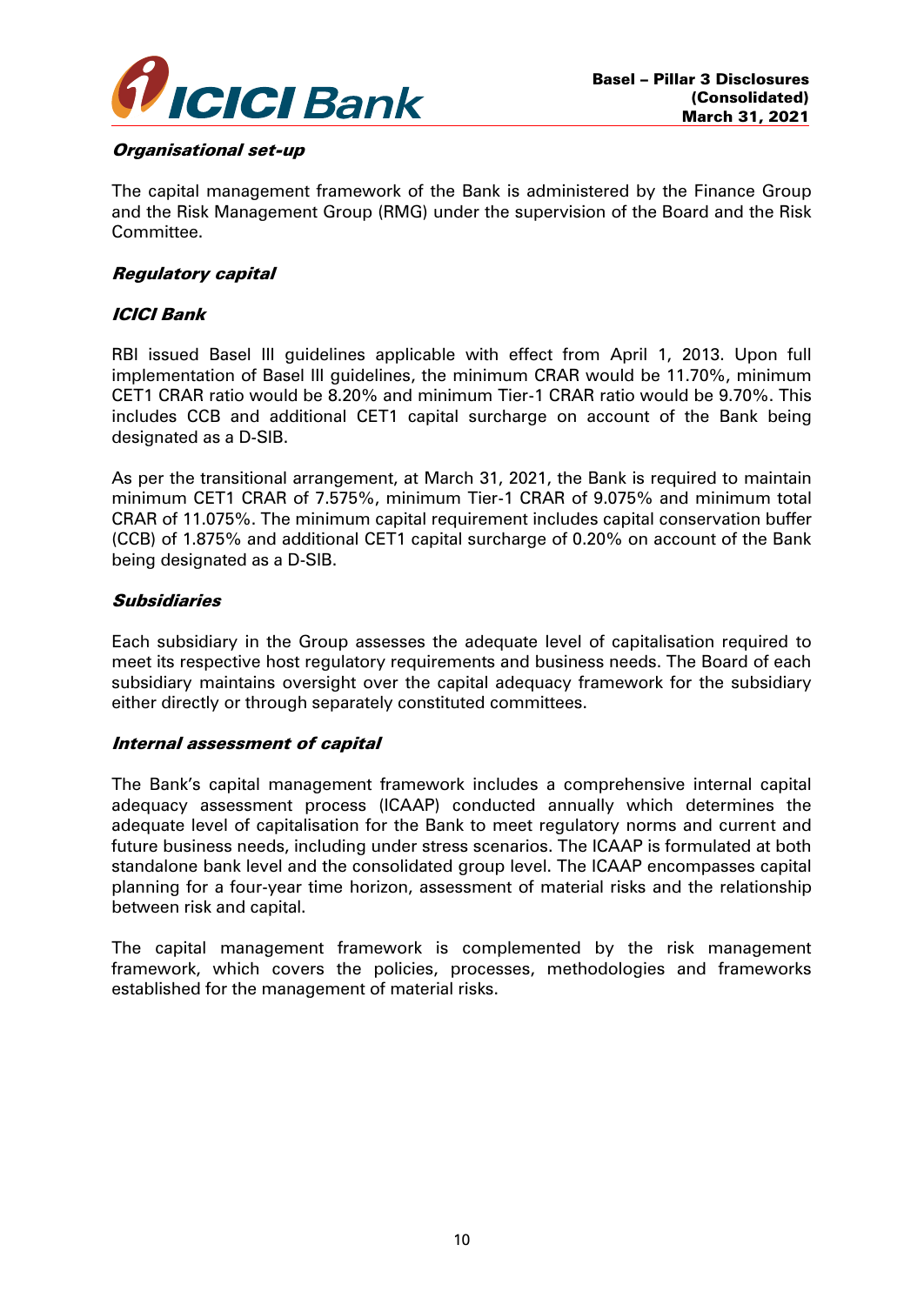

Stress testing, which is a key aspect of the ICAAP and the risk management framework, provides an insight on the impact of extreme but plausible scenarios on the Bank's risk profile and capital position. Based on the stress testing framework, the Bank conducts stress tests on its various portfolios and assesses the impact on its capital adequacy ratio and the adequacy of capital buffers for current and future periods. The Bank periodically assesses and refines its stress testing framework in an effort to ensure that the stress scenarios capture material risks as well as reflect market conditions and operating environment. The business and capital plans and the stress testing results of certain key group entities are integrated into the ICAAP.

Based on the ICAAP, the Bank determines the level of capital that needs to be maintained by considering the following in an integrated manner:

- Bank's strategic focus, business plan and growth objectives;
- regulatory capital requirements as per the RBI guidelines;
- assessment of material risks and impact of stress testing;
- perception of shareholders and investors;
- future strategy with regard to investments or divestments in subsidiaries; and
- evaluation of options to raise capital from domestic and overseas markets, as permitted by RBI from time to time.

### Monitoring and reporting

The Board of Directors of the Bank maintains an active oversight over the Bank's capital adequacy levels. On a quarterly basis, an analysis of the capital adequacy position and the risk weighted assets and an assessment of the various aspects of Basel III on capital and risk management as stipulated by RBI, are reported to the Board. Further, the capital adequacy position of the banking subsidiaries and the non-banking subsidiaries based on the respective host regulatory requirements is also reported to the Board on a periodic basis. In line with RBI requirements for consolidated prudential report, the capital adequacy position of the Group (consolidated) is reported to the Board on a quarterly basis.

Further, the ICAAP which is an annual process also serves as a mechanism for the Board to assess and monitor the Bank's and the Group's capital adequacy position over a fouryear time horizon.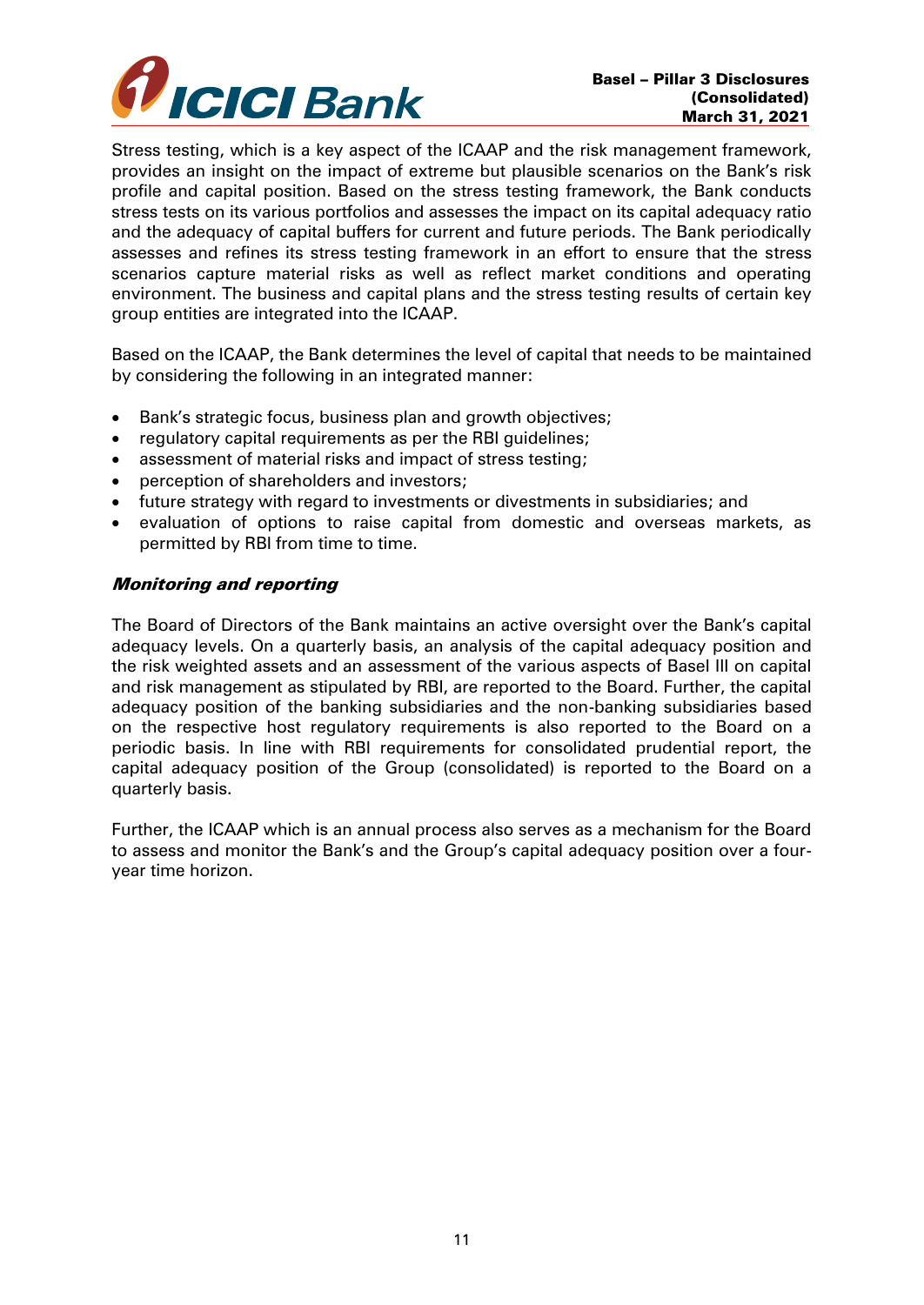

#### Quantitative disclosures

#### Capital requirements for various risk areas (March 31, 2021)

The Bank is subject to the capital adequacy norms stipulated by the RBI guidelines on Basel III. The total capital adequacy ratio of the Bank at a standalone level at March 31, 2021 as per the RBI guidelines on Basel III is 19.12% with a Tier-1 capital adequacy ratio of 18.06%. The total capital adequacy ratio of the Group (consolidated) at March 31, 2021 as per the RBI guidelines on Basel III is 18.87% with a Tier-1 capital adequacy ratio of 17.81%.

As required by RBI guidelines on Basel III, the Bank's capital requirements (at Group level) have been computed using the Standardised approach for credit risk, Standardised Measurement method for market risk and Basic Indicator approach for operational risk. Capital required for credit, market and operational risks given below is arrived at after multiplying the risk weighted assets by 11.075%.

|                                                   | ₹ in million  |
|---------------------------------------------------|---------------|
|                                                   | <b>Amount</b> |
| <b>b. Capital required for credit risk</b>        | 774,389.5     |
| - for portfolio subject to standardised approach  | 772,781.1     |
| - for securitisation exposure                     | 1,608.4       |
| c. Capital required for market risk               | 80,069.8      |
| - for interest rate risk $1$                      | 53,572.7      |
| - for foreign exchange (including gold) risk      | 2,416.9       |
| - for equity position risk                        | 24,080.2      |
| d. Capital required for operational risk          | 97,301.7      |
| Total capital requirement (b+c+d)                 | 951,761.0     |
| Total capital funds of the Group <sup>2,3,4</sup> | 1,621,488.0   |
| <b>Total risk weighted assets</b>                 | 8,593,778.8   |
| <b>Capital adequacy ratio</b>                     | 18.87%        |

1. Includes capital required of  $\bar{\tau}$  8,948.0 million for securitisation exposure.

2. Includes all entities considered for Basel III capital adequacy computation.

3. Includes revaluation reserve except revaluation reserve on leasehold property at March 31, 2021.

4. Includes retained earnings for FY2021 and post appropriation of proposed dividend.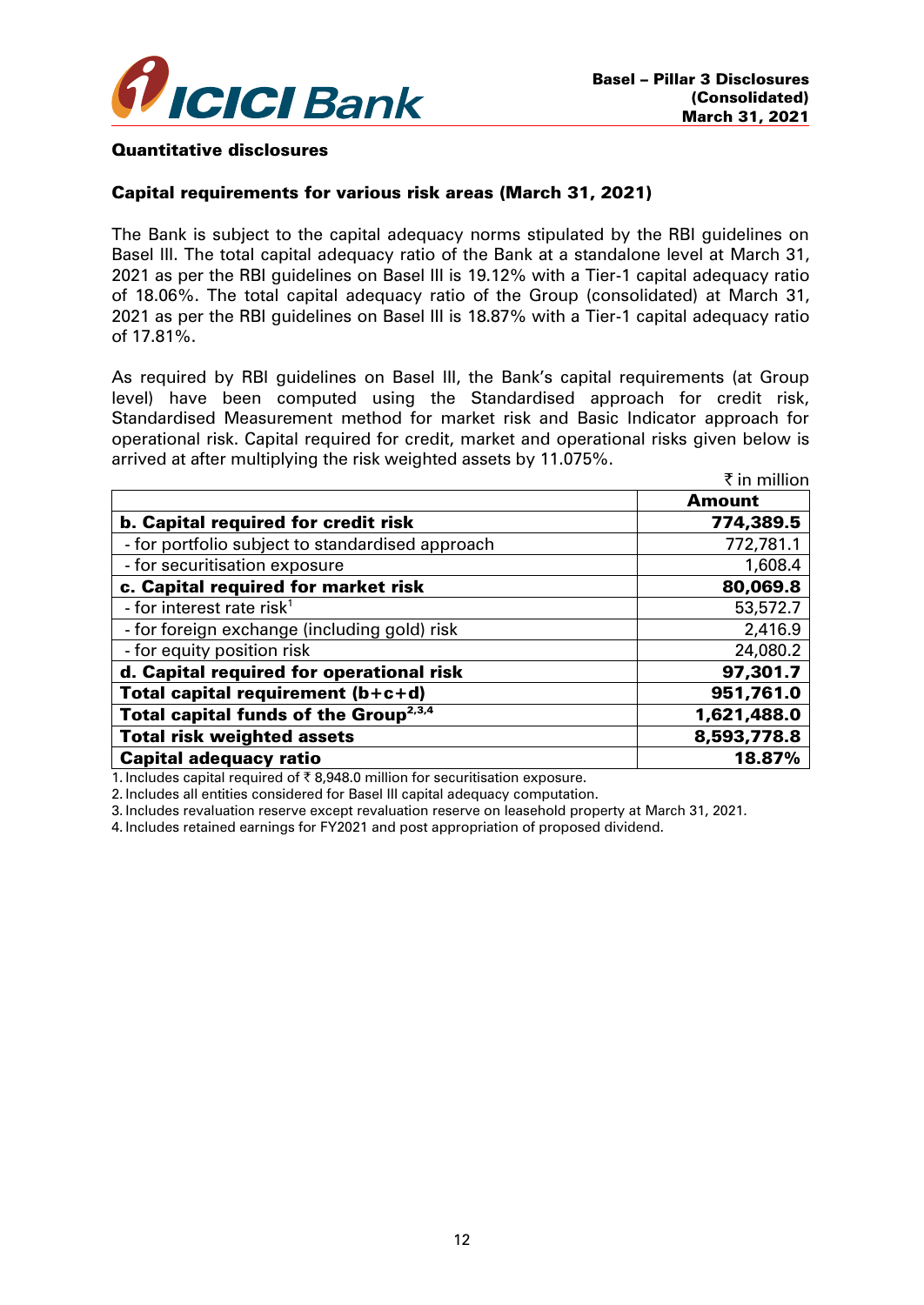

## e. Common Equity Tier 1, Tier 1 and Total CRAR

The CRAR of the Bank and its banking subsidiaries at March 31, 2021 are given below.

| <b>CRAR</b>       | <b>ICICI Bank Ltd</b><br>$(considered)^{1,4}$ | <b>ICICI Bank Ltd</b><br>$(standard one)^{1,4}$ | <b>ICICI Bank</b><br>UK PLC $1,2$ | <b>ICICI Bank</b><br>Canada <sup>1,3</sup> |
|-------------------|-----------------------------------------------|-------------------------------------------------|-----------------------------------|--------------------------------------------|
| <b>CET1 CRAR</b>  | 16.66%                                        | 16.80%                                          | 23.80%                            | 23.33%                                     |
| Tier-1 CRAR       | 17.81%                                        | 18.06%                                          | 23.80%                            | 23.33%                                     |
| <b>Total CRAR</b> | 18.87%                                        | 19.12%                                          | 28.27%                            | 24.09%                                     |

1. Computed as per capital adequacy guidelines issued by regulators of respective jurisdictions.

2. As per UK Prudential Regulation Authority (PRA) Basel III guidelines.

3. As per Office of the Superintendent of Financial Institutions (OSFI) Basel III guidelines.

4. Includes retained earnings for FY2021 and post appropriation of proposed dividend.

### RISK EXPOSURE AND ASSESSMENT

As a financial intermediary, the Bank is exposed to various types of risks including credit, market, liquidity, operational, legal, compliance and reputation risks. The objective of the risk management framework at the Bank is to ensure that various risks are understood, measured and monitored and that the policies and procedures established to address these risks are strictly adhered to.

The key principles underlying the risk management framework at the Bank are as follows:

1. The Board of Directors has oversight on all the risks assumed by the Bank. Specific Committees of the Board have been constituted to facilitate focused oversight of various risks. The Risk Committee reviews the risk management policies, the Bank's compliance with risk management guidelines stipulated by the RBI and the status of implementation of the advanced approaches under the Basel framework. It reviews the risk dashboard covering areas such as credit risk, interest rate risk, liquidity risk, foreign exchange risk, operational and outsourcing risks and the limits framework, including stress test limits for various risks. The Risk Committee also reviews the risk profile of the overseas banking subsidiaries and certain other key subsidiaries. The Credit Committee reviews developments in key industrial sectors and the Bank's exposure to these sectors and various portfolios on a periodic basis. The Audit Committee provides direction to and also monitors the quality of the internal audit function. The Asset Liability Management Committee provides guidance for management of liquidity of the overall Bank and management of interest rate risk in the banking book within the broad parameters laid down by the Board of Directors/ the Risk Committee.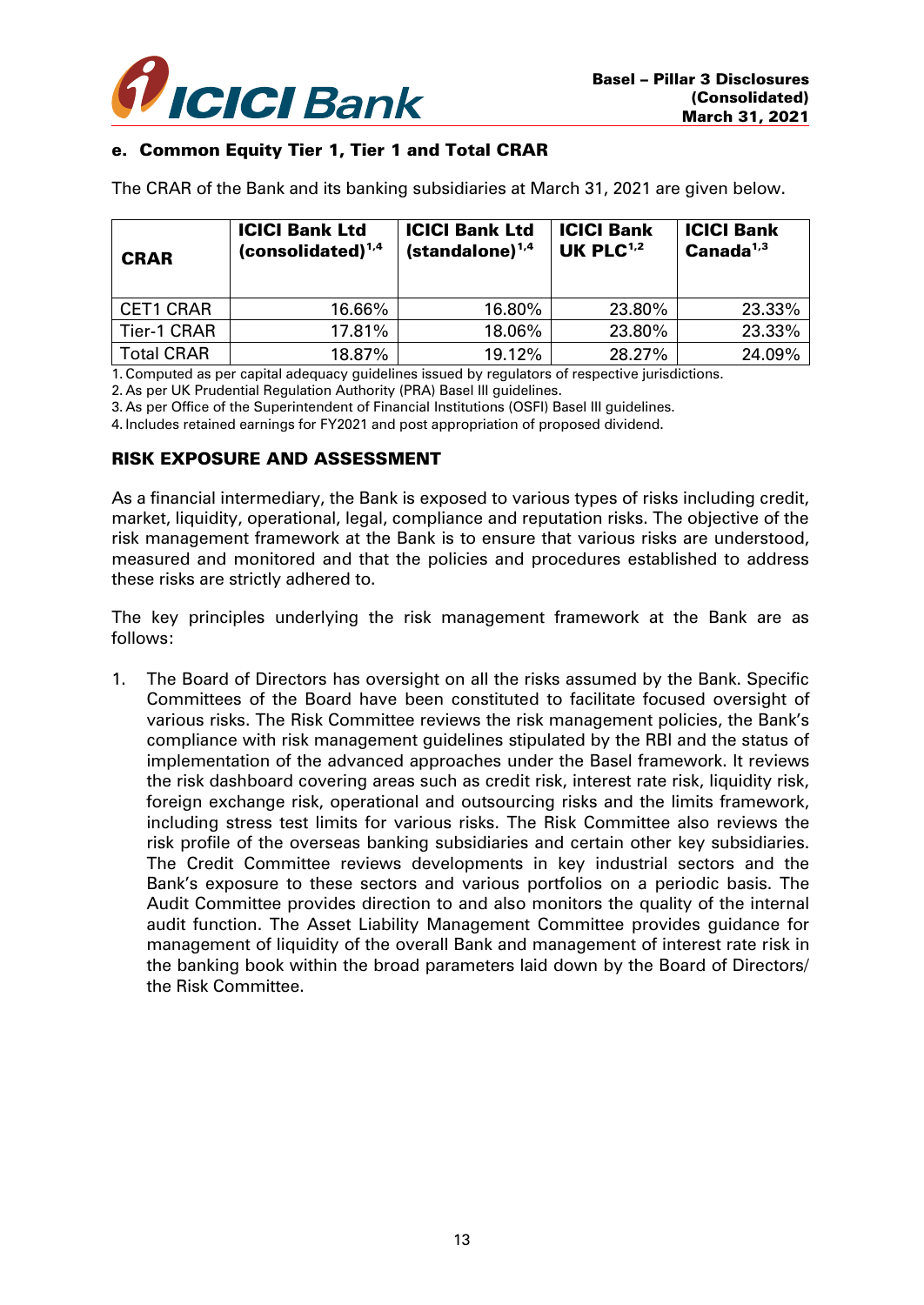

- 2. Policies approved from time to time by the Board of Directors/Committees of the Board form the governing framework for each type of risk. The business activities are undertaken within this policy framework.
- 3. Independent groups and sub-groups have been constituted across the Bank to facilitate independent evaluation, monitoring and reporting of various risks. These control groups function independent of the business groups/sub-groups.

The risk management framework forms the basis of developing consistent risk principles across the Bank including its overseas branches and overseas banking subsidiaries.

Material risks are identified, measured, monitored and reported to the Board of Directors and the Board-level Committees.

### Measurement of risks for capital adequacy purposes

Under Pillar 1 of the extant RBI guidelines on Basel III, the Bank currently follows the standardised approach for credit risk, standardised measurement method for market risk and basic indicator approach for operational risk.

### CREDIT RISK

### Table DF-3: Credit risk: General disclosures for all banks

The Bank is exposed to credit risk in its lending operations. Credit risk is the risk of loss that may occur from the failure of any counterparty to abide by the terms and conditions of any financial contract with the Bank, principally the failure to make required payments as per the terms and conditions of the contracts.

#### Policies and processes

All credit risk related aspects are governed by Credit and Recovery Policy (Credit Policy). Credit Policy outlines the type of products that can be offered, customer categories, target customer profile, credit approval process and limits. The Credit Policy is approved by the Board of Directors.

The delegation structure for approval of credit limits is approved by the Board of Directors/Credit Committee. The delegation is based on the level of risk and the quantum of exposure, to ensure that the transactions with higher exposure and level of risk are put up to correspondingly higher forum/committee for approval. All credit proposals other than retail products, program lending and certain other specified products are rated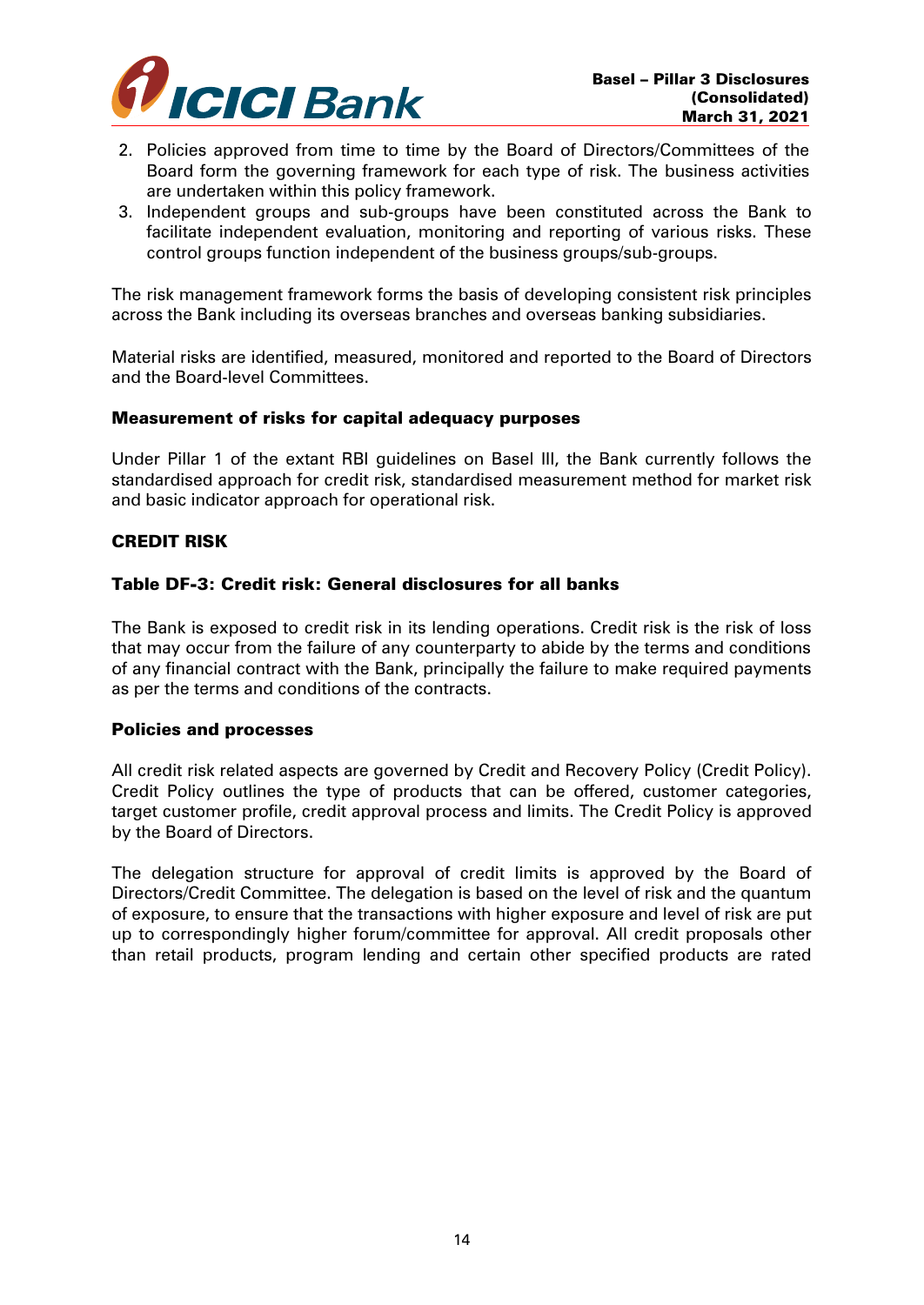

internally by the Risk Management Group (RMG) prior to approval by the appropriate forum.

- Credit facilities with respect to retail products are provided as per approved product policies. All products and policies require the approval of the Committee of Executive Directors/Committee of Senior Management. The individual credit proposals are evaluated and approved by executives on the basis of the product policies. The sourcing and approval are segregated to achieve independence. The Credit Risk Management Group, Credit and Policy Group and credit teams are assigned complementary roles to facilitate effective credit risk management for retail assets.
- Program lending involves lending to individuals/business entities which comply with certain laid down parameterised norms. The approving authority as per the Board approved authorisation lays down these parameters.
- For certain products including dealer funding, builder finance and loan against securities up to certain threshold limits and for facilities fully collateralised by cash and cash equivalents, the delegation structure approved by the Board of Directors may permit exemption from the stipulation pertaining to internal rating, up to a certain loan amount. Credit approval limits with respect to such products are laid out in the delegation structure approved by the Board of Directors/Credit Committee.

### Structure and organisation

RMG is responsible for rating of the credit portfolio, tracking trends in various industries and periodic reporting of portfolio-level changes. The group is segregated into subgroups for corporate, banks, sovereign and financial institutions, small enterprises, rural and agri-linked business group and retail businesses.

The overseas banking subsidiaries of the Bank have also established broadly similar structures to ensure adequate risk management, factoring in the risks particular to the respective businesses and the regulatory and statutory guidelines. The risk heads of all overseas banking subsidiaries have a reporting relationship to the Chief Risk officer, in addition to reporting to the Chief Executive Officer of the respective subsidiary.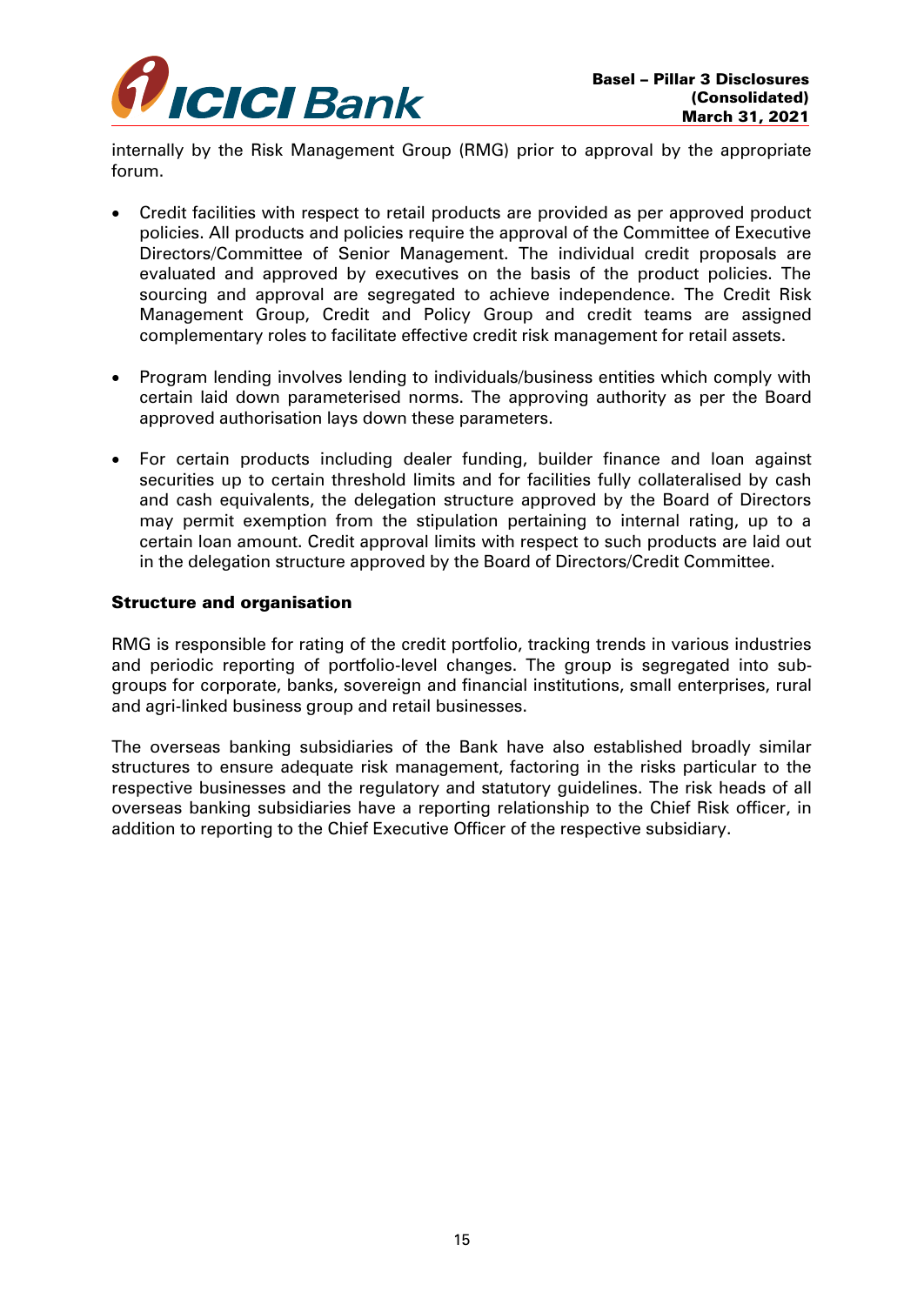

#### Credit risk assessment process

There exists a structured and standardised credit approval process including a comprehensive credit risk assessment process, which encompasses analysis of relevant quantitative and qualitative information to ascertain credit rating of the borrower.

The credit rating process involves assessment of risk emanating from various sources such as industry risk, business risk, financial risk, management risk, project risk and structure risk.

In respect of retail advances, the Bank's credit officers evaluate credit proposals on the basis of the product policy reviewed by the Credit Risk Management Group and approved by the Committee of Executive Directors.

#### Credit approval authorisation structure

The Board of Directors has delegated the approving authority to committees such as the Credit Committee (CC)(comprising a majority of independent Directors), the Committee of Executive Directors (COED) (comprising wholetime Directors), the Committee of Senior Management (COSM) (comprising wholetime Directors, Group Executives/Presidents and select officials from Leadership Group), the Committee of Executives (COE), the Regional Committee, Retail Credit Forums (RCFs) (comprising designated executives) and Credit Lending Forums (CLFs) (comprising designated executives from Risk Management Group and Business Groups) and also to individual executives (under joint delegation). RCFs and individual executives can approve proposals under program norms approved by the COED. The above authorities can approve financial assistance within certain individual and group exposure limits set by the Board of Directors. The authorisation is based on the level of risk and the quantum of exposure, to ensure that the transactions with higher exposure and level of risk are put up to correspondingly higher forum/committee for approval.

In respect of retail loans, all exposures are approved under operating notes or programs approved by the COED/COSM. The norms vary across product segments/customer profile, but typically include factors such as the borrower's income, the loan-to-value ratio and demographic parameters. The individual credit proposals are evaluated and approved by executives on the basis of the product policies.

#### Credit risk monitoring process

For effective monitoring of credit facilities, the Bank has laid down a credit supervision mechanism which includes monitoring tools such as stock audits, unit visits and risk based asset quality reviews (AQRs). As per the risk-based review framework, AQRs are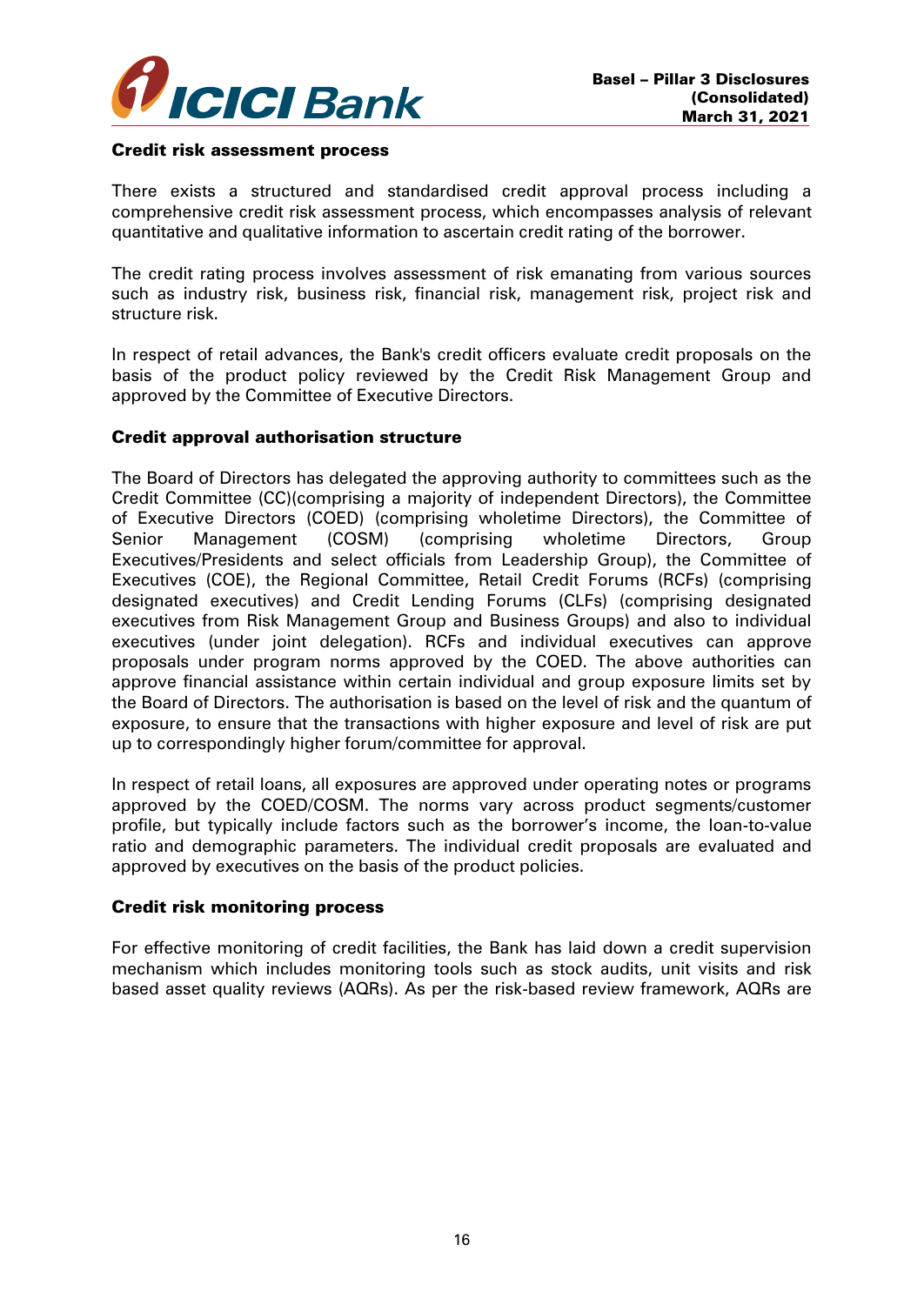

done on quarterly, half-yearly or annual basis based on the rating and exposure of the borrower. The AQR framework ensures that borrowers with higher exposure and level of risk are reviewed more frequently.

For credit facilities pertaining to corporate and small & medium enterprises, Asset Operations Group verifies adherence to the terms of the approval prior to disbursement/limit set up. The Bank has formed a dedicated Credit Monitoring Group (CMG), distinct from the client relationship team, to further enhance and strengthen the monitoring of the corporate and SME portfolio. This group is responsible for day-to-day monitoring of the portfolio, as well as providing structured inputs for proactive portfolio monitoring, leveraging analytics and parameters for early warning signals.

The Bank has established centralised operations to manage operating risk in the various back-office processes of its retail assets business except for a few operations, which are decentralised to improve turnaround time for customers. A separate team under the Credit and Policy Group undertakes review and audits of credit quality and processes across different products. The Bank also has a Debt Services Management Group (DSMG) structured along various product lines and geographical locations, to manage debt recovery. The group operates under the guidelines of a standardised recovery process. The Bank has a dedicated group, namely, Financial Crime Prevention Group (FCPG), overseeing/handling the fraud prevention, detection, investigation, monitoring, reporting and awareness creation activities. Critical functions of FCPG include addressing fraud risk at the customer acquisition stage, investigation of suspected frauds, monitoring of debit/credit card and internet banking transactions, compliance with regulatory requirements relating to fraud reporting, vulnerability assessment reviews in banking operations such as branch banking, assets business, operations, treasury, cards, electronic channels, international branches and subsidiaries. Investigation activity covers suspected frauds in various areas including internal frauds. Awareness creation activities cover various stakeholders including customers and employees.

#### Reporting and measurement

Credit exposure for the Bank is measured and monitored using a centralised exposure management system. The analysis of the composition of the portfolio is presented to the Risk Committee on a periodic basis.

The Bank complies with the norms on exposure stipulated by RBI for both single counterparty as well as group of connected counterparties at the consolidated level. Limits have been set as a percentage of the Bank's applicable Tier I capital fund and are regularly monitored. The utilisation against specified limits is reported to the COED and Credit Committee on a periodic basis.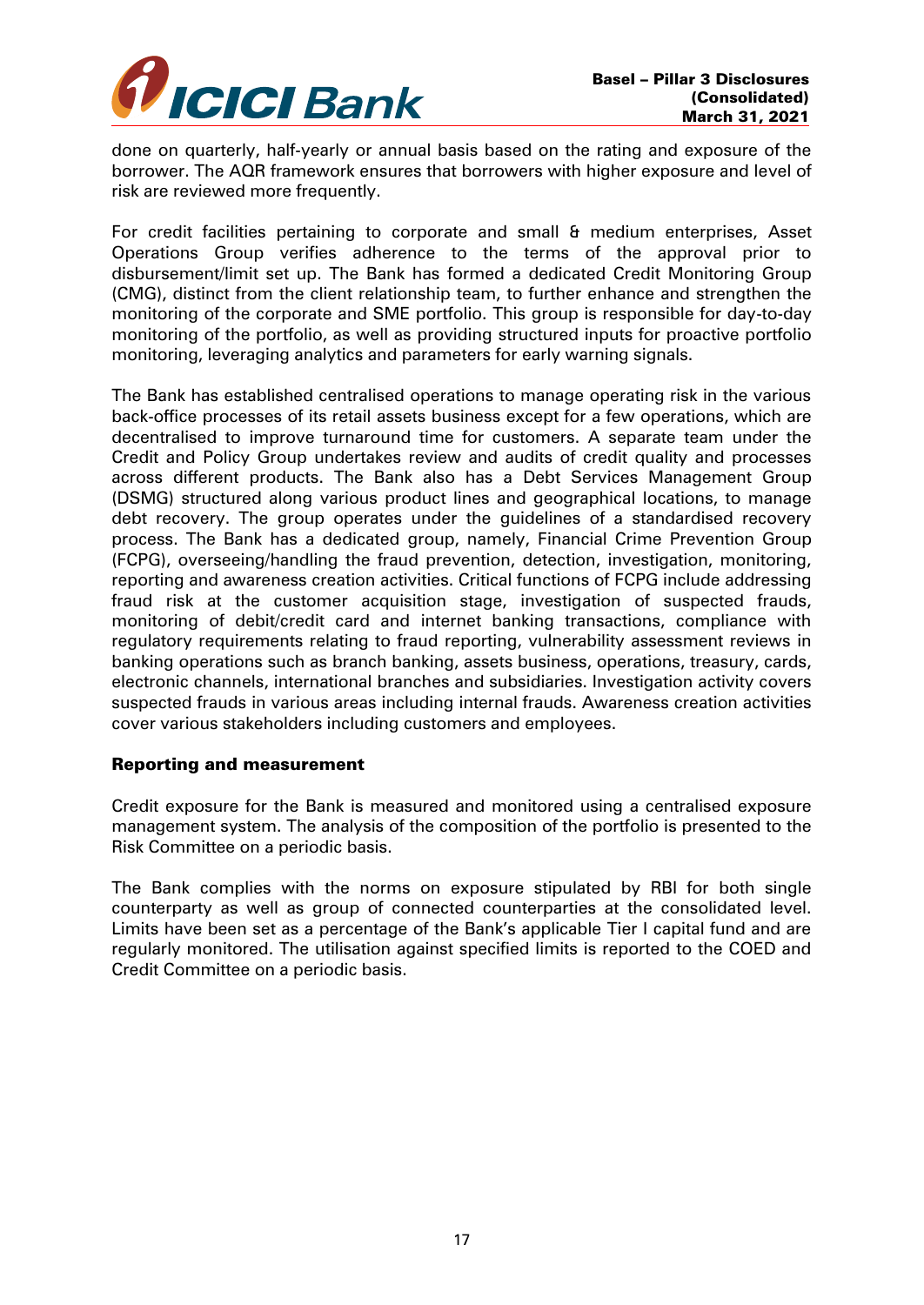

#### Credit concentration risk

Credit concentration risk arises mainly on account of concentration of exposures under various categories including industry, products, geography, sensitive sectors, underlying collateral nature and single/group borrower exposures.

Limits have been stipulated on single counterparty, group of connected counterparties and industry. Exposure to top 10 single counterparties as well as group of connected counterparties as per Large Exposure Framework, exposure to capital market segment and unsecured exposures for the Group (consolidated) are reported to the senior management committees on a periodic basis. Limits on countries and bank counterparties have also been stipulated. In addition, a framework has been created for managing concentration risk. It specifies various single borrower exposure thresholds along with authorisation matrix that must be followed in case exposures exceed the stipulated thresholds. It also specifies limits on exposure to internally lower rated borrowers and limits on exposures to borrower groups. These limits are in addition to the prudential limits prescribed by the regulator.

### Definition and classification of non-performing assets (NPAs)

The Bank classifies its advances (loans and credit substitutes in the nature of an advance) into performing and non-performing in accordance with the extant RBI guidelines.

An NPA is defined as a loan or an advance where:

- i) interest and/or installment of principal remains overdue for more than 90 days in respect of a term loan. Any amount due to the Bank under any credit facility is 'overdue' if it is not paid on the due date fixed by the Bank;
- ii) the account remains 'out of order' in respect of an overdraft/cash credit facility. An account is treated as 'out of order' if:
	- the outstanding balance remains continuously in excess of the sanctioned limit/drawing power for 90 days; or
	- where the outstanding balance in the principal operating account is less than the sanctioned limit/drawing power, but there are no credits continuously for 90 days as on the date of the balance sheet; or
	- credits in the account are not enough to cover the interest debited during the accounting period; or
	- drawings have been permitted in the account for a continuous period of 90 days based on drawing power computed on the basis of stock statements that are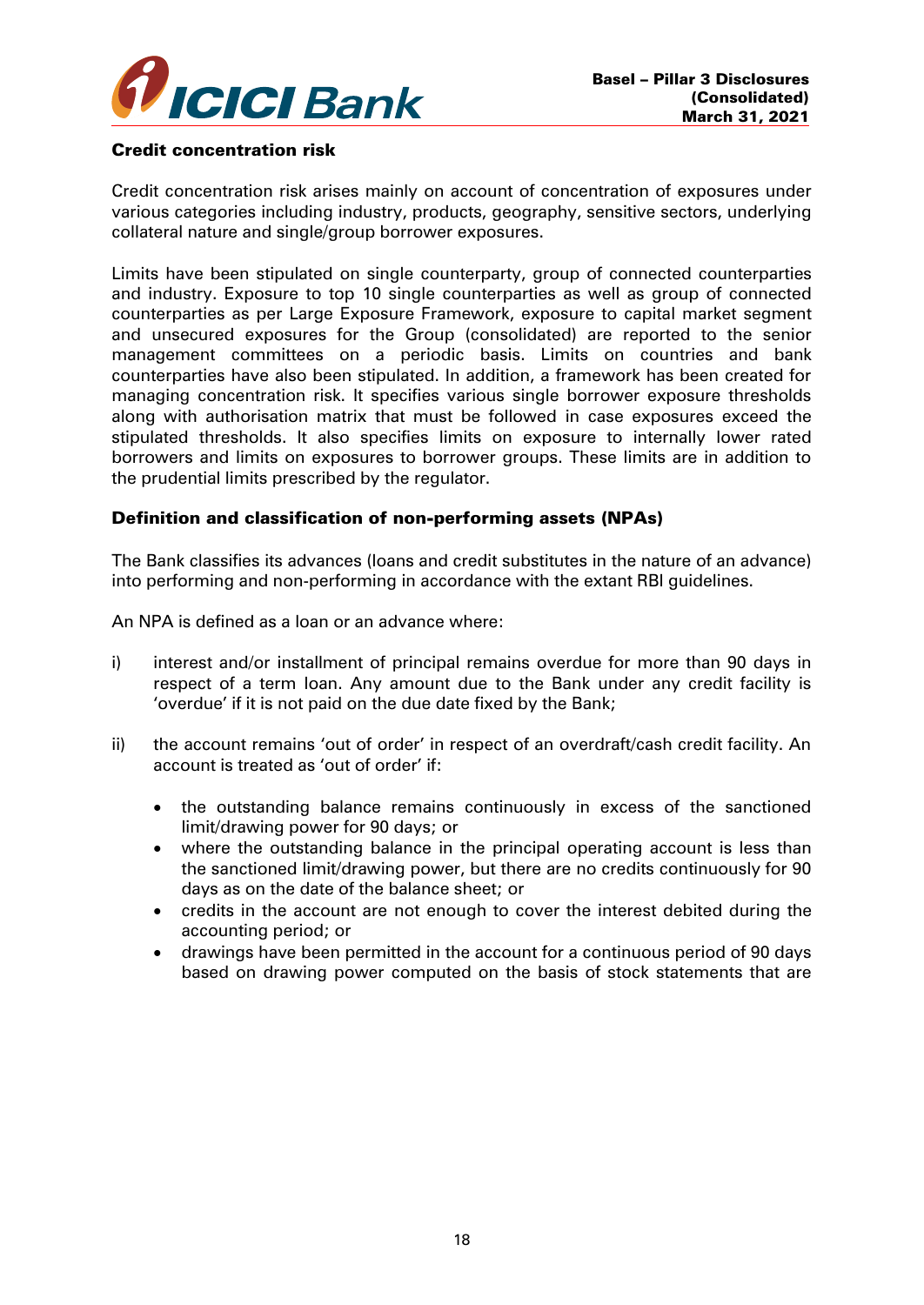

more than three months old even though the unit may be working or the borrower's financial position is satisfactory; or

- the regular/*ad hoc* credit limits have not been reviewed/ renewed within 180 days from the due date/date of ad hoc sanction.
- iii) a bill purchased/discounted by the Bank remains overdue for a period of more than 90 days;
- iv) interest and/or installment of principal in respect of an agricultural loan remains overdue for two crop seasons for short duration crops and one crop season for long duration crops;
- v) In respect of a securitisation transaction undertaken in terms of the RBI guidelines on securitisation, the amount of liquidity facility remains outstanding for more than 90 days;
- vi) In respect of derivative transaction, if the overdue receivable representing positive mark-to-market value of a derivative contract, remains unpaid for a period of 90 days from the specified due date for payment.

Irrespective of payment performance, the Bank identifies a borrower account as an NPA even if it does not meet any of the above mentioned criteria, where:

- loans availed by a borrower are classified as fraud;
- project does not commence commercial operations within the timelines permitted under the RBI guidelines in respect of the loans extended to a borrower for the purpose of implementing a project;
- the borrower's loans are restructured by the Bank. However, loans given for the purpose of implementing a project and which are restructured because of a change in the documented date of commencement of commercial operations (DCCO) are not classified as non-performing, subject to certain conditions being fulfilled;
- any security in nature of debenture/bonds/equity shares issued by a borrower and held by the Bank is classified as non-performing investment;
- loans at overseas branches, which have been identified as impaired based on host country's regulations (overseas branch regulator's guidelines).

Further, NPAs are classified into sub-standard, doubtful and loss assets based on the criteria stipulated by RBI. A sub-standard asset is one, which has remained an NPA for a period less than or equal to 12 months. An asset is classified as doubtful, if it has remained in the sub-standard category for more than 12 months. A loss asset is one where loss has been identified by the Bank or internal or external auditors or during RBI inspection but the amount has not been written-off fully. Further, an asset where the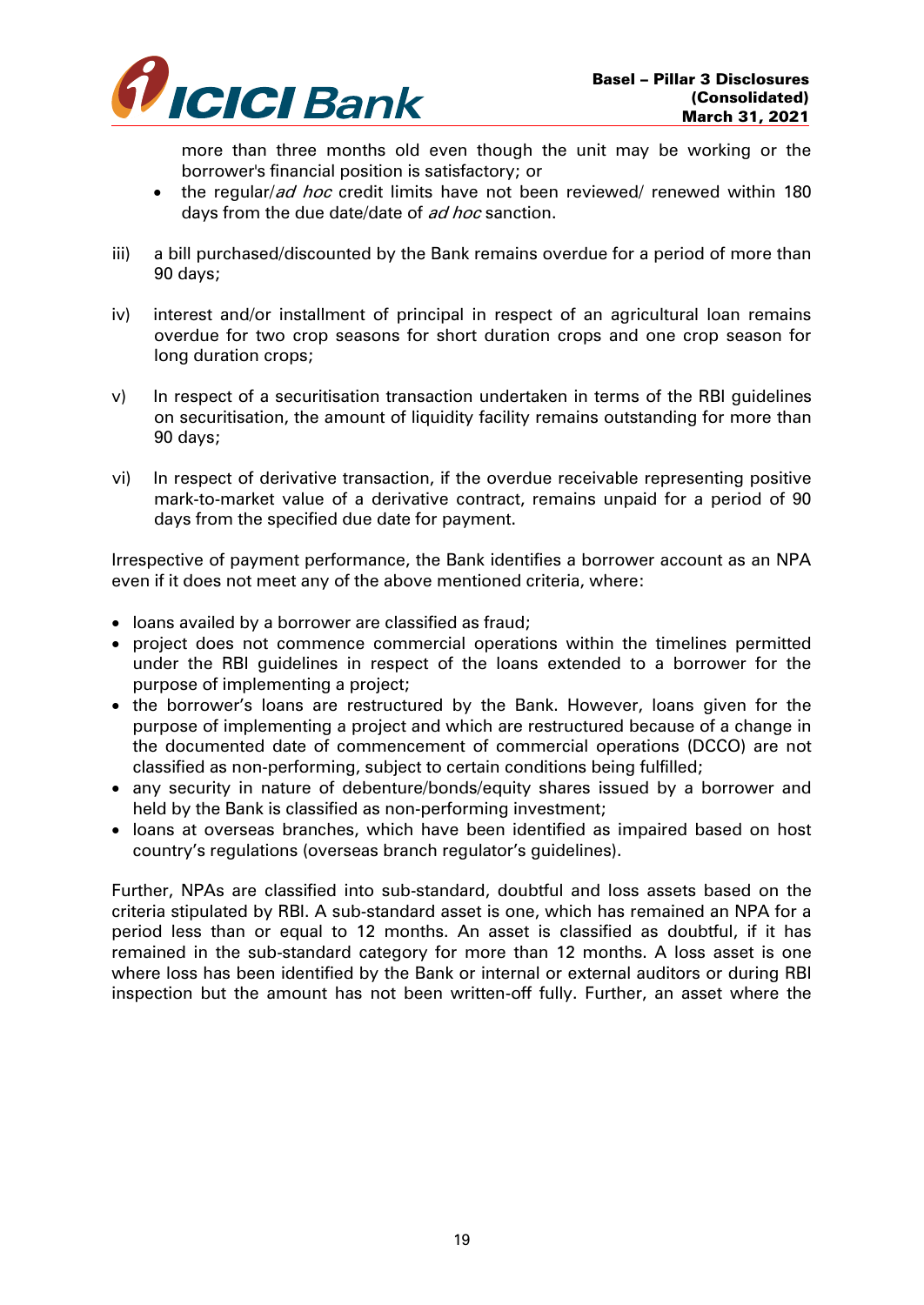

realisable value of security is less than 10% of the loan outstanding or it has been classified as non-performing and remained in doubtful-3 category for more than two years is also classified as a loss asset.

An non performing investment (NPI), similar to NPA, is one where:

(i) Interest/ installment (including maturity proceeds) is due and remains unpaid for more than 90 days.

(ii) The above would apply mutatis-mutandis to preference shares where the fixed dividend is not paid. If the dividend on preference shares (cumulative or non-cumulative) is not declared/paid in any year it would be treated as due/unpaid in arrears and the date of balance sheet of the issuer for that particular year would be reckoned as due date for the purpose of asset classification.

(iii) In the case of equity shares, in the event the investment in the shares of any company is valued at  $\bar{\tau}$  1 on account of the non-availability of the latest balance sheet, those equity shares would also be reckoned as NPI.

(iv) If any credit facility availed by the issuer is NPA in the books of the Bank, investment in any of the securities, including preference shares issued by the same issuer would also be treated as NPI and vice versa. However, if only the preference shares are classified as NPI, the investment in any of the other performing securities issued by the same issuer will not be classified as NPI and any performing credit facilities granted to that borrower need not be treated as NPA.

(v) The investments in debentures/bonds, which are deemed to be in the nature of advance, would also be subjected to NPI norms as applicable to investments.

(vi) In case of conversion of principal and/or interest into equity, debentures, bonds, etc., such instruments are treated as NPI *ab initio* in the same asset classification category as the loan if the loan's classification is substandard or doubtful on implementation of the restructuring package and provision should be made as per the norms.

The Bank follows extant RBI guidelines for NPA identification and for resolution of stressed assets, including classification and upgradation of restructured loans.

RBI, through its guideline on 'Resolution Framework for COVID-19-related Stress' dated August 6, 2020, has provided prudential framework to implement a resolution plan in respect of eligible corporate borrowers and personal loans, while classifying such exposures as standard, subject to specified conditions. The Bank is in the process of implementing the resolution plan for invoked cases.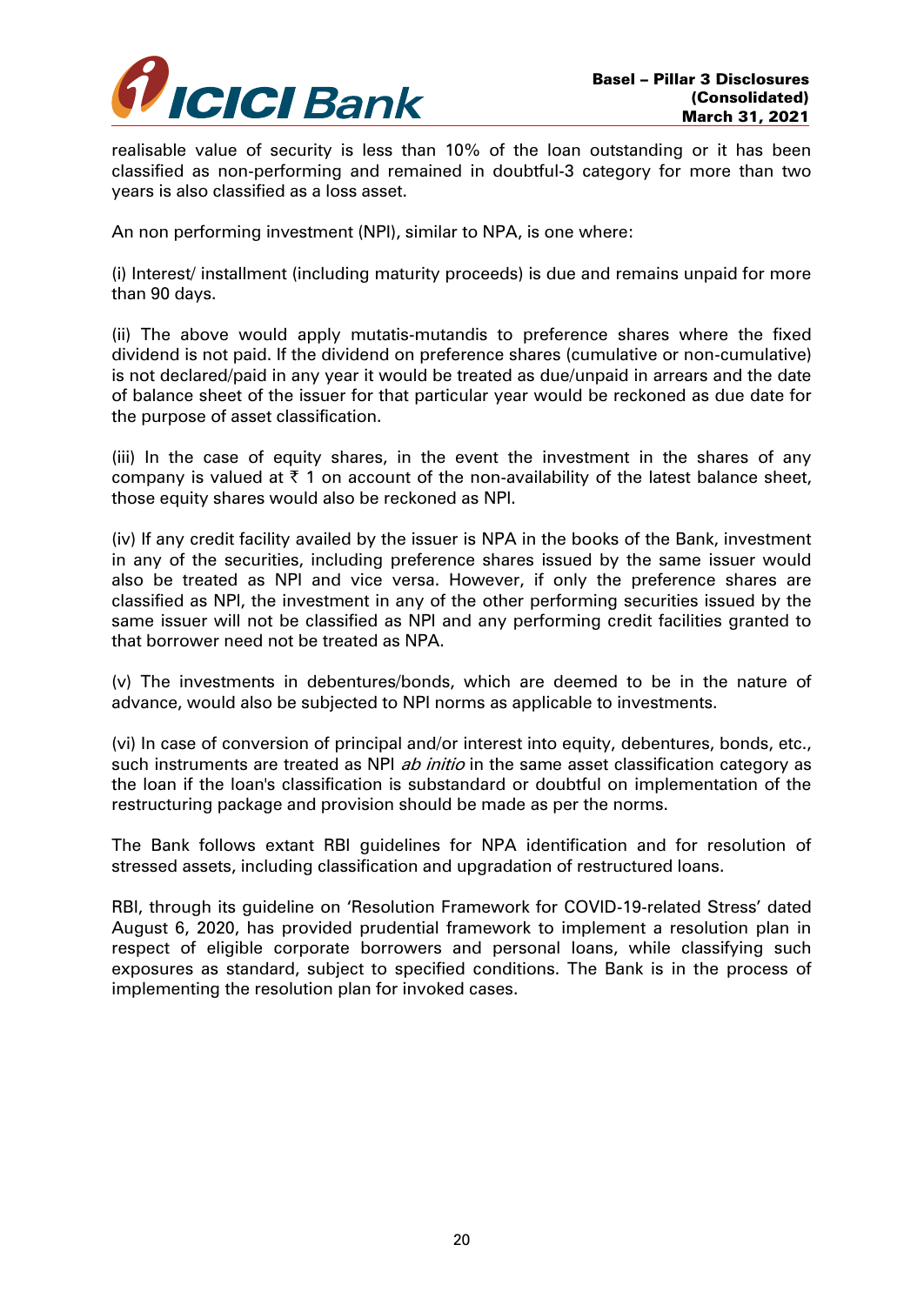

The Bank's housing finance subsidiary classifies its loans and other credit facilities into performing and non-performing assets as per the Master Directions - Non Banking Financial Company - Housing Finance Companies (Reserve Bank) Directions, 2021 issued by the RBI (Master Direction). Further, NPAs are classified into sub-standard, doubtful and loss assets based on criteria stipulated in the Master Direction.

The Bank's overseas banking subsidiaries classify loans as impaired or non-impaired based on the accounting standards followed at respective locations.

The Bank makes additional provisions as per RBI guidelines for the cases where viable resolution plan has not been implemented within the timelines prescribed by the RBI, from the date of default. These additional provisions are written-back on satisfying the conditions for reversal as per RBI guidelines.

The Bank has granted moratorium towards the payment of principal and/or interest to certain borrowers in accordance with RBI guidelines. The moratorium period granted to borrowers is excluded from the determination of number of days past-due/out-of-order status for the purpose of asset classification and is not accounted as restructuring of loan as per RBI guidelines.

### Credit risk exposures

Credit risk exposures (excluding specific risk on available-for-sale and held-for-trading portfolio) include all credit exposures as per RBI guidelines on exposure norms and investments in the held-to-maturity category. Exposures to regulatory capital instruments of subsidiaries that are deducted from the capital funds have been excluded.

The following table sets forth the details of credit exposure at March 31, 2021

|                                    | ₹ in million           |
|------------------------------------|------------------------|
| <b>Category</b>                    | <b>Credit exposure</b> |
| Fund-based facilities <sup>1</sup> | 13,266,781.3           |
| Non-fund based facilities          | 2,937,097.4            |
| Total <sup>2</sup>                 | 16,203,878.7           |

1. Includes investment in government securities held under held-to-maturity category. 2. Includes all entities considered for Basel III capital adequacy computation.

## a. Geographic distribution of exposures at March 31, 2021

 $\bar{\tau}$  in million Category **Fund-based Fund-based**  $facilities<sup>1</sup>$ Non-fund based facilities Domestic 12,063,732.3 2,611,923.2 Overseas 25,174.2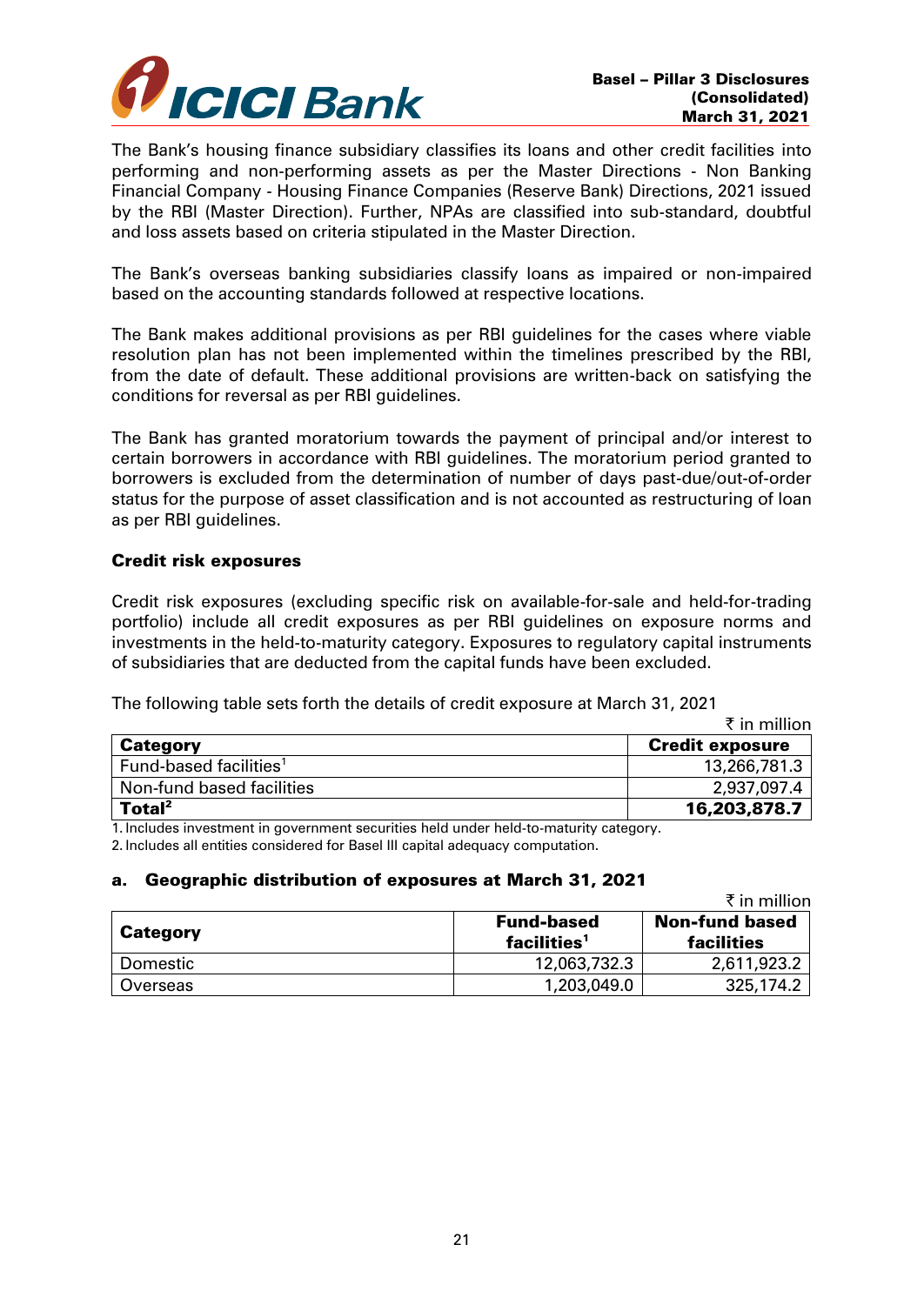

| <b>Category</b>    | <b>Fund-based</b><br>facilities <sup>1</sup> | <b>Non-fund based</b><br>facilities |
|--------------------|----------------------------------------------|-------------------------------------|
| Total <sup>2</sup> | 13,266,781.3                                 | 2,937,097.4                         |

1. Includes investment in government securities held under held-to-maturity category.

2. Includes all entities considered for Basel III capital adequacy computation.

## b. Industry-wise distribution of exposures at March 31, 2021

|                                          |                   | ₹ in million          |
|------------------------------------------|-------------------|-----------------------|
| <b>Industry</b>                          | <b>Fund-based</b> | <b>Non-fund based</b> |
|                                          | facilities        | facilities            |
| Retail finance <sup>1</sup>              | 6,521,824.3       | 79,524.5              |
| Services-finance <sup>2</sup>            | 1,183,044.5       | 255,107.7             |
| Banks <sup>3</sup>                       | 851,325.6         | 358,614.6             |
| Crude petroleum/refining and             |                   |                       |
| petrochemicals                           | 180,795.9         | 475,117.1             |
| Electronics and engineering              | 138,472.2         | 476,547.9             |
| Road, port, telecom, urban development   |                   |                       |
| and other infra                          | 346,796.6         | 132,592.4             |
| Wholesale/retail trade                   | 264,219.6         | 155,814.3             |
| Services-non finance                     | 253,140.0         | 135,823.7             |
| Power                                    | 200,271.0         | $\overline{9}1,351.9$ |
| Construction                             | 85,542.1          | 172,430.7             |
| Iron and steel (including iron and steel |                   |                       |
| products)                                | 100,769.6         | 109,093.6             |
| Mutual funds                             | 172,260.0         | 18,718.3              |
| <b>Chemical and fertilisers</b>          | 95,241.4          | 76,481.1              |
| Metal and metal products (excluding iron |                   |                       |
| and steel)                               | 62,459.1          | 103,833.4             |
| Automobiles                              | 88,955.0          | 71,875.3              |
| Food and beverages                       | 100,524.2         | 18,797.2              |
| Mining                                   | 71,125.2          | 37,569.8              |
| Manufacturing products (excluding iron   |                   |                       |
| and steel and metal and metal products)  | 67,987.8          | 32,693.4              |
| <b>Textile</b>                           | 79,505.8          | 14,620.0              |
| Drugs and pharmaceuticals                | 53,461.6          | 30,113.3              |
| Gems and jewellery                       | 72,862.8          | 9,111.9               |
| Cement                                   | 30,176.5          | 33,791.3              |
| <b>FMCG</b>                              | 20,380.2          | 10,926.8              |
| Shipping                                 | 6,989.2           | 12,959.8              |
| Venture capital funds                    | 4,007.6           |                       |
| Asset reconstruction company             |                   | 30.0                  |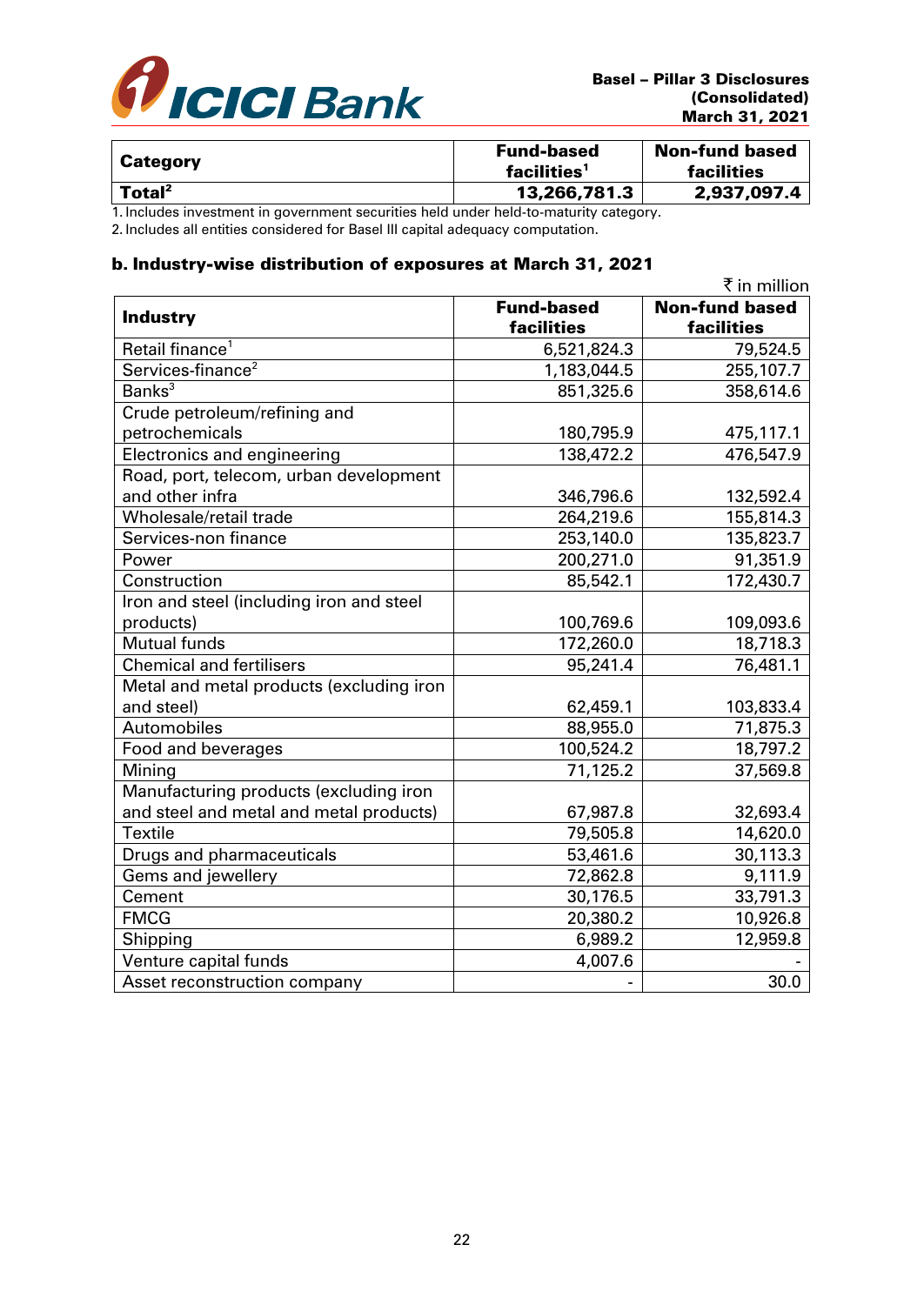

 $\mathbf{F}$  in million

| <b>Industry</b>                 | <b>Fund-based</b><br>facilities | <b>Non-fund based</b><br>facilities |
|---------------------------------|---------------------------------|-------------------------------------|
| Other industries <sup>4</sup>   | 2,214,643.5                     | 23,557.4                            |
| <b>Grand Total</b> <sup>5</sup> | 13,266,781.3                    | 2,937,097.4                         |

1. Includes home loans, commercial business loans, automobile loans, business banking, credit cards, personal loans, rural loans, loans against FCNR(B) deposits, loans against securities and dealer financing portfolio.

2. Includes fund-based and non-fund based credit risk exposure to NBFCs, HFCs, broker companies, SIDBI, NHB, NABARD, clearing corporations and other financial intermediaries.

3. Includes balances with banks

4. Other industries include investment in government securities held under held-to-maturity category and developer financing portfolio.

5. Includes all entities considered for Basel III capital adequacy computation.

#### The following table sets forth, the exposures to industries (other than retail finance) in excess of 5.00% of total exposure at March 31, 2021

|                  |                                 | ₹ in million                        |
|------------------|---------------------------------|-------------------------------------|
| <b>Industry</b>  | <b>Fund-based</b><br>facilities | <b>Non-fund based</b><br>facilities |
| Services-finance | 1,183,044.5                     | 255,107.7                           |
| <b>Banks</b>     | 851,325.6                       | 358,614.6                           |
| <b>Total</b>     | 2,034,370.1                     | 613,722.3                           |

1. Includes all entities considered for Basel III capital adequacy computation.

#### c. Maturity pattern of assets<sup>1</sup>

The following table sets forth, the maturity pattern of assets at March 31, 2021.

|                                   |                                       |                                                                            |              |                     |                        |                        | х ш шшоп     |
|-----------------------------------|---------------------------------------|----------------------------------------------------------------------------|--------------|---------------------|------------------------|------------------------|--------------|
| <b>Maturity</b><br><b>buckets</b> | Cash &<br><b>balances</b><br>with RBI | <b>Balances</b><br>with banks<br>& money<br>at call and<br>short<br>notice | llnvestments | Loans &<br>advances | <b>Fixed</b><br>assets | <b>Other</b><br>assets | <b>Total</b> |
| Day 1                             | 150,633.5                             | 318,654.8                                                                  | 963,929.7    | 12,968.4            | ۰                      | 5,194.9                | 1,451,381.3  |
| $2$ to $7$<br>days                | 15,504.1                              | 530,095.1                                                                  | 229,320.9    | 66,426.7            | ٠                      | 50,798.9               | 892,145.7    |
| 8 to 14<br>days                   | 11,148.6                              | 7,318.7                                                                    | 54,896.4     | 98,474.3            | ٠                      | 17,602.4               | 189,440.4    |
| 15 to 30<br>days                  | 11,180.8                              | 28,617.5                                                                   | 82,755.1     | 149,001.4           | ۰                      | 37,653.0               | 309,207.8    |
| 31 days<br>upto 2                 |                                       |                                                                            |              |                     |                        |                        |              |
| months                            | 7,889.3                               | 48,658.9                                                                   | 50,986.0     | 303,155.2           |                        | 22,385.3               | 433,074.7    |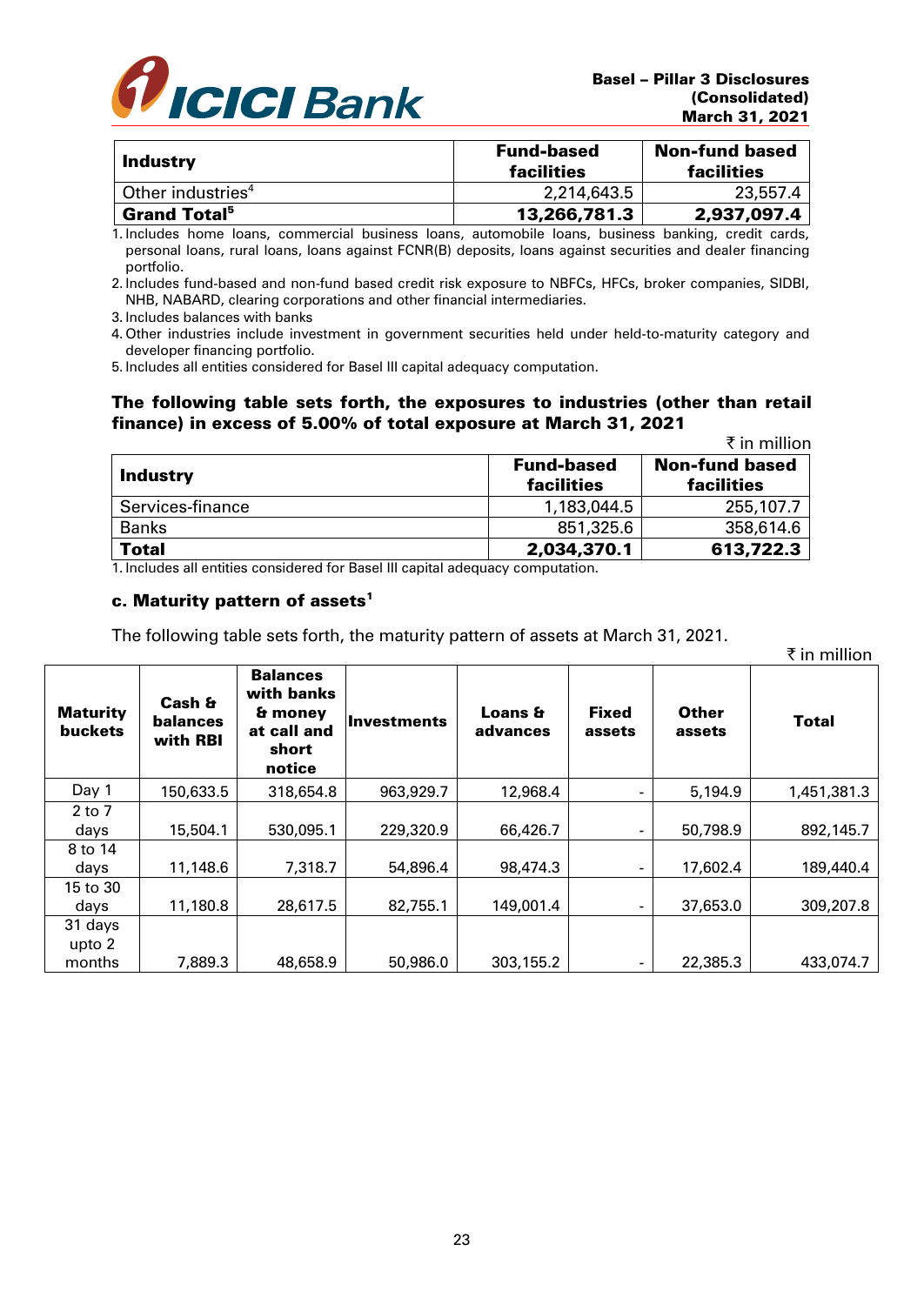

| <b>Maturity</b><br><b>buckets</b> | Cash &<br>balances<br>with RBI | <b>Balances</b><br>with banks<br>& money<br>at call and<br>short<br>notice | Investments | Loans &<br>advances | <b>Fixed</b><br>assets | <b>Other</b><br>assets | <b>Total</b> |
|-----------------------------------|--------------------------------|----------------------------------------------------------------------------|-------------|---------------------|------------------------|------------------------|--------------|
| More than                         |                                |                                                                            |             |                     |                        |                        |              |
| 2 months                          |                                |                                                                            |             |                     |                        |                        |              |
| and upto 3                        |                                |                                                                            |             |                     |                        |                        |              |
| months                            | 6,504.8                        | 9,734.8                                                                    | 52,067.9    | 345,506.8           |                        | 16,672.3               | 430,486.6    |
| More than                         |                                |                                                                            |             |                     |                        |                        |              |
| 3 months                          |                                |                                                                            |             |                     |                        |                        |              |
| and upto 6                        |                                |                                                                            |             |                     |                        |                        |              |
| months                            | 14,859.6                       | 6,144.7                                                                    | 107,616.7   | 670,297.4           |                        | 66,093.9               | 865,012.3    |
| More than                         |                                |                                                                            |             |                     |                        |                        |              |
| 6 months                          |                                |                                                                            |             |                     |                        |                        |              |
| and upto 1                        | 19,430.8                       | 16,043.8                                                                   | 146,590.9   | 901,954.5           |                        | 79,651.4               | 1,163,671.4  |
| year<br>More than                 |                                |                                                                            |             |                     |                        |                        |              |
| 1 year and                        |                                |                                                                            |             |                     |                        |                        |              |
| upto 3                            |                                |                                                                            |             |                     |                        |                        |              |
| years                             | 34,703.3                       | 4,068.8                                                                    | 322,862.2   | 2,279,500.7         |                        | 152,001.3              | 2,793,136.3  |
| More than                         |                                |                                                                            |             |                     |                        |                        |              |
| 3 year and                        |                                |                                                                            |             |                     |                        |                        |              |
| upto 5                            |                                |                                                                            |             |                     |                        |                        |              |
| years                             | 95,243.6                       |                                                                            | 459,379.9   | 1,506,756.9         |                        | 75,332.7               | 2,136,713.1  |
| Above 5                           |                                |                                                                            |             |                     |                        |                        |              |
| years                             | 94,965.7                       | 865.3                                                                      | 539,085.4   | 1,577,341.3         | 91,334.4               | 263,707.3              | 2,567,299.4  |
| Total                             | 462,064.1                      | 970,202.4                                                                  | 3,009,491.1 | 7,911,383.6         | 91,334.4               | 787,093.4              | 13,231,569.0 |

1. Consolidated figures for the Bank and its overseas banking subsidiaries, ICICI Home Finance Company Limited, ICICI Securities Primary Dealership Limited and ICICI Securities Limited and its subsidiaries. The maturity pattern of assets for the Bank is based on methodology used for reporting positions to Reserve Bank of India (RBI) on asset-liability management. The maturity pattern of assets for the subsidiaries is based on similar principles.

## d. Amount of non-performing loans (NPLs) at March 31, 2021

|                           |                   | ₹ in million    |
|---------------------------|-------------------|-----------------|
| <b>NPL classification</b> | <b>Gross NPLs</b> | <b>Net NPLs</b> |
| Sub-standard              | 132,595.4         | 75,278.1        |
| Doubtful                  | 247,694.2         | 24,069.8        |
| - Doubtful 1 <sup>1</sup> | 48,809.6          | 14,806.8        |
| - Doubtful 2 <sup>1</sup> | 54,445.4          | 7,458.2         |
| - Doubtful 3 <sup>1</sup> | 144,439.2         | 1,804.8         |
| Loss                      | 46,738.6          |                 |
| Total $^{2, 3}$           | 427,028.2         | 99,347.9        |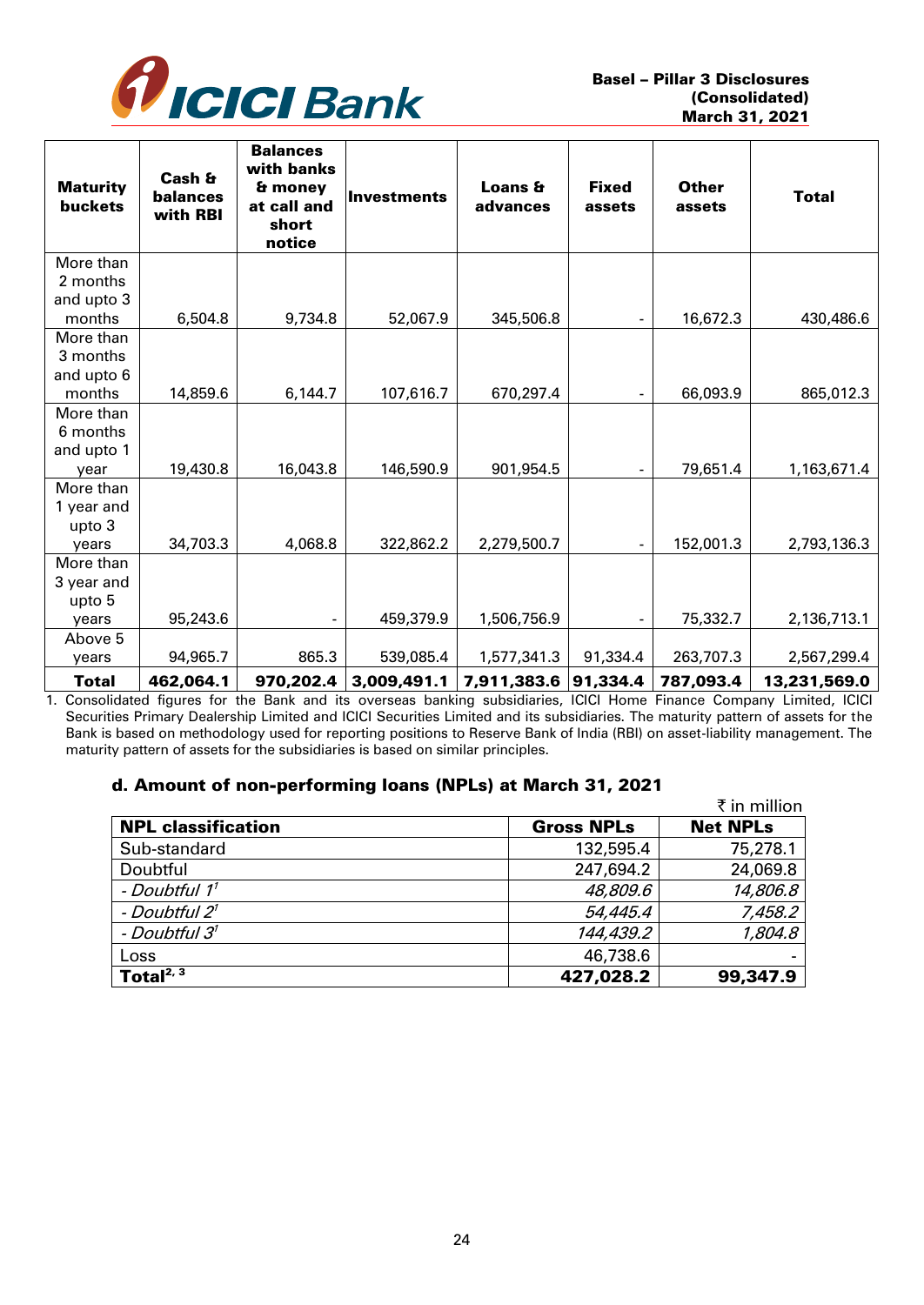

| <b>NPL classification</b>     | <b>Gross NPLs</b> | <b>Net NPLs</b> |
|-------------------------------|-------------------|-----------------|
| <b>NPL</b> ratio <sup>4</sup> | 5.18%             | .26%            |

1. Primarily includes loans (other than direct agri) classified as NPLs for 456-820 days are classified as Doubtful 1,821-1,550 days as Doubtful 2 and above 1,550 days as Doubtful 3.

2. Represents advances portfolio of the Bank, its overseas banking subsidiaries, ICICI Home Finance Company Limited and ICICI Securities Limited.

- 3. Identification of loans as non-performing/impaired is in line with the guidelines issued by regulators of respective subsidiaries.
- 4. Gross NPL ratio is computed as a ratio of gross NPLs to gross advances. Net NPL ratio is computed as a ratio of net NPLs to net advances.

### e. Movement of NPLs during the year ended March 31, 2021

|                                                |                  | ₹ in million   |
|------------------------------------------------|------------------|----------------|
|                                                | <b>Gross NPL</b> | <b>Net NPL</b> |
| Opening balance at April 1, 2020               | 438,422.1        | 107,837.3      |
| Additions during the period/year               | 168,500.8        | 86,125.1       |
| Reduction/write-off during the period/year     | (179, 894.7)     | (94, 614.5)    |
| Closing balance at March 31, 2021 <sup>1</sup> | 427,028.2        | 99,347.9       |

1. Represents NPL portfolio of the Bank, its overseas banking subsidiaries, ICICI Home Finance Company Limited and ICICI Securities Limited.

## f. Movement of provisions during the year ended March 31, 2021

|                                                                     |                                           | ₹ in million                      |
|---------------------------------------------------------------------|-------------------------------------------|-----------------------------------|
|                                                                     | <b>Specific</b><br>provision <sup>2</sup> | General<br>provision <sup>3</sup> |
| Opening balance at April 1, 2020                                    | 330,816.4                                 | 38,391.9                          |
| Provisions made during the period/year                              | 137,616.3                                 | 2,476.2                           |
| Write-off during the period/year                                    | (106, 423.2)                              |                                   |
| Write-back of excess provisions/reversals<br>during the period/year | (33, 432.5)                               | (1,710.7)                         |
| Adjustments (including transfers between                            |                                           |                                   |
| provisions)                                                         |                                           | (163.0)                           |
| Closing balance at March 31, 2021 <sup>1</sup>                      | 328,577.0                                 | 38,994.4                          |

1. Represents NPL portfolio of the Bank, its overseas banking subsidiaries, ICICI Home Finance Company Limited and ICICI Securities Limited.

2. Specific provision relating to NPLs and standard restructured loans.

3. Excludes Covid-19 related provision made by the Bank during the year ended March 31, 2021.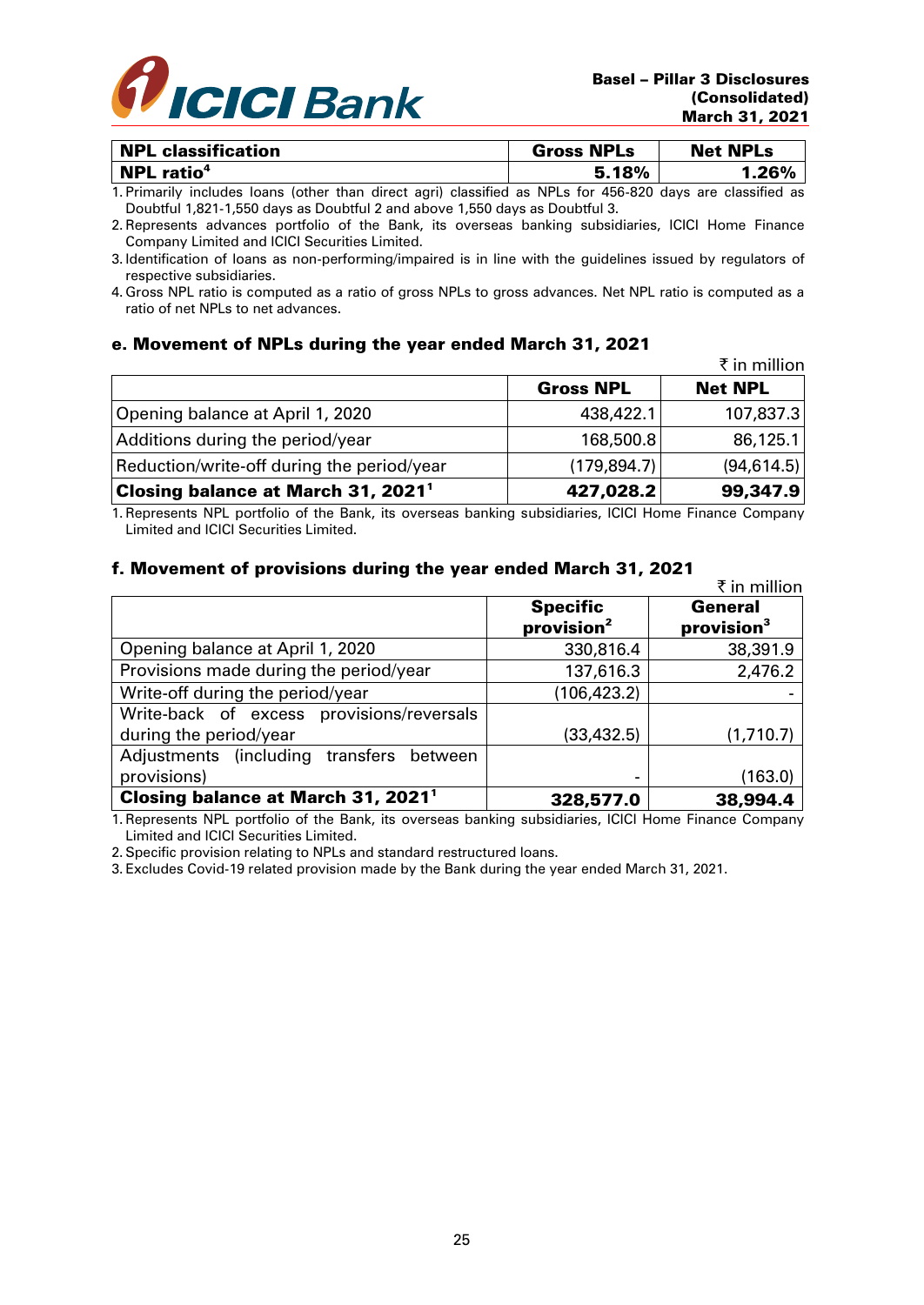

#### g. Details of write-offs and recoveries booked in income statement for the year ended March 31, 2021

|                                                                   | ₹ in million |
|-------------------------------------------------------------------|--------------|
|                                                                   | Amount       |
| Write-offs that have been booked directly to the income statement | 1,235.4      |
| Recoveries that have been booked directly to the income statement | 2,299.9      |

### h. Amount of non-performing investments (NPIs) in securities, other than government and other approved securities at March 31, 2021

|                                                                                       | ₹ in million        |  |
|---------------------------------------------------------------------------------------|---------------------|--|
|                                                                                       | Amount <sup>1</sup> |  |
| l Gross NPIs                                                                          | 48,054.8            |  |
| Total provisions held against NPIs                                                    | (44, 052.5)         |  |
| Net NPIs <sup>2</sup>                                                                 | 4,002.3             |  |
| 4 - 南田 - Houston of contract and contract of contract and the contract of contract of |                     |  |

1. Excludes amount outstanding under application money.

2. Includes NPIs of the Bank and its banking subsidiaries.

### i. Movement of provisions/depreciation on investments<sup>1</sup> during the year ended March 31, 2021

 $\bar{\tau}$  in million

|                                                                 | . <del>.</del> |
|-----------------------------------------------------------------|----------------|
|                                                                 | Amount $2,3$   |
| Opening balance at April 1, 2020                                | 64,934.0       |
| Provision/depreciation (net) made during the period/year        | 5,906.3        |
| Write-off/write-back of excess provision during the period/year | (17, 149.4)    |
| <b>Closing balance at March 31, 2021</b>                        | 53,690.9       |

1. After considering movement in appreciation on investments.

2. Includes all entities considered for Basel III capital adequacy computation.

3. Excludes amount outstanding under application money.

### j. Top five industries based on total credit risk exposure (other than banks) at March 31, 2021

|                  |                      |                                           |                                   |                                                           | ₹ in million                                  |
|------------------|----------------------|-------------------------------------------|-----------------------------------|-----------------------------------------------------------|-----------------------------------------------|
|                  | Gross<br><b>NPLs</b> | <b>Specific</b><br>provision <sup>1</sup> | General<br>Provision <sup>2</sup> | <b>Specific</b><br>provision<br>during the<br>period/year | <b>Write-off</b><br>during the<br>period/year |
| Top 5 Industries | 230,574.1            | 153,060.4                                 | 25,820.9                          | 93,387.9                                                  | 42,459.5                                      |

1. Specific provision relating to NPLs and standard restructured loans.

2. Excludes Covid-19 related provision made by the Bank.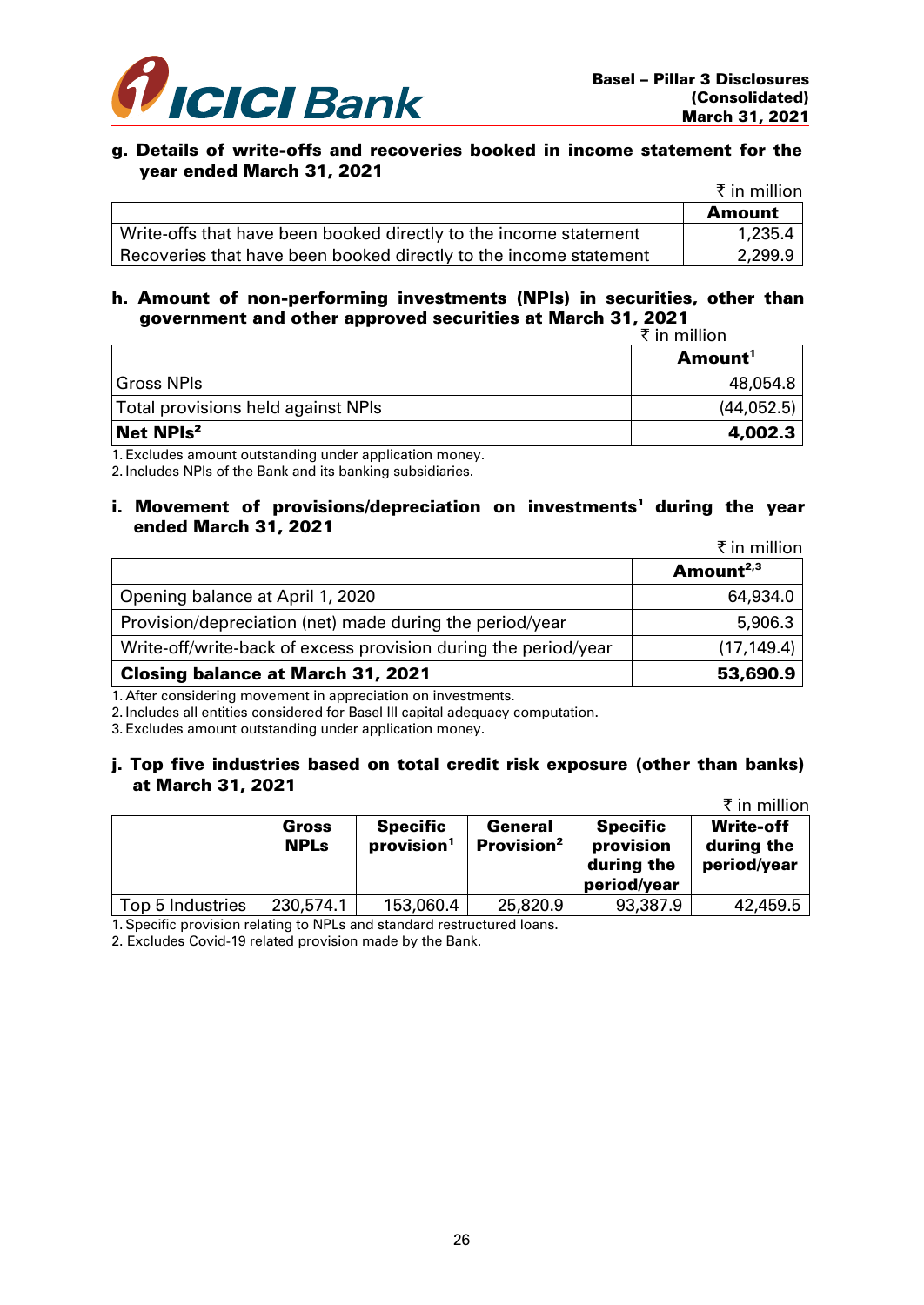

#### k. Geography-wise breakup of gross NPLs, specific provision and general provision at March 31, 2021

|                 |             |                        | ₹ in million           |
|-----------------|-------------|------------------------|------------------------|
| <b>Category</b> | Gross       | <b>Specific</b>        | General                |
|                 | <b>NPLs</b> | provision <sup>1</sup> | Provision <sup>2</sup> |
| Domestic        | 359,597.0   | 274,704.6              | 33,736.1               |
| Overseas        | 67,431.2    | 53,872.4               | 5,258.3                |
| <b>Total</b>    | 427,028.2   | 328,577.0              | 38,994.4               |

1. Specific provision relating to NPLs and standard restructured loans.

2. Excludes Covid-19 related provision made by the Bank.

## CREDIT RISK: PORTFOLIOS SUBJECT TO THE STANDARDISED APPROACH

## Table DF-4: Credit risk: Disclosures for portfolios subject to the standardised approach

### a. External ratings

The Bank uses the standardised approach to measure the capital requirements for credit risk. As per the standardised approach, regulatory capital requirement for credit risk on corporate exposures is measured based on external credit ratings assigned by external credit assessment institutions (ECAIs) specified by RBI in its guidelines on Basel III. As stipulated by RBI, the risk weights for resident corporate exposures are assessed based on the external ratings assigned by domestic ECAIs and the risk weights for non-resident corporate exposures are assessed based on the external ratings assigned by international ECAIs. For this purpose, at March 31, 2021, the domestic ECAIs specified by RBI were CRISIL Ratings Limited, Credit Analysis & Research Limited, ICRA Limited, India Ratings and Research, SME Rating Agency of India Limited, Brickwork Ratings India Private Limited and INFORMERICS and international ECAIs specified by RBI were Standard & Poor's, Moody's and Fitch. Further, the RBI's Basel III framework stipulates guidelines on the scope and eligibility of application of external ratings. The Bank reckons the external rating on the exposure for risk weighting purposes, if the external rating assessment complies with the guidelines stipulated by RBI.

The key aspects of the Bank's external ratings application framework are as follows:

- The Bank uses only those ratings that have been solicited by the counterparty.
- Foreign sovereign and foreign bank exposures are risk-weighted based on issuer ratings assigned to them.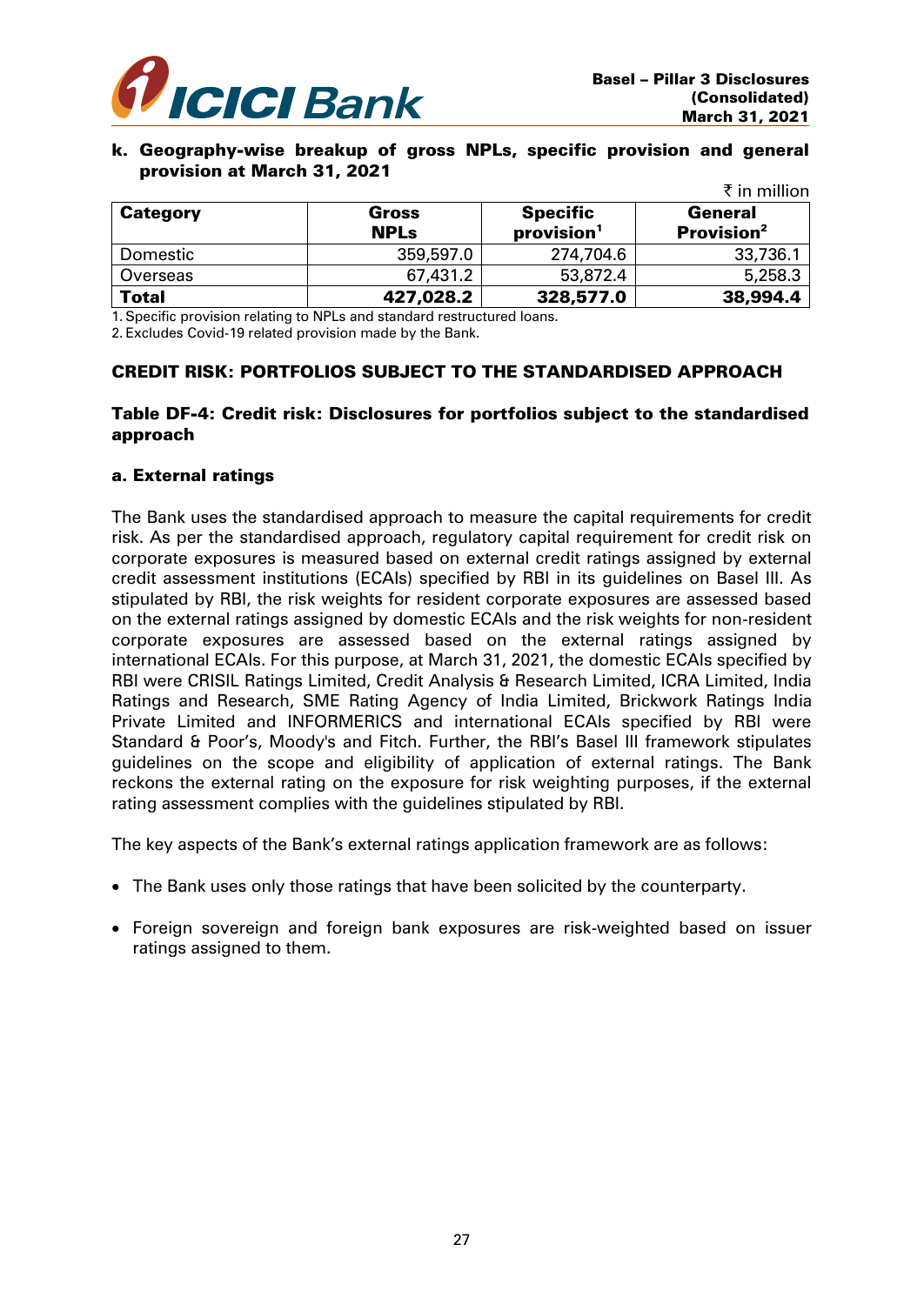

- The risk-weighting of corporate exposures based on the external credit ratings includes the following:
	- i. The Bank reckons external ratings of corporates either at the credit facility level or at the borrower (issuer) level. The Bank considers the facility rating where both the facility and the borrower rating are available, given the more specific nature of the facility credit assessment.
	- ii. The Bank ensures that the external rating of the facility/borrower has been reviewed at least once by the ECAI during the previous 15 months and is in force on the date of its application.
	- iii. When a borrower is assigned a rating that maps to a risk weight of 150%, then this rating is applied on all the unrated facilities of the borrower and risk weighted at 150%.
- iv. Unrated short-term claim on counterparty is assigned a risk weight of at least one level higher than the risk weight applicable to the rated short-term claim on that counterparty.
- v. Claims on corporates, AFCs, and NBFC-IFCs having aggregate exposure of more than  $\bar{\tau}$  100.00 crore from banking system which were rated earlier and subsequently have become unrated are applied a risk weight of 150%. Claims on corporates, AFCs, and NBFC-IFCs having aggregate exposure of more than  $\bar{\tau}$  200.00 crore from banking system which are unrated are applied a risk weight of 150%.
- The RBI guidelines outline specific conditions for facilities that have multiple ratings. In this context, the lower rating, where there are two ratings and the second-lowest rating where there are three or more ratings are used for a given facility.

## b. Credit exposures by risk weights

The following table sets forth, the credit exposures subject to the standardised approach after adjusting for credit risk mitigation by risk weights at March 31, 2021

|                            | ₹ in million          |
|----------------------------|-----------------------|
| <b>Exposure category</b>   | Amount <sup>1,2</sup> |
| Less than 100% risk weight | 8,347,828.0           |
| 100% risk weight           | 6,649,555.5           |
| More than 100% risk weight | 948,444.0             |
| <b>Total</b>               | 15,945,827.5          |

1. Credit risk exposures include all exposures, as per RBI guidelines on exposure norms, subject to credit risk and investments in held-to-maturity category.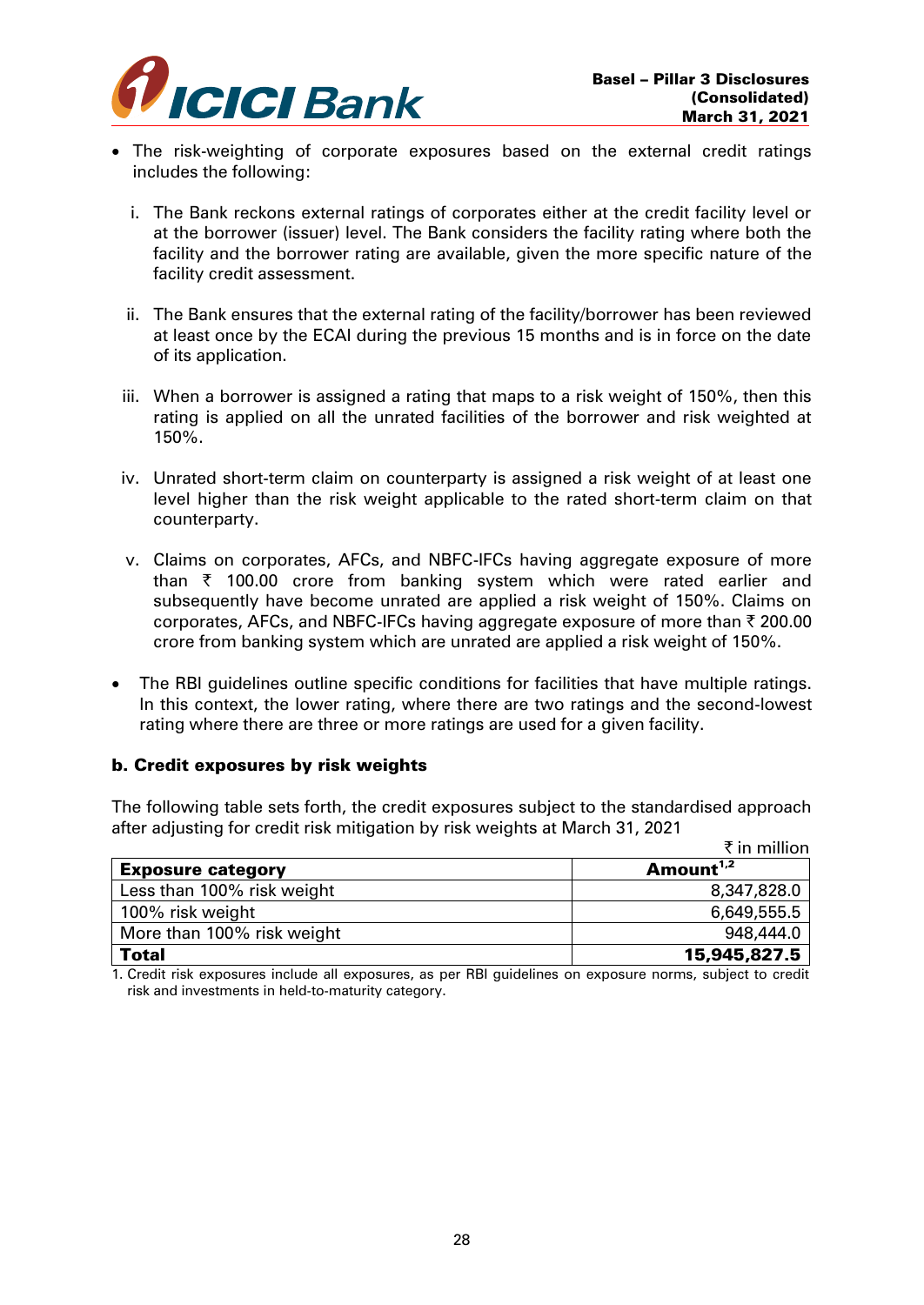

2. Includes all entities considered for Basel III capital adequacy computation.

### CREDIT RISK MITIGATION

### DF-5: Credit risk mitigation: Disclosures for standardised approaches

#### a. Collateral management and credit risk mitigation

The Bank has a Board approved policy framework for collateral management and credit risk mitigation techniques, which includes, among other aspects, guidelines on acceptable types of collateral, ongoing monitoring of collateral including the frequency and basis of valuation and application of credit risk mitigation techniques. The Bank has entered into Credit Support Annexes under ISDAs with certain counterparties under which independent amount (IA) and variation margin (VM) has been received. In line with the Large Exposure Framework and RBI Basel III capital regulations, credit risk mitigation is considered against the exposure on derivatives.

#### Collateral management

#### **Overview**

The Bank defines collateral as the assets or rights provided to the Bank by the borrower or a third party in order to secure a credit facility. The Bank would have the rights of secured creditor in respect of the assets/contracts offered as security for the obligations of the borrower/obligor. The Bank ensures that the underlying documentation for the collateral provides the Bank appropriate rights over the collateral or other forms of credit enhancement including the right to liquidate, retain or take legal possession of it in a timely manner in the event of default by the counterparty. The Bank also endeavours to keep the assets provided as security to the Bank under adequate insurance during the tenure of the Bank's exposure. The collateral value is monitored periodically.

#### Collateral valuation

As stipulated by the RBI guidelines, the Bank uses comprehensive approach for collateral valuation. Under this approach, the Bank reduces its credit exposure to counterparty when calculating its capital requirements to the extent of risk mitigation provided by the eligible collateral as specified in the Basel III guidelines.

The Bank adjusts the value of any collateral received to adjust for possible future fluctuations in the value of the collateral in line with the requirements specified by RBI guidelines. These adjustments, also referred to as 'haircuts', to produce volatility-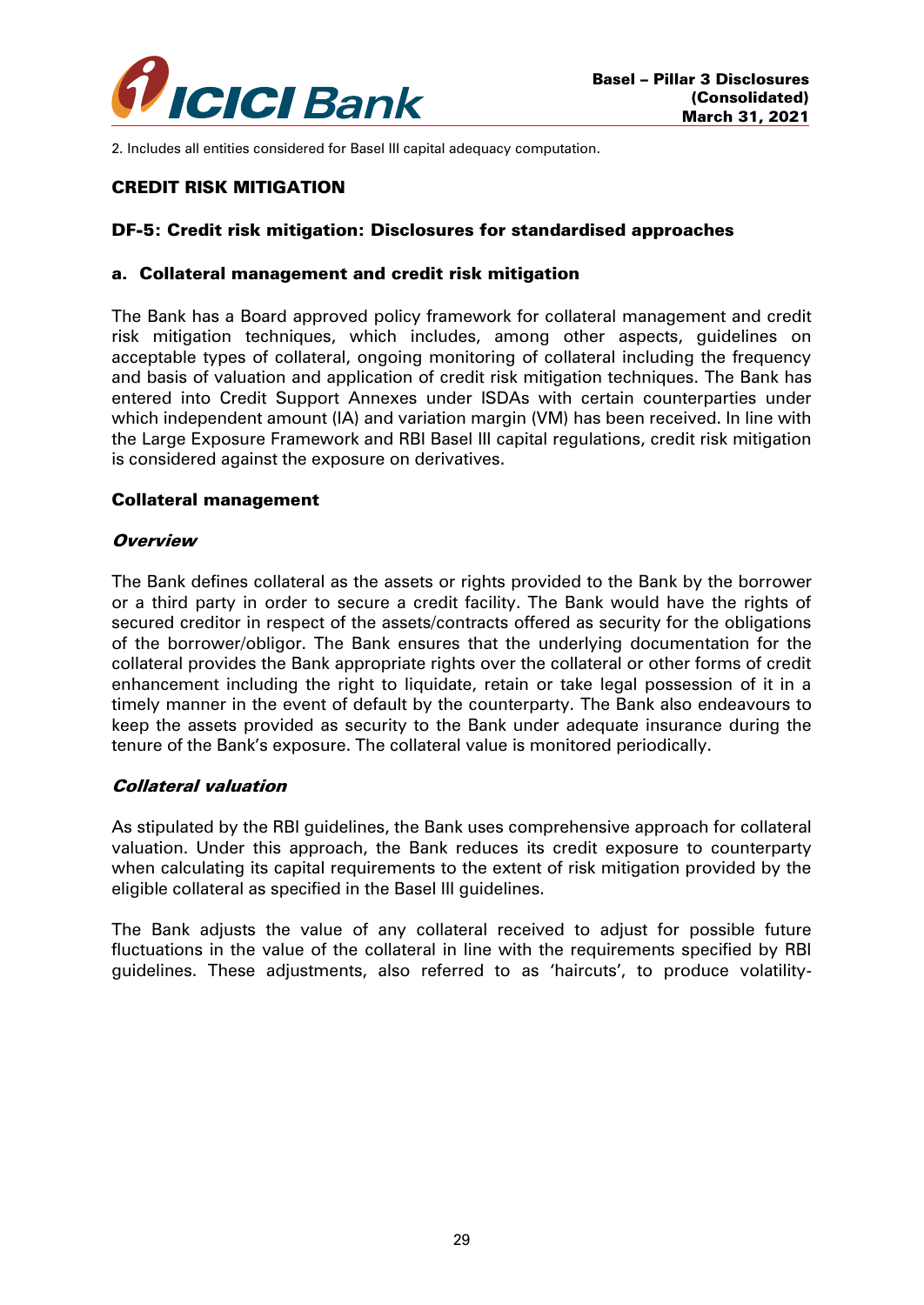

adjusted amounts for collateral, are reduced from the exposure to compute the capital charge based on the applicable risk weights.

## Types of collateral taken by the Bank

The Bank determines the appropriate collateral for each facility based on the type of product and risk profile of the counterparty. In case of corporate and small and medium enterprises financing, fixed assets are generally taken as security for long tenure loans and current assets for working capital finance. For project finance, security of the assets of the borrower and assignment of the underlying project contracts is generally taken. In addition, in some cases, additional security such as pledge of shares, cash collateral, charge on receivables with an escrow arrangement and guarantees is also taken.

For retail products, the security to be taken is defined in the product policy for the respective products. Housing loans and automobile loans are secured by the property/automobile being financed. The valuation of the properties is carried out by an empanelled valuer at the time of sanctioning the loan.

The Bank also offers products which are primarily based on collateral such as shares, specified securities, warehoused commodities and gold jewellery. These products are offered in line with the approved product policies, which include types of collateral, valuation and margining.

The Bank extends unsecured facilities to clients for certain products depending on the credit comfort on such clients. The limits with respect to unsecured facilities have been approved by the Board of Directors.

The decision on the type and quantum of collateral for each transaction is taken by the credit approving authority as per the credit approval authorisation approved by the Board of Directors. For facilities provided as per approved product policies, collateral is taken in line with the policy.

## Credit risk mitigation techniques

The RBI guidelines on Basel III allow the following credit risk mitigants to be recognised for regulatory capital purposes:

**Eligible financial collateral,** which include cash (deposited with the Bank), gold (including bullion and jewellery, subject to collateralised jewellery being benchmarked to 99.99% purity), securities issued by Central and State Governments, Kisan Vikas Patra, National Savings Certificates, life insurance policies with a declared surrender value issued by an insurance company, which is regulated by the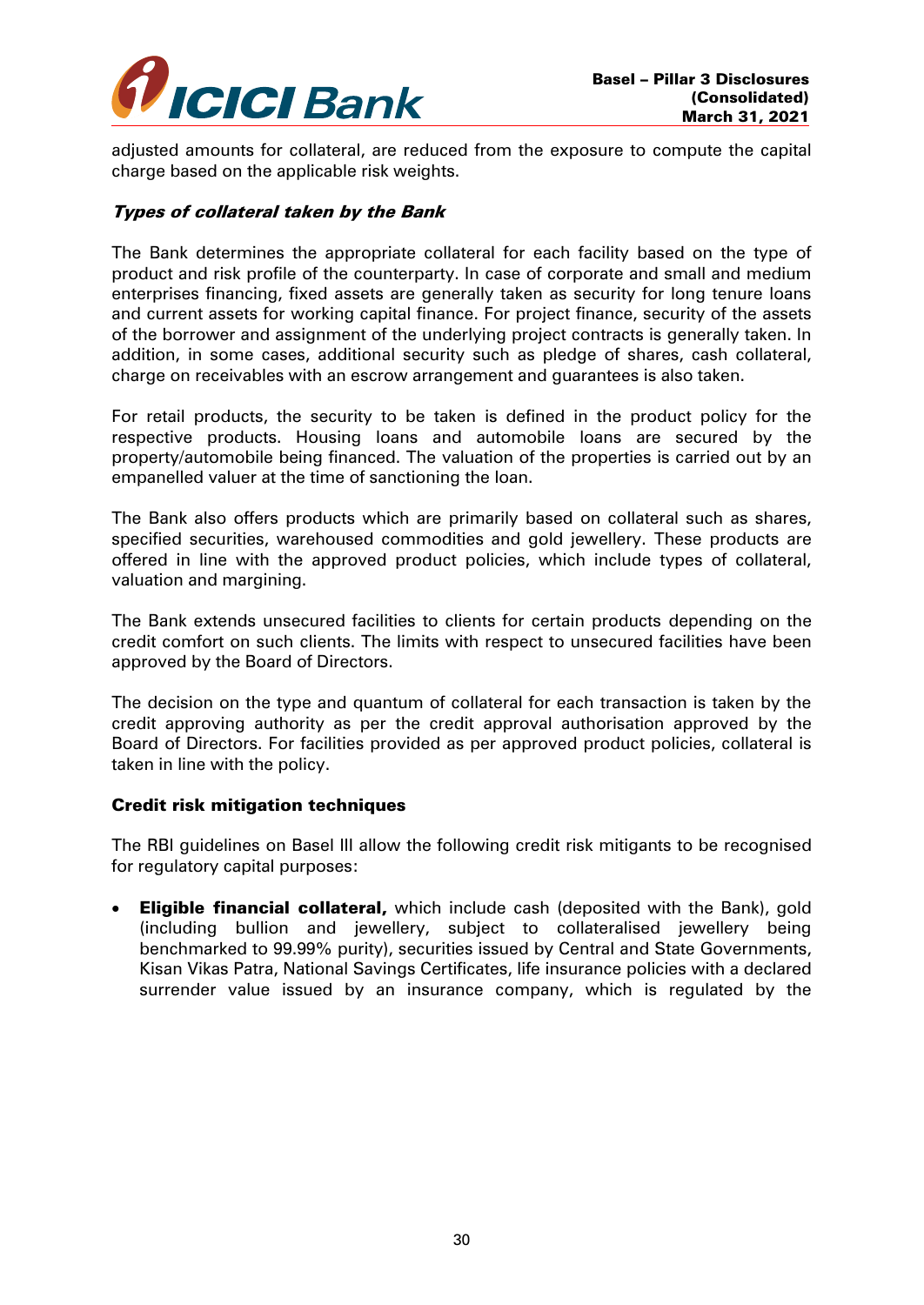

insurance sector regulator, certain debt securities, mutual fund units where daily net asset value is available in public domain and the mutual fund is limited to investing in the instruments listed above.

- On-balance sheet netting, which is confined to loans/advances and deposits, where banks have legally enforceable netting arrangements, involving specific lien with proof of documentation.
- **Guarantees**, where these are direct, explicit, irrevocable and unconditional. Further, the eligible guarantors would comprise:
	- Sovereigns, sovereign entities stipulated in the RBI guidelines on Basel III, banks and primary dealers with a lower risk weight than the counterparty; and
	- Other entities, which are rated better than the entities for which the guarantee is provided.

The Bank reckons the permitted credit risk mitigants for obtaining capital relief only when the credit risk mitigant fulfills the conditions stipulated for eligibility and legal certainty by RBI in its guidelines on Basel III.

## Concentrations within credit risk mitigation

Currently, the Bank does not have any concentration risk within credit risk mitigation. The RBI guidelines, among its conditions for eligible credit risk mitigants, require that there should not be a material positive correlation between the credit quality of the counterparty and the value of the collateral being considered. The risks associated with collateral concentration and residual risk in credit risk mitigation are assessed as a part of the annual internal capital adequacy assessment process.

## b. The following table sets forth, the portfolio covered by eligible financial collateral at March 31, 2021

|                                                                                           | ₹ in million        |  |
|-------------------------------------------------------------------------------------------|---------------------|--|
|                                                                                           | Amount <sup>1</sup> |  |
| Exposures fully covered by eligible financial collateral, after<br>application of haircut | 1,057,330.4         |  |
| Exposure that is covered by guarantees/credit derivatives                                 | 155,398.1           |  |
| 1. Includes all estitues considered for Desal III control edgements commutation           |                     |  |

1. Includes all entities considered for Basel III capital adequacy computation.

The processes for capital computation and credit risk mitigation based on Basel III guidelines are consistent across subsidiaries of the Bank.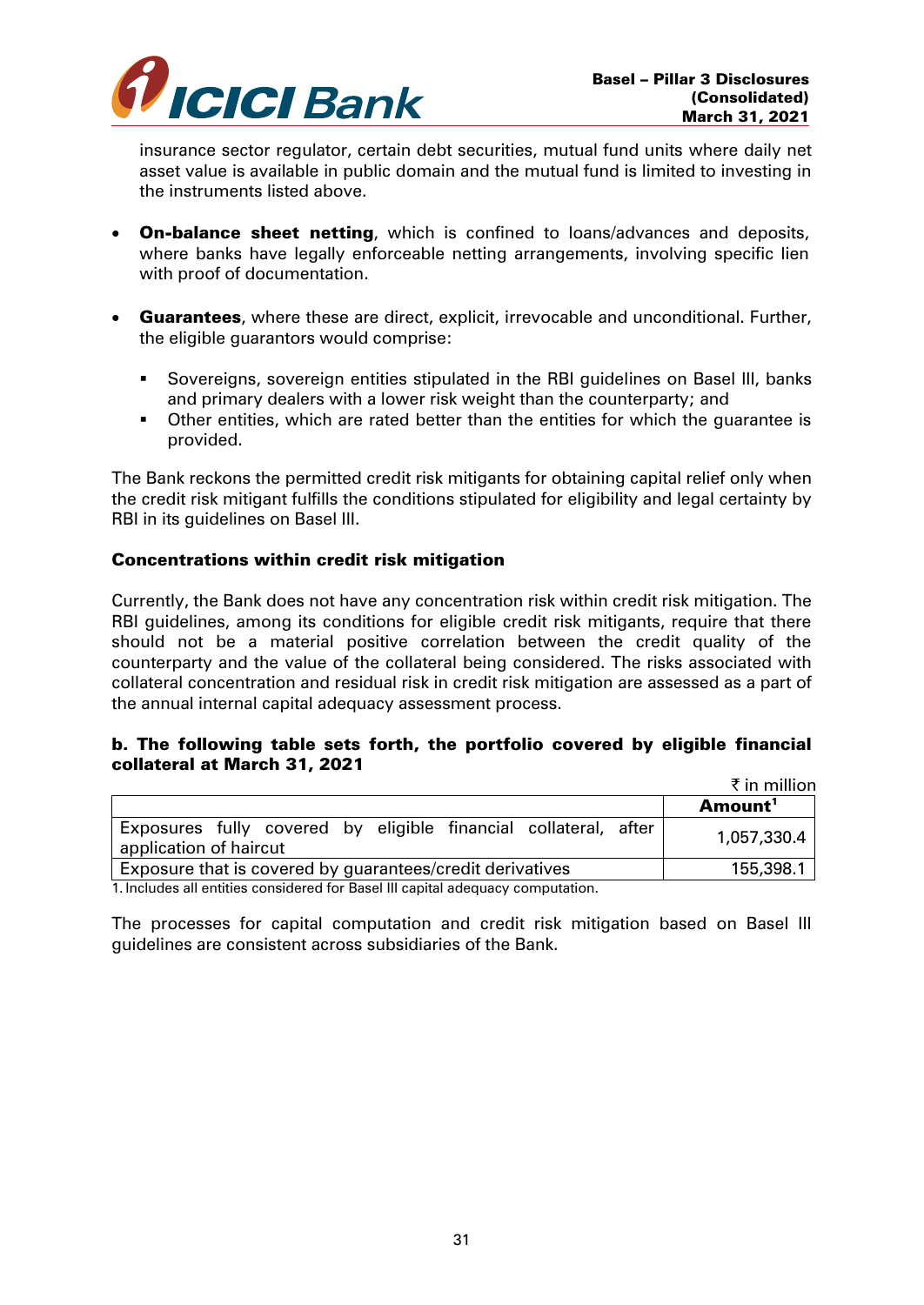

### **SECURITISATION**

### Table DF-6: Securitisation exposures: Disclosure for standardised approach

#### a. Securitisation objectives, roles played by the Bank and the risks

### **Objectives**

The Bank's primary objective of securitisation activities is to increase the efficiency of capital and enhance the return on capital employed by diversifying sources of funding. The Bank also invests in third party originated securitisation transactions, primarily for priority sector requirements, in accordance with the Investment Policy of the Bank.

### Roles played by the Bank

In securitisation transactions backed by assets, either originated by the Bank or third parties, the Bank plays the following major roles:

- **Underwriter:** allowing un-subscribed portions of securitised debt issuances, if any, to devolve on the Bank, with the intent of selling at a later stage.
- Investor/trader/market-maker: acquiring investment grade securitised debt instruments backed by financial assets originated by third parties for purposes of investment/ trading/ market-making with the aim of developing an active secondary market in securitised debt.
- **Structurer:** structuring appropriately in a form and manner suitably tailored to meet investor requirements, while being compliant with extant regulations.
- **Provider of liquidity facilities:** addressing temporary mismatches on account of the timing differences between the receipt of cash flows from the underlying performing assets and the fulfillment of obligations to the beneficiaries.
- Provider of credit enhancement facilities: addressing delinquencies associated with the underlying assets, i.e., bridging the gaps arising out of credit considerations between cash flows received/collected from the underlying assets and the fulfillment of repayment obligations to the beneficiaries.
- Provider of collection and processing services: collecting and/or managing receivables from underlying obligors, contribution from the investors to securitisation transactions, making payments to counterparties/appropriate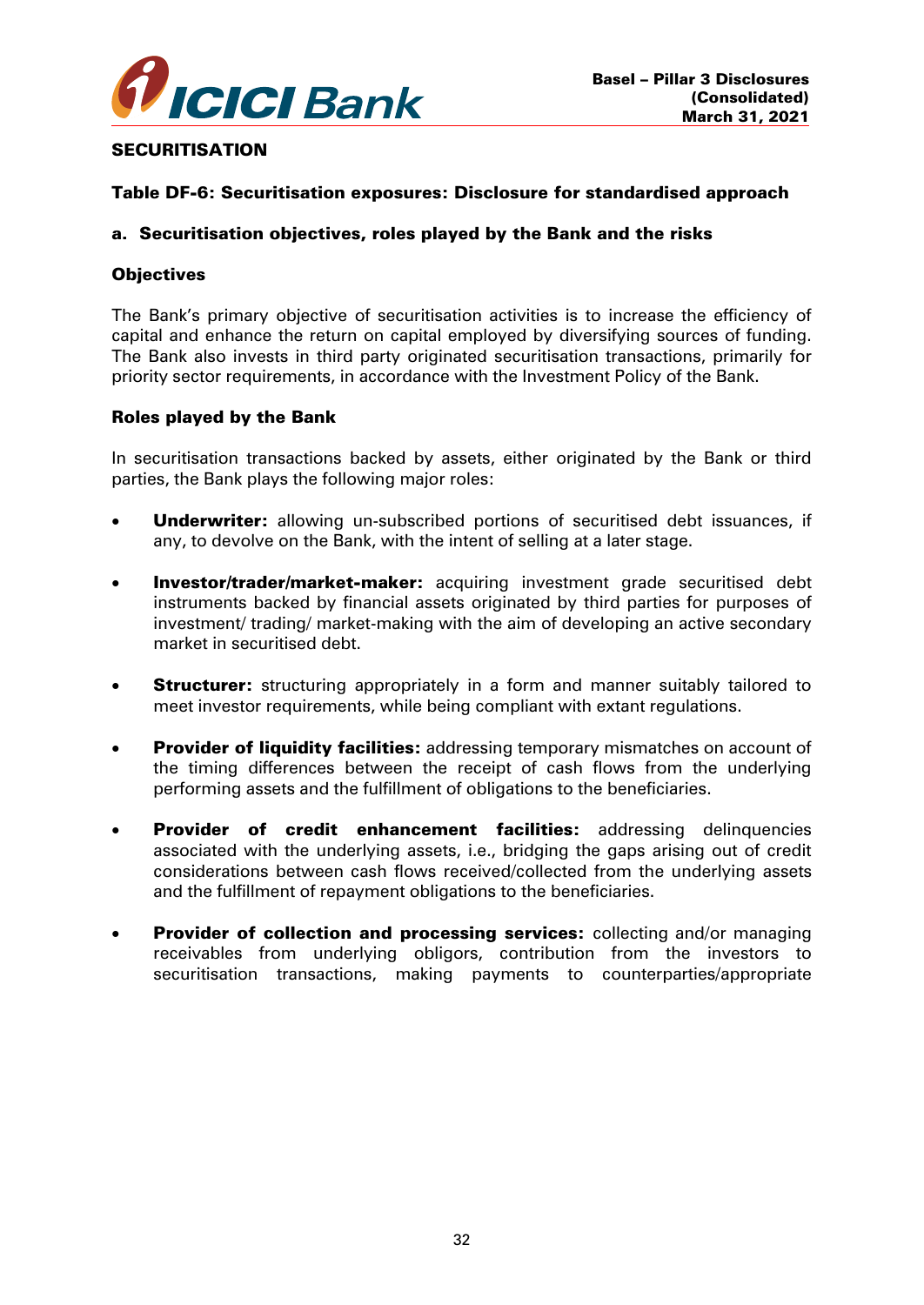

beneficiaries, reporting the collection efficiency and other performance parameters and providing other services relating to collections and payments as may be required for the purpose of the transactions.

### Risks in securitisation

The major risks inherent in the securitised transactions are:

**Credit risk:** Risk arising on account of payment delinguencies from underlying obligors/borrowers in the assigned pool.

## Market risk:

- i) Liquidity risk: Risk arising on account of lack of secondary market to provide ready exit options to the investors/participants.
- ii) Interest rate: Mark-to-market risks arising on account of interest rate fluctuations.

### Operational risk:

- i) Co-mingling risk: Risk arising on account of co-mingling of funds belonging to investor(s) with that of the originator and/or collection and processing servicer, when there exists a time lag between collecting amounts due from the obligors and payment made to the investors.
- ii) Performance risk: Risk arising on account of the inability of a collection and processing agent to collect monies from the underlying obligors as well as operational difficulties in processing the payments.
- iii) Regulatory and legal risk: Risk arising on account of
	- non-compliance of the transaction structures with the extant applicable laws which may result in the transaction(s) being rendered invalid;
	- conflict between the provisions of the transaction documents with those of the underlying financial facility agreements; and
	- non-enforceability of security/claims due to imperfection in execution of the underlying facility agreements with the borrower(s).
- **Reputation risk:** Risk arising on account of
	- rating downgrade of a securitised instrument due to unsatisfactory performance of the underlying asset pool; and
	- inappropriate practices followed by the collection and processing agent.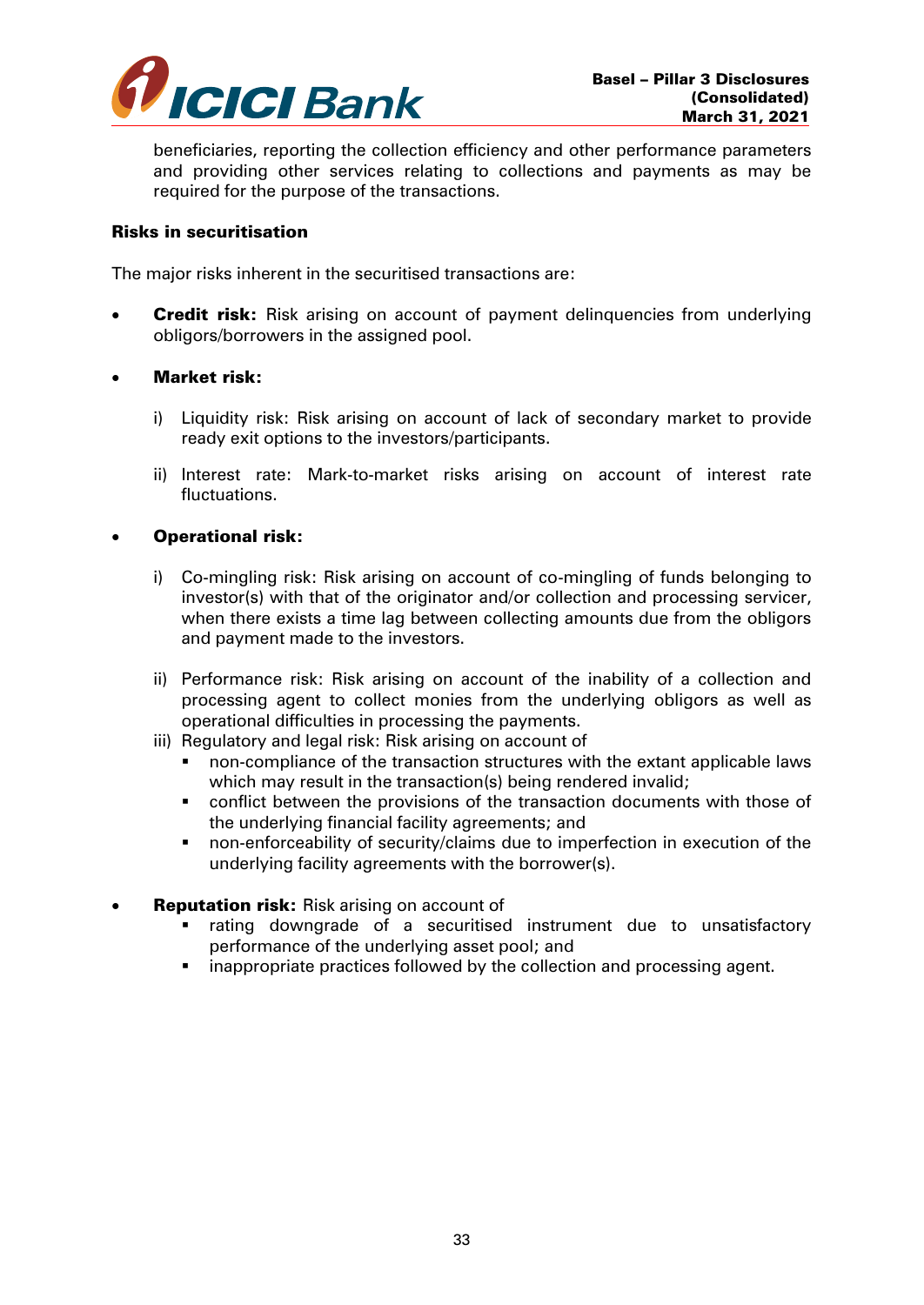

In addition to the above, securitised assets are exposed to prepayment and pipeline and warehousing risks. Prepayment risk arises on account of prepayment of dues by obligors/borrowers in the assigned pool either in part or full. Pipeline and warehousing risks refer to the event where originating banks are unable to off-load assets, which were originated with an intention of selling thus potentially exposing them to losses arising on declining values of these assets. The Bank does not follow the "originate to distribute" model in the domestic securitisation market nor in overseas markets and hence is not exposed to the pipeline and warehousing risks. Further, the Bank is not involved in sponsorship of off-balance sheet vehicles. In the overseas markets, where a banking subsidiary executes certain transactions on a "originate to securitise" model, the subsidiary has established an appropriate risk management and mitigation framework to assess and manage any risks associated with such transactions.

### Processes in place to monitor change in risks of securitisation exposures

The Bank has established appropriate risk management processes to monitor the risks on securitisation exposures, which include:

### i) Monitoring credit risk

The Bank, in the capacity of collection and processing agent, prepares monthly performance reports which are circulated to investors/assignees/rating agencies and continuously monitors the securitised pool. The risk assessment of the pools is done continuously by the rating agencies based on amortisation level, collection efficiency, credit enhancement utilisation levels and credit cover available for the balance deal tenure. In the pools, where the Bank is an investor, the underlying portfolio is monitored on an ongoing basis for delinquency rates, prepayment rates, available collateral and so on. The Bank also performs periodic stress tests for the securitisation exposures.

#### ii) Monitoring market risk

The Bank ascertains market value of the securitisation exposures based on extant norms, which is compared with their book value to assess the mark-to-market impact of these exposures, on a monthly basis.

## Bank's policy governing the use of credit risk mitigation to mitigate the risks retained through securitisation exposures

The Bank has not used credit risk mitigants to mitigate retained risks.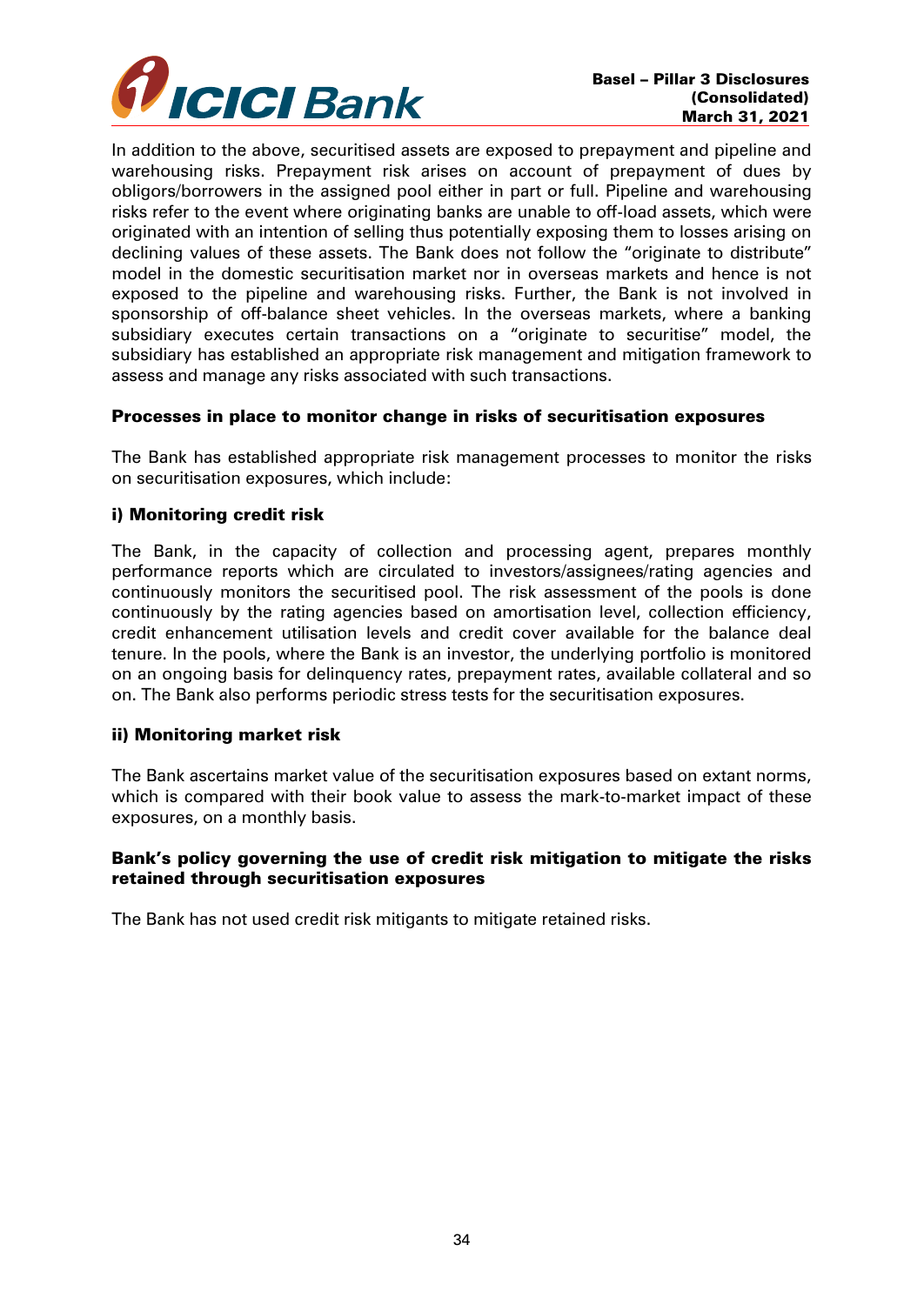

## b. Summary of the Bank's accounting policies for securitisation activities

#### Transfer and servicing of assets

The Bank transfers commercial and consumer loans through securitisation transactions. The transferred loans are de-recognised and gains/losses are accounted for, only if the Bank surrenders the rights to benefits specified in the underlying securitised loan contract. Recourse and servicing obligations are accounted for net of provisions.

In accordance with the RBI guidelines for securitisation of standard assets, with effect from February 1, 2006, the profit/premium arising from securitisation is amortised over the life of the securities issued or to be issued by the special purpose vehicle to which the assets are sold. With effect from May 7, 2012, the RBI guidelines require the profit/premium arising from securitisation to be amortised based on the method prescribed in the guidelines. The Bank accounts for any loss arising from securitisation immediately at the time of sale.

Net income arising from sale of loan assets through direct assignment with recourse obligation is amortised over the life of underlying assets sold and net income from sale of loan assets through direct assignment, without any recourse obligation, is recognised at the time of sale. Net loss arising on account of direct assignment of loan assets is recognised at the time of sale.

In accordance with RBI guidelines, in case of non-performing/special mention account-2 loans sold to securitisation company (SC)/reconstruction company (RC), the Bank reverses the excess provision in profit and loss account in the year in which amounts are received. Any shortfall of sale value over the net book value on sale of such assets is recognised by the Bank in the year in which the loan is sold.

## Methods and key assumptions (including inputs) applied in valuing positions retained or purchased

The valuation of pass-through certificates (PTCs) wherever linked to the Yield-to-Maturity (YTM) rates, is computed with a mark-up (reflecting associated credit risk) over the YTM rates for government securities published by Fixed Income Money Market and Derivatives Association(FIMMDA)/Financial Benchmark India Pvt Ltd (FBIL).

There is no change in the methods and key assumptions applied in valuing retained/purchased interests from previous period.

## Policies for recognising liabilities on the balance sheet for arrangements that could require the Bank to provide financial support for securitised assets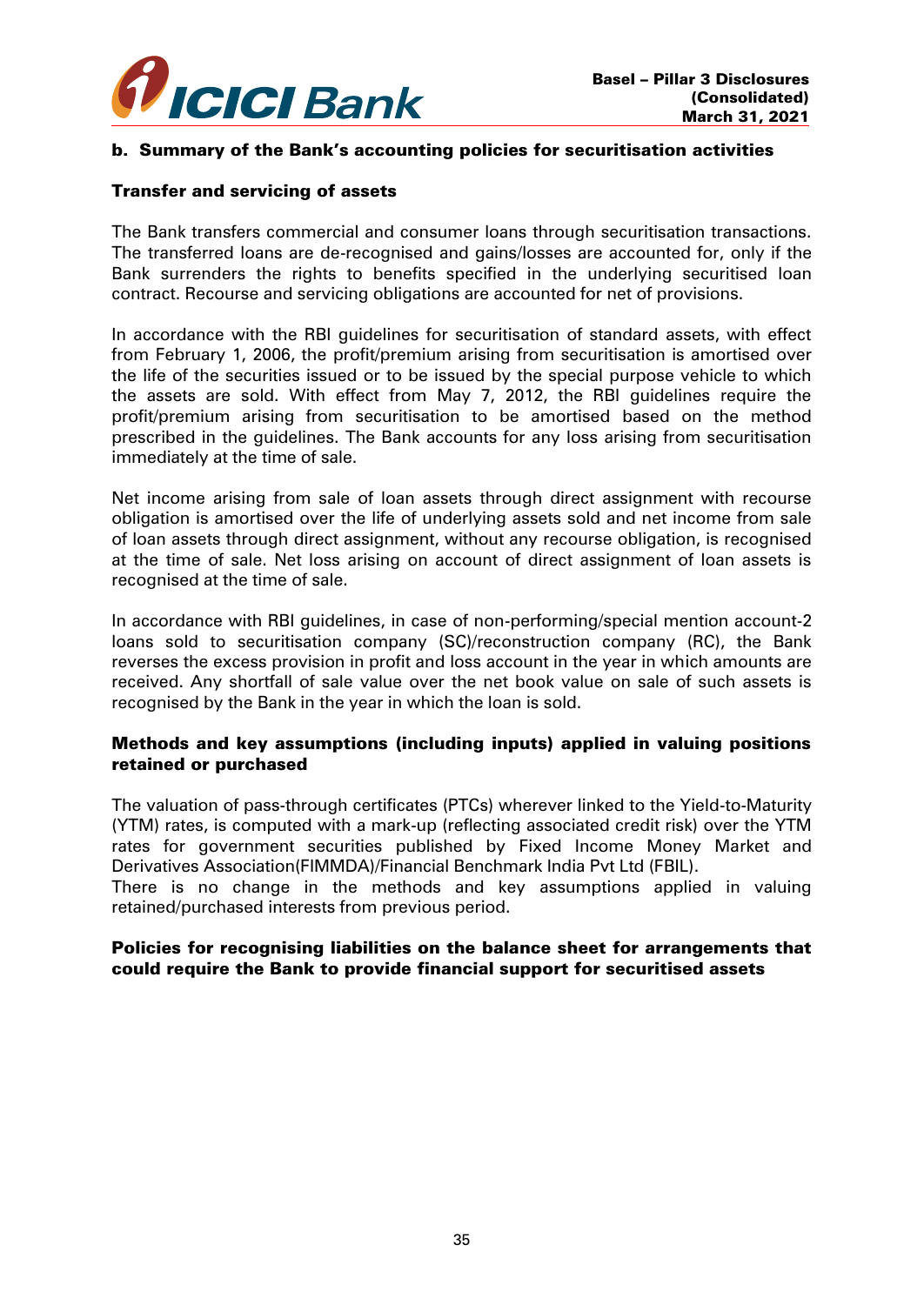

The Bank provides credit enhancements in the form of cash deposits or guarantees in its securitisation transactions. The Bank makes appropriate provisions for any delinquency losses assessed at the time of sale as well as over the life of the securitisation transactions in accordance with the RBI guidelines.

#### c. Rating of securitisation exposures

Ratings obtained from ECAIs stipulated by RBI (as stated above) are used for computing capital requirements for securitisation exposures. Where the external ratings of the Bank's investment in securitised debt instruments/PTCs are at least partly based on unfunded support provided by the Bank, such investments are treated as unrated.

### d. Details of securitisation exposures in the banking book

#### i. Total outstanding exposures securitised by the Bank and the related unrecognised gains/(losses) at March 31, 2021  $\overline{f}$  in maillion

|                            |                          | к штинноп                             |
|----------------------------|--------------------------|---------------------------------------|
| <b>Exposure type</b>       | Outstanding <sup>1</sup> | <b>Unrecognised</b><br>gains/(losses) |
| Vehicle/equipment loans    |                          |                                       |
| Home and home equity loans | 460.6                    |                                       |
| Personal loans             |                          |                                       |
| Corporate loans            | 198.3                    |                                       |
| Mixed asset pool           |                          |                                       |
| <b>Total</b>               | 658.9                    |                                       |

1. The amounts represent the total outstanding principal at March 31, 2021 for securitisation deals and include direct assignments in the nature of sell-downs. Credit enhancements and liquidity facilities are not included in the above amounts. During the period/year ended March 31, 2021, the Bank has not securitised any assets as an originator.

## ii. Break-up of securitisation gains/(losses) (net) at March 31, 2021

|                            | ₹ in million          |
|----------------------------|-----------------------|
| <b>Exposure type</b>       | <b>March 31, 2021</b> |
| Vehicle/equipment loans    | 5.5                   |
| Home and home equity loans | (64.2)                |
| Personal loans             | 2.6                   |
| Corporate loans            |                       |
| Mixed asset pool           |                       |
| <b>Total</b>               | (56.1)                |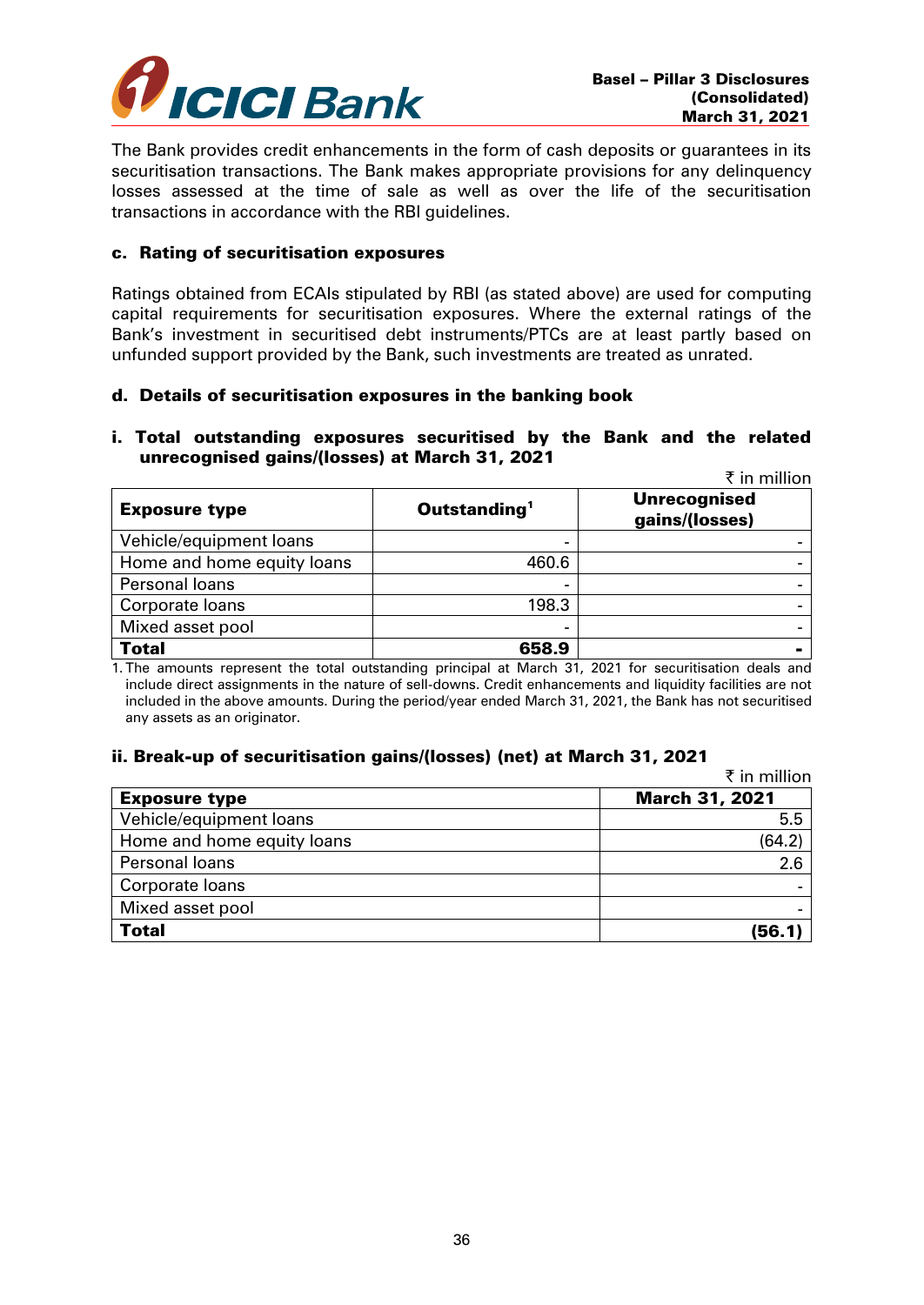

## iii. Assets to be securitised within a year at March 31, 2021

|                                                            | ₹ in million  |
|------------------------------------------------------------|---------------|
| <b>Particulars</b>                                         | <b>Amount</b> |
| Amount of assets intended to be securitised within a year  | 63,827.5      |
| Of which: amount of assets originated within a year before |               |
| securitization                                             | 63,827.5      |

#### iv. Securitisation exposures retained or purchased at March 31, 2021

 $\bar{\tau}$  in million

| Exposure type <sup>1</sup> | <b>On-balance</b><br>sheet | <b>Off-balance</b><br>sheet | <b>Total</b> |
|----------------------------|----------------------------|-----------------------------|--------------|
| Vehicle/equipment loans    | 120.0                      |                             | 120.0        |
| Home and home equity loans | 1,682.9                    | 209.6                       | 1,892.5      |
| Personal loans             |                            |                             |              |
| Corporate loans            | 369.4                      | 3,524.2                     | 3,893.6      |
| Mixed asset pool           | $\overline{\phantom{0}}$   |                             |              |
| <b>Total</b>               | 2,172.3                    | 3,733.8                     | 5,906.1      |

1. Securitisation exposures include but are not restricted to liquidity facilities, other commitments and credit enhancements such as interest only strips, cash collateral accounts and other subordinated assets as well as direct assignments in the nature of sell-downs. The amounts are net of provisions. Credit enhancements have been stated at gross levels and not been adjusted for their utilisation.

#### v. Risk weight bands break-up of securitisation exposures retained or purchased at March 31, 2021

|                                  |                       |                            |                      | ₹ in million |
|----------------------------------|-----------------------|----------------------------|----------------------|--------------|
| <b>Exposure type<sup>1</sup></b> | < 100%<br>risk weight | <b>100% risk</b><br>weight | >100%<br>risk weight | Total        |
| Vehicle/equipment loans          |                       |                            | 120.0                | 120.0        |
| Home and home equity             |                       |                            |                      |              |
| loans                            | 955.5                 | -                          | 937.0                | 1,892.5      |
| Personal loans                   |                       | -                          |                      |              |
| Corporate loans                  | 3,893.6               | -                          |                      | 3,893.6      |
| Mixed asset pool                 |                       | -                          |                      |              |
| <b>Total</b>                     | 4,849.1               | $\blacksquare$             | 1,057.0              | 5,906.1      |
| <b>Total capital charge</b>      | 145.2                 |                            | 1,463.2              | 1,608.4      |

1. Includes direct assignments in the nature of sell-downs.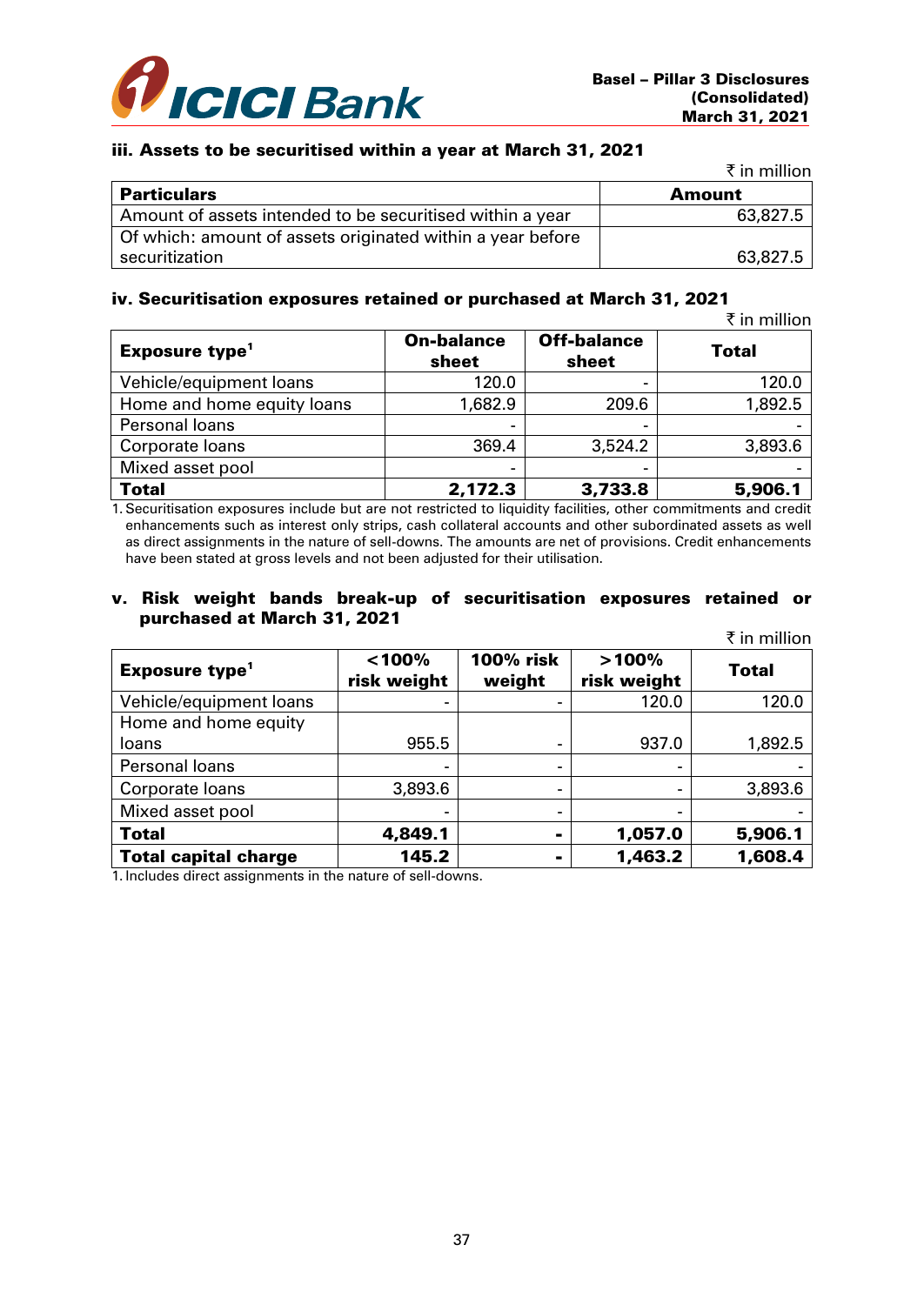

#### e. Details of securitisation exposures in the trading book

#### i. Aggregate amount of exposures securitised for which the Bank has retained some exposures subject to market risk at March 31, 2021

|                            | ₹ in million       |
|----------------------------|--------------------|
| <b>Exposure type</b>       | Total <sup>1</sup> |
| Vehicle/equipment loans    |                    |
| Home and home equity loans |                    |
| Personal loans             |                    |
| <b>Unsecured loans</b>     |                    |
| Gold/Jewel loans           |                    |
| Corporate loans            |                    |
| Mixed asset pool           |                    |
| Small enterprise loans     |                    |
| Micro credit               |                    |
| <b>Total</b>               | -                  |

1. The amounts represent the outstanding principal at March 31, 2021 for securitisation deals.

# ii. Securitisation exposures retained or purchased at March 31, 2021

|                            |                         |                          | ₹ in million |
|----------------------------|-------------------------|--------------------------|--------------|
| Exposure type <sup>1</sup> | <b>On-balance sheet</b> | <b>Off-balance sheet</b> | Total        |
| Vehicle/equipment loans    | 44,504.3                |                          | 44,504.3     |
| Home and home equity       |                         |                          |              |
| loans                      | 22,544.0                |                          | 22,544.0     |
| Personal loans             | 295.2                   |                          | 295.2        |
| <b>Unsecured loans</b>     | 3,811.7                 |                          | 3,811.7      |
| Gold/Jewel loans           | 12,343.1                |                          | 12,343.1     |
| Corporate loans            | 192.2                   |                          | 192.2        |
| Mixed asset pool           |                         |                          |              |
| Small enterprise loans     | 7,064.5                 |                          | 7,064.5      |
| Micro credit               | 602.7                   |                          | 602.7        |
| <b>Total</b>               | 91,357.7                |                          | 91,357.7     |

1. Securitisation exposures include PTCs originated by the Bank as well as PTCs purchased in case of third party originated securitisation transactions.

#### iii. Risk weight bands break-up of securitisation exposures retained or purchased and the related capital charge at March 31, 2021

|                   |                 | ₹ in million          |
|-------------------|-----------------|-----------------------|
|                   | <b>Exposure</b> | <b>Capital charge</b> |
| <100% risk weight | 82,582.6        | 2,261.5               |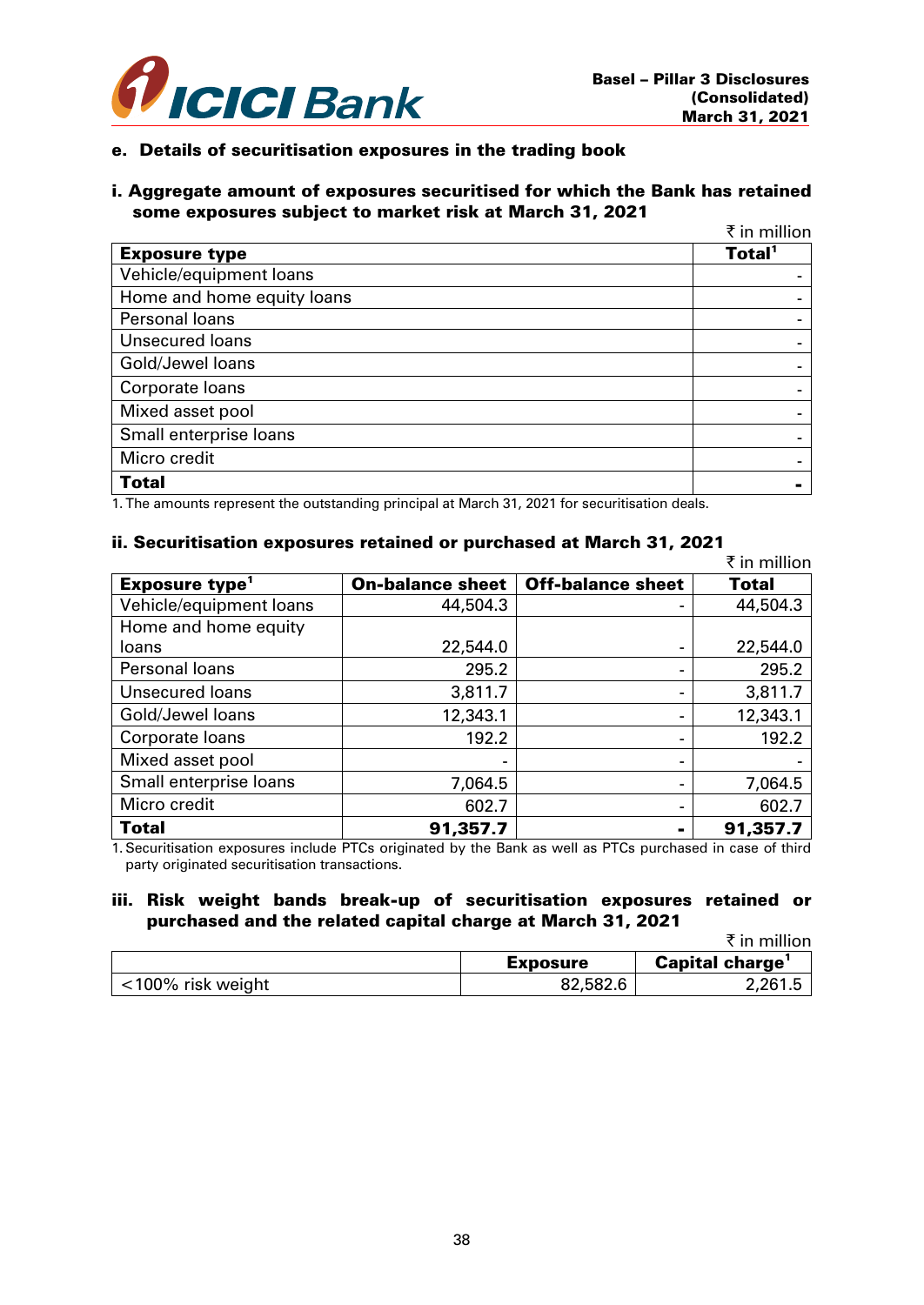

|                   | <b>Exposure</b> | <b>Capital charge</b> |
|-------------------|-----------------|-----------------------|
| 100% risk weight  | 4,185.8         | 521.5                 |
| >100% risk weight | 5,219.7         | 6,165.0               |
| <b>Total</b>      | 91,988.1        | 8,948.0               |

1. Represents capital required to be maintained at 11.075%.

## MARKET RISK IN TRADING BOOK

# Table DF-7: Market risk in trading book

#### a. Market risk management policy

#### Risk management policies

Market risk is the possibility of loss arising from changes in the value of a financial instrument as a result of changes in market variables such as interest rates, exchange rates, credit spreads and other asset prices. The Bank currently follows the standardised approach for computation of market risk capital on interest rate related instruments in the trading book, equities in the trading book and foreign exchange risk (including gold and other precious metals) in both trading and banking books. The Market Risk Management Group (MRMG) is responsible for setting up the risk metrics on market risk through the Investment Policy of the Bank which includes the Derivatives Policy. The risk metrics for market risk is reviewed annually as a part of the Enterprise Risk Management – Risk Appetite Framework (ERM-RAF) and approved by the Board. The policies ensure that operations in securities, foreign exchange and derivatives are conducted in accordance with sound and acceptable business practices and are as per the extant regulatory guidelines, laws governing transactions in financial securities and the financial environment. The policies contain the limit structure that governs transactions in financial instruments. The policies are reviewed periodically to incorporate changed business requirements, financial environment and revised policy guidelines.

## Risk management objectives

The Bank manages its market risk with the broad objectives of:

- 1. Compliance with regulatory requirements
- 2. Effective internal control on the operation/execution of the investment, forex and derivatives transactions and correct recording thereof
- 3. Management of market risk such as interest rate risk, currency risk, equity risk and credit spread risk arising from the investments and derivatives portfolio
- 4. Proper classification, valuation and accounting of investments, forex and derivatives portfolio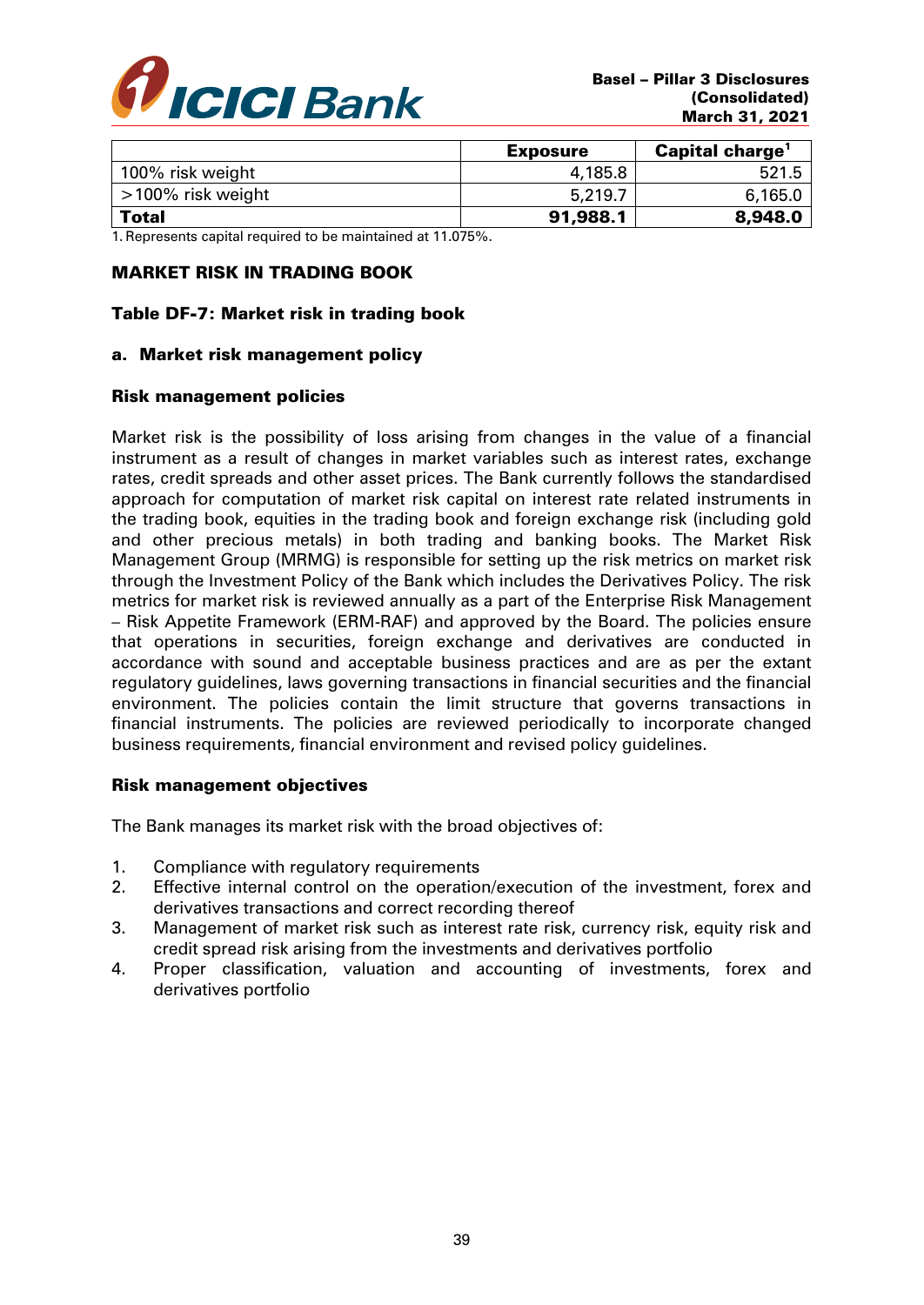

- 5. Adequate and proper reporting of investments, forex and derivatives products
- 6. Taking position by various treasury groups to benefit from price movements. These positions are taken within approved limits.

#### Structure and organisation of the market risk management function

The Market Risk Management Group (MRMG), which is an independent function reports to the Head - RMG. MRMG exercises independent control over the process of market risk management and recommends changes in risk policies, controls, processes and methodologies for quantifying and assessing market risk. There is clear functional separation of:

- Trading i.e. front office; and
- Reporting, control, settlements and accounting i.e. Treasury Control and Services Group (TCSG)

#### Strategies and processes

#### Internal control system

Treasury operations warrant elaborate control procedures. Keeping this in view, the following guidelines are followed for effective control of the treasury operations:

1. Tracking utilisation of limits

TCSG is responsible for an independent check of the transactions entered into by the front office. It also reports utilisation of all the limits laid down in the Investment Policy.

MRMG reports the value-at-risk (VaR), price-value of basis point (PV01) and stop loss limit utilisations to the ALCO as a part of the review of treasury positions. A market risk dashboard covering detailed aspects of market risk is presented to the Risk Committee on a quarterly basis.

#### 2. System controls

The system used for recording, processing, monitoring and accounting of treasury transactions have adequate data integrity controls. The process for enabling/disabling role-based access is also documented.

#### 3. Delegation and exception handling processes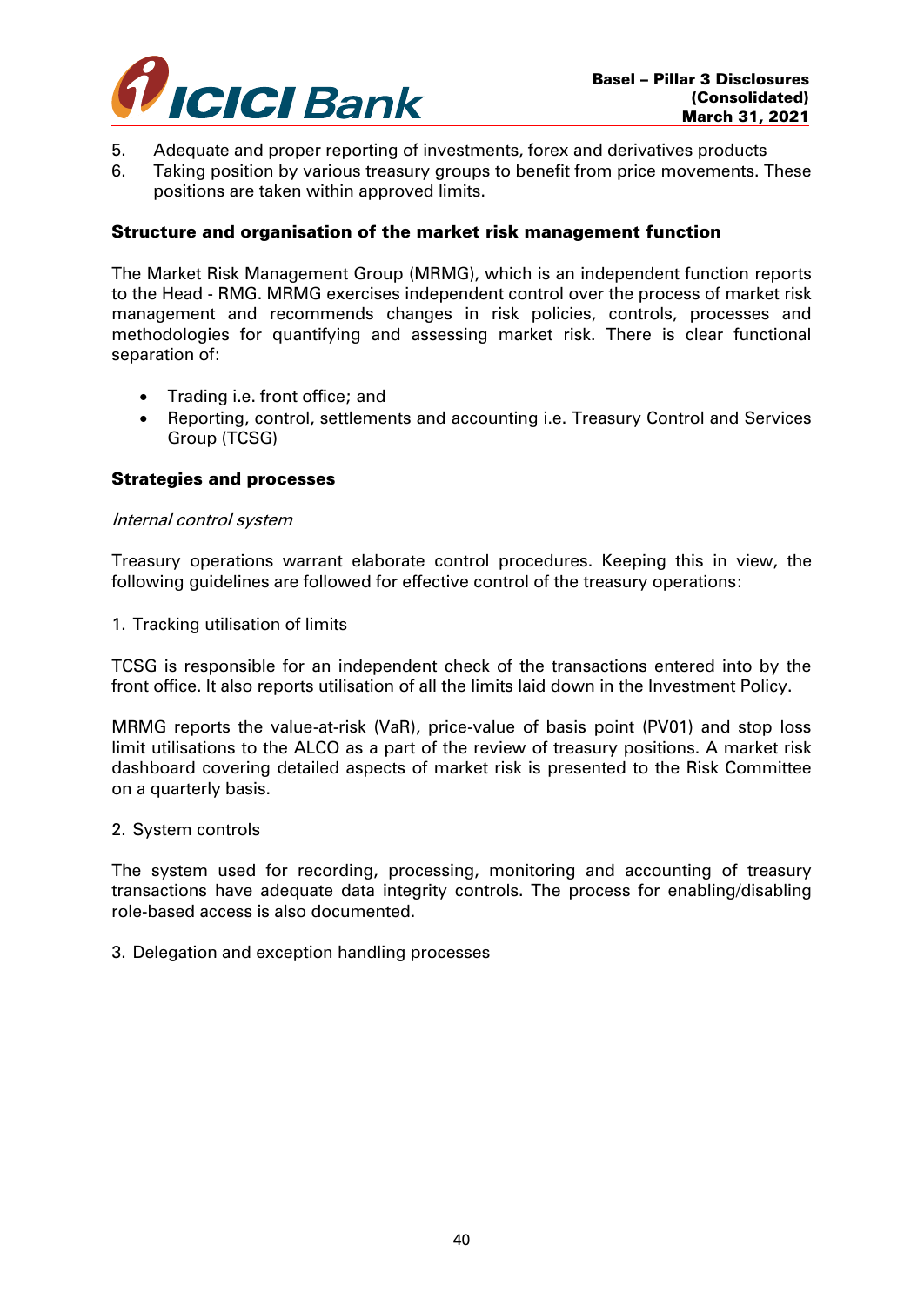

Keeping in view the size of the investment portfolio and the variety of securities that the Bank deals in, authority for investment decisions has been delegated to various dealers depending on business requirements.

The Investment Policy sets out deal-size limits for various products. Various coherence checks have been inserted in the system for ensuring that the appropriate deal size limits are enforced to minimise exceptions.

The Investment Policy lists limits such as notional, stop loss, Greeks and VaR. It also defines the approval mechanism in case of exceeding of these limits.

## Scope and nature of risk reporting and/or measurement systems

#### **Reporting**

The Bank periodically reports on the various investments and their related risk measures to the senior management and the committees of the Board. The Bank also periodically submits the reports to the regulator as per the regulatory reporting requirements.

#### **Measurement**

The Bank has devised various risk metrics for different products and investments. These risk metrics are measured and reported to the senior management independently by TCSG. Some of the risk metrics adopted by the Bank for monitoring its risks are VaR, PV01 and stop loss amongst others. Limits are placed on various risk metrics, which are monitored on a periodic basis.

#### Hedging and mitigation

Limits on positions that can be maintained are laid out in the relevant policies. All business groups are required to operate within these limits. Hedge transactions for banking book are periodically assessed for hedge effectiveness.

#### Frameworks in overseas banking subsidiaries

Frameworks that are broadly similar to the above framework have been established at each of the overseas banking subsidiaries of the Bank to manage market risk. The frameworks are established considering host country regulatory requirements as applicable.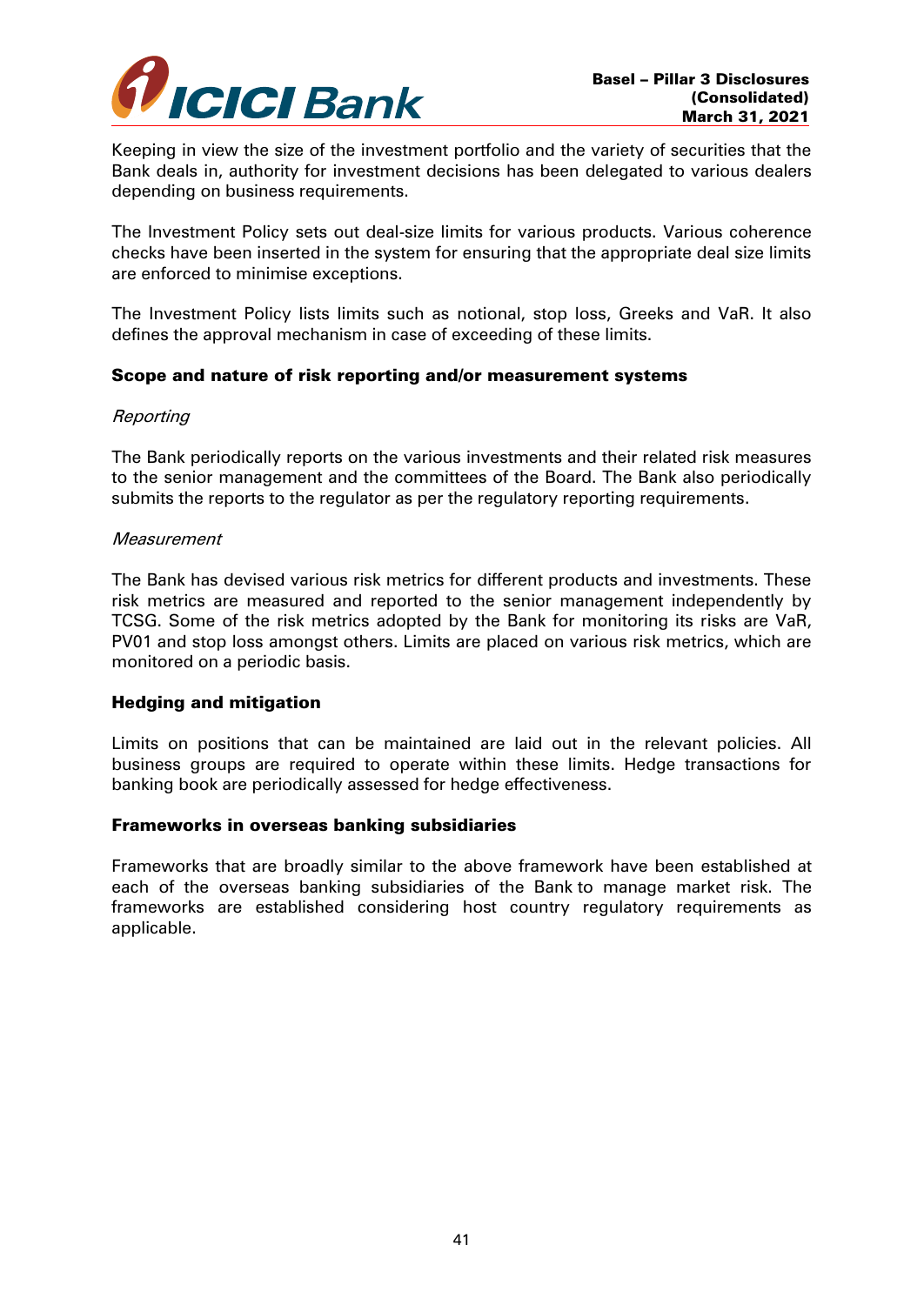

## b. Capital requirements for market risk

The following table sets forth, the capital requirements for market risk (general and specific) at March 31, 2021.

|                                              | $\bar{\tau}$ in million |  |
|----------------------------------------------|-------------------------|--|
|                                              | Amount <sup>1</sup>     |  |
| <b>Capital required</b>                      | 80,069.8                |  |
| - for interest rate risk <sup>2</sup>        | 53,572.7                |  |
| - for foreign exchange (including gold) risk | 2,416.9                 |  |
| - for equity position risk                   | 24,080.2                |  |

1. Includes all entities considered for Basel III capital adequacy computation.

2. Includes capital required of  $\bar{\tau}$  8.948.0 million for securitisation exposure.

#### OPERATIONAL RISK

#### Table DF-8: Operational risk

#### a. Operational risk management framework

Operational risk is the risk of loss resulting from inadequate or failed internal processes, people or systems, or from external events. Operational risk includes legal risk but excludes strategic and reputation risk. Operational risk is inherent in the Bank's business activities in both domestic as well as overseas operations and covers a wide spectrum of issues.

#### **Objectives**

The objective of the Bank's operational risk management is to manage and control operational risks in a cost effective manner within targeted levels of operational risk consistent with the Bank's risk appetite as specified in the Operational Risk Management (ORM) policy (the Policy) approved by the Board of Directors. The Policy aims to:

- Define Bank level operational risk appetite;
- Establish clear accountability and responsibility for management and mitigation of operational risk;
- Develop a common understanding of operational risk across the Bank, to assess operational risk of business, operation and support groups, and take appropriate actions;
- Assist business, operations and support groups to improve internal controls throughout the Bank, thereby reducing the probability and potential impact of losses from operational risk;
- Minimise losses and customer dissatisfaction due to failure in processes;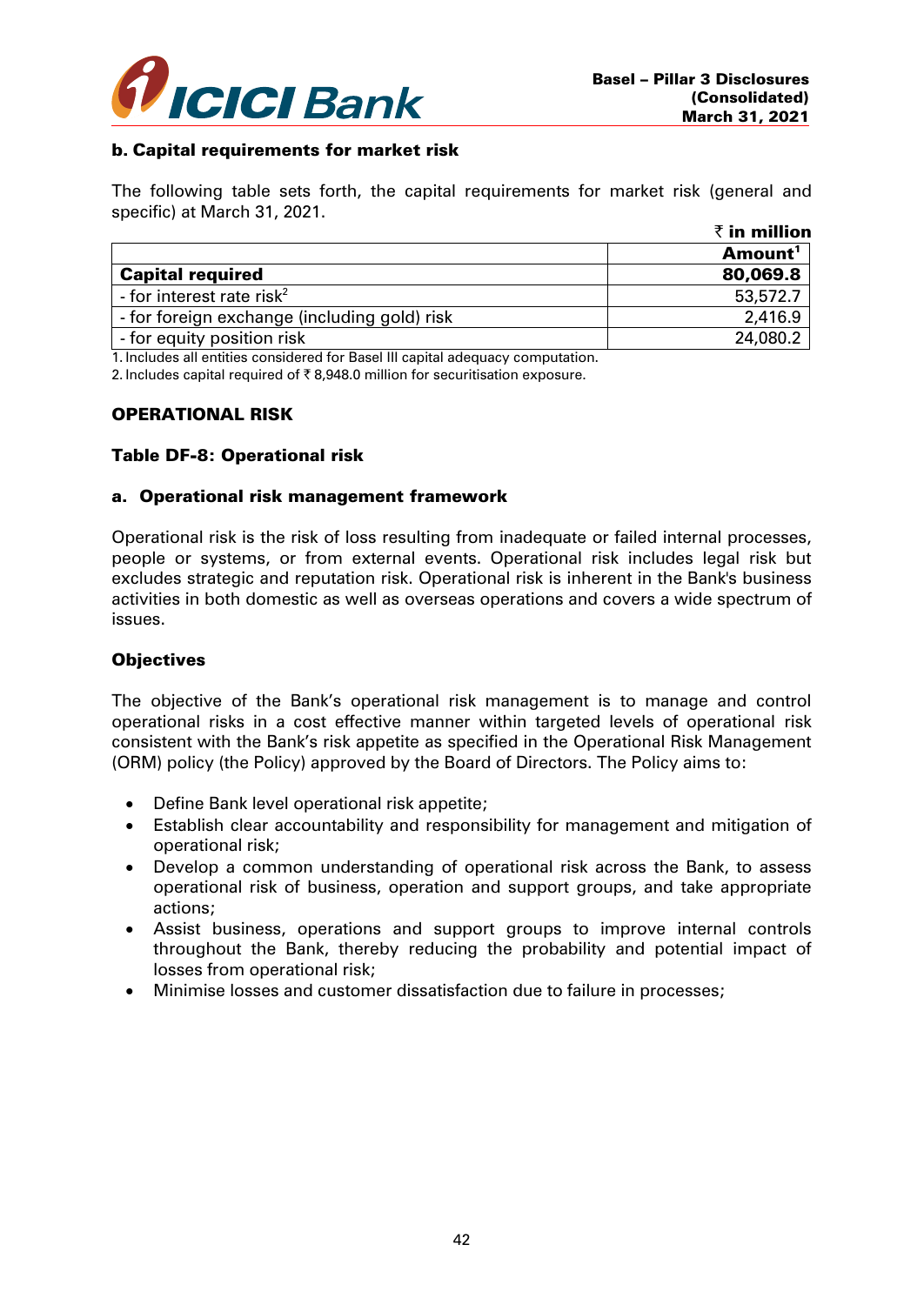

- Develop comprehensive operational risk loss database to collate and monitor operational risk related losses and effective mitigation;
- Meet regulatory requirements as set out in the guidance note on management of operational risk issued by the RBI;
- Compute capital charge for operational risk as per the guidelines issued by the RBI;
- Disclose the operational risk management framework in a manner that will allow stakeholders to determine whether the Bank identifies, assesses, monitors and controls/mitigates operational risk effectively; and
- Focus on flaws in products and their design that can expose the Bank to operational risk related losses.

#### Operational risk management governance and framework

The Bank has a comprehensive operational risk governance structure, in line with corporate governance requirements from the RBI guidelines, Companies Act and Sarbanes-Oxley Act (USA). Further, the guideline issued by Securities and Exchange Board of India (SEBI) on outsourcing of activities with respect to bankers to the issues, depository participants, merchant bankers, etc. is also considered in the management of operational risk.

The Board-level committees that undertake supervision and review of operational risk aspects are the Risk Committee, the Fraud Monitoring Committee, the Audit Committee and the Information Technology Strategy Committee.

The executive-level committees that undertake supervision and review of operational risk aspects are the Operational Risk Management Committee (ORMC), the Outsourcing Committee, the Committee of Executive Directors (COED), the Information & Cyber Security Committee, the Business Continuity Management Steering Committee, the Information Technology Steering Committee and the Process Approval Committee (PAC).

The Board and the Risk Committee review the operational risk level and direction and the material operational risk exposures. The Fraud Monitoring Committee reviews the fraud risk aspects. The Information Technology Strategy Committee reviews IT risk aspects. The Audit Committee supervises the audit and compliance related aspects. Internal Audit Group carries out audit according to the risk-based audit plan and reports the findings to the Audit Committee.

In line with the RBI guidelines, an independent Operational Risk Management Group (ORMG) was set up in the year 2006. The Bank's operational risk management governance and framework is defined in the Policy. While the Policy provides a broad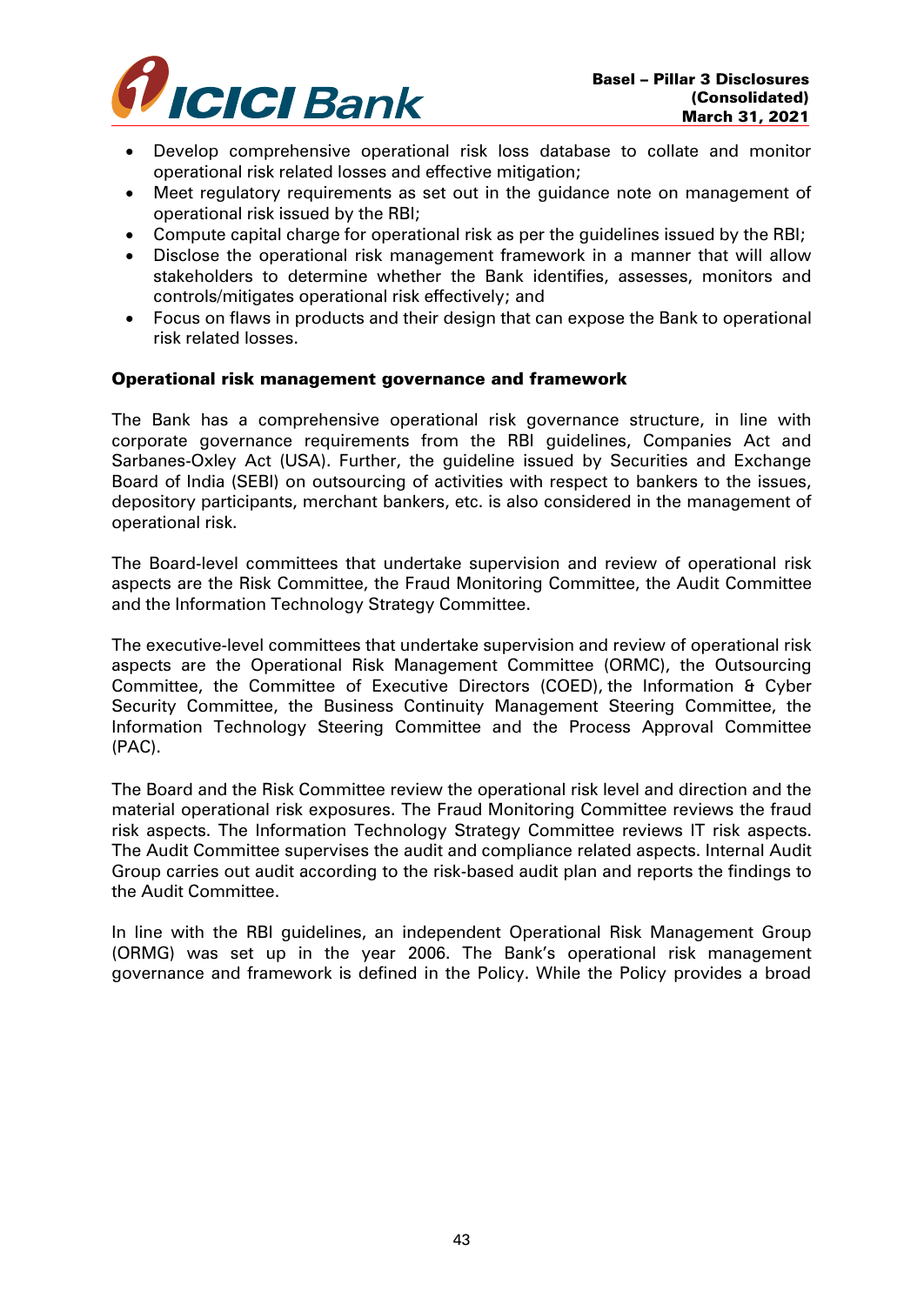

framework, detailed standard operating procedures for operational risk management processes have been established in accordance with the Product and Process Approval Framework of the Bank.

The Policy also specifies the composition, roles and responsibilities of Operational Risk Management Committee. ORMC is responsible for overseeing all material operational risks, responses to risk issues and the adequacy and effectiveness of controls within a given operational risk control area.

The key elements in the operational risk management framework as defined in the Policy include:

- Identification and assessment of operational risks and controls through risk and control self-assessments (R&CSA) and product and process review;
- Measurement through incident and exposure reporting;
- Monitoring through key risk indicators; and
- Mitigation through process and controls enhancement and insurance.

The Bank has implemented Outsourcing Policy approved by the Board of Directors, which specifies the composition, roles and responsibilities of Outsourcing Committee. The Outsourcing Committee is responsible for:

- Evaluation of the risks and materiality of outsourced activities;
- Approval of new outsourced activities;
- Ensuring that periodic review of outsourcing arrangements is conducted by the business/operations group; and
- Putting in place a central database on outsourcing.

## Identification and assessment

Operational risks and controls across the Bank are documented and updated regularly. Each business and operations group in the Bank has designated official(s), as business operational risk manager(s) within the group. The business and operations groups carry out risk and control self-assessments which is reviewed by ORMG. The periodicity of risk and control self-assessments is determined as per the plan approved by the ORMC. Risk mitigation plans are monitored to ensure timely mitigation of risks. The testing results are incorporated in the operational risk assessment. The Bank has a Product and Process Approval framework, which outlines the authorities for approval of products and processes.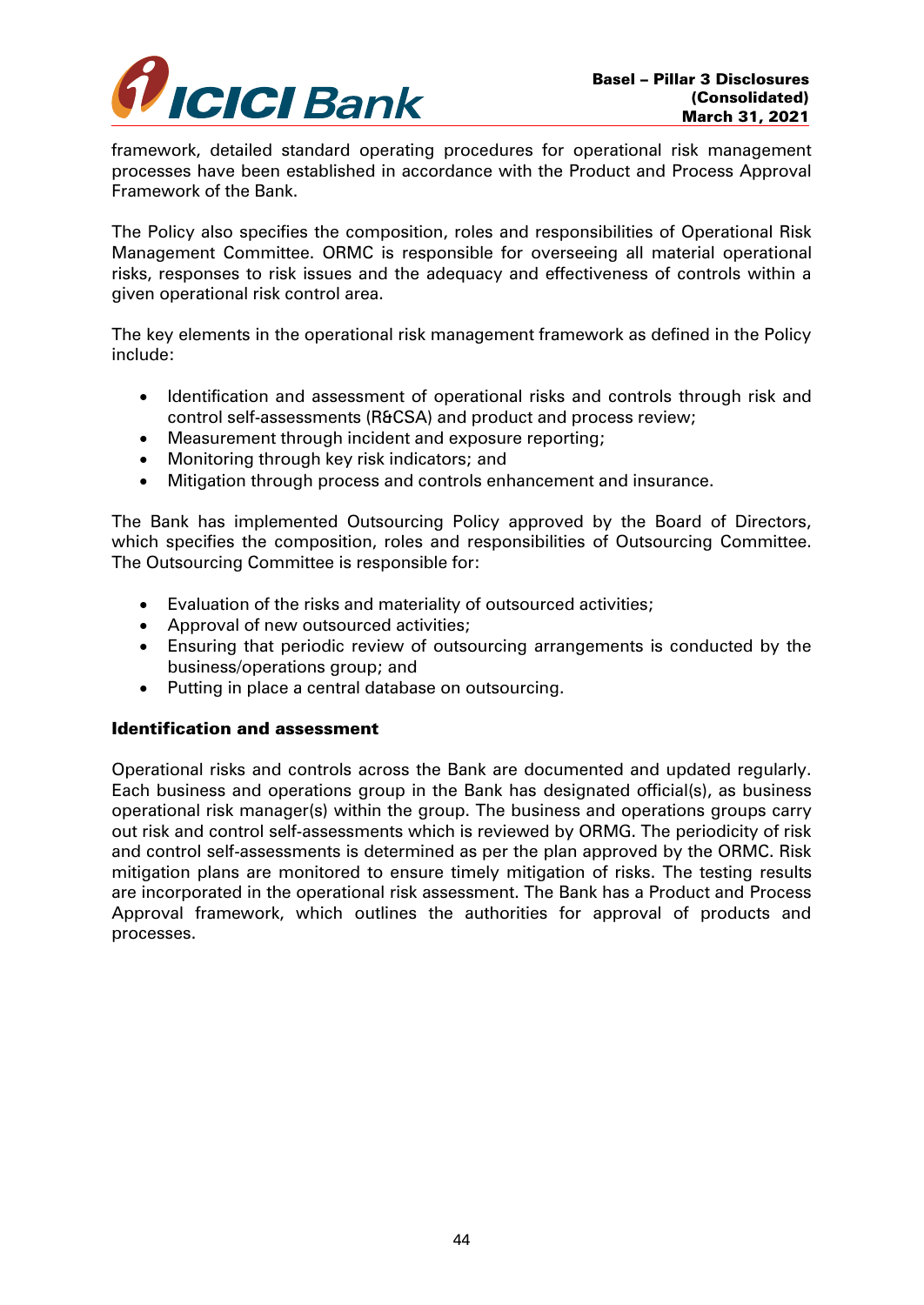

#### Measurement, monitoring, mitigation and reporting

Operational risk incidents are reported regularly and transactions resulting in losses are routed through operational risk account. Root cause analysis is carried out for the significant operational risk incidents reported and corrective actions are incorporated into respective processes. The Bank has implemented incident reporting systems, which facilitate capturing of operational risk incidents by the employees of the Bank.

The operational risk losses and incidents analysis are submitted to the ORMC, the Risk Committee, and to the Board on a periodic basis. Operational risk exposures (risk and control self-assessment results, operational risk incidents analysis, key risk indicators and open risks) are monitored by the ORMC on a regular basis and reported to the business heads in the form of dashboard on a periodic basis.

The Bank has been estimating operational value at risk (OpVaR) for the purpose of internal capital adequacy assessment process (ICAAP). The OpVaR is estimated based on the principles of loss distribution approach (LDA) by using historical internal loss data of the Bank. The OpVaR is stress tested on a quarterly basis to ensure adequacy of the capital provided for operational risk and is compared with trends of actual losses.

For facilitating effective operational risk management, the Bank has implemented a comprehensive operational risk management system. The application software comprises five modules namely incident management, risk and control self-assessment, key indicators, scenario analysis and issues and action.

The Bank is currently using the Basic Indicator Approach for computing regulatory capital for operational risk.

RBI had communicated through its letter dated January 9, 2019 that due to the revision in the Basel III framework by the Basel Committee on Banking Supervision, which interalia provides for a revised standardised approach for operational risk to replace the existing approaches, banks need not submit operational risk capital charge calculations under The Standardised Approach (TSA) and Advanced Measurement Approaches (AMA). Further guidance on the implementation of New Standardised Approach (NSA) is awaited from RBI.

#### Operational risk management in overseas branches and banking subsidiaries

Operational Risk Management policy of the Bank and the Branch Operational Risk Manual of each branch would govern the operational risk management of the overseas branches of the Bank. ORMG exercises oversight by providing inputs during the periodic review of their operational risk processes such as risk and control self-assessment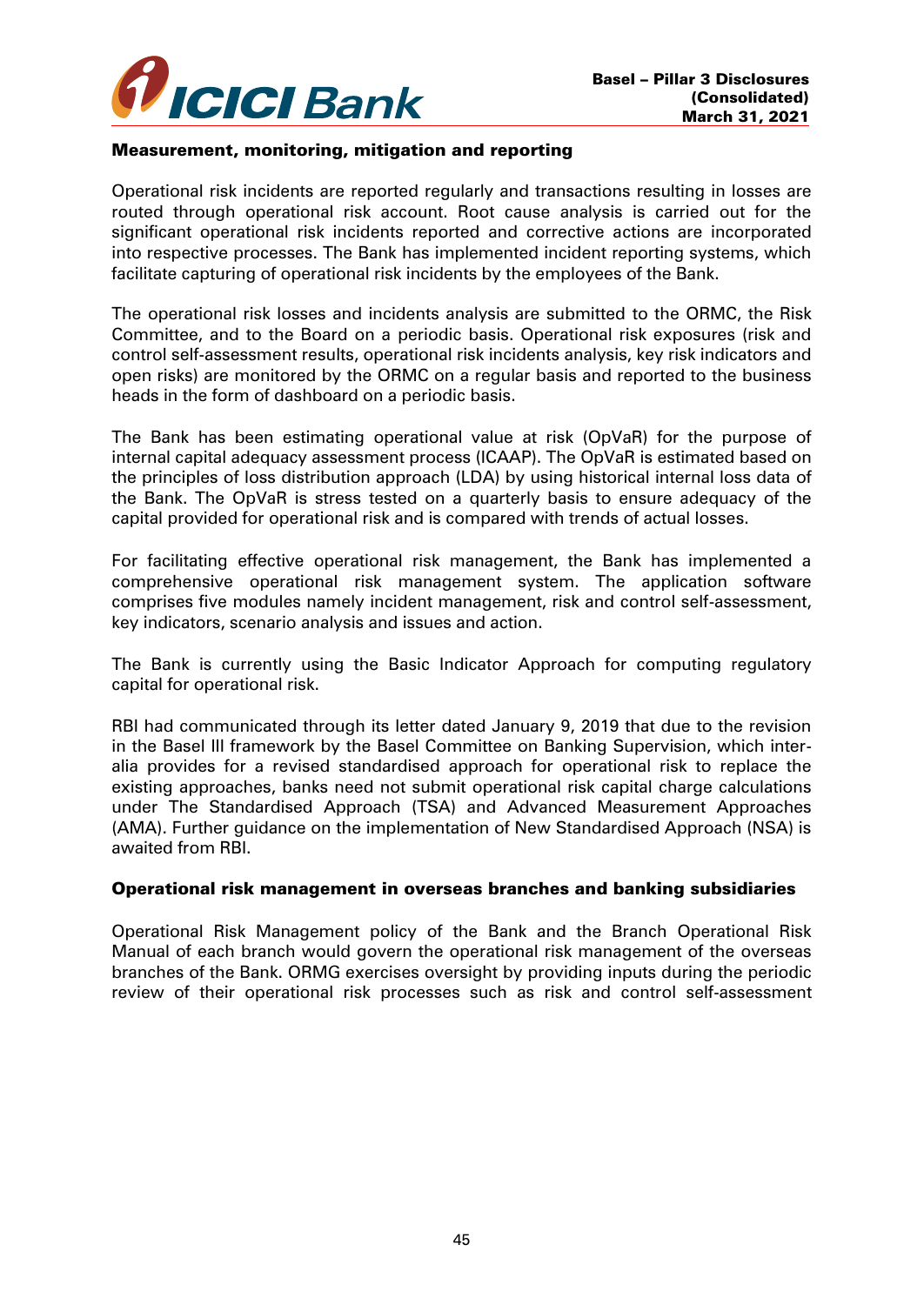

activity and branch operational risk manual which are presented at the operational risk forum of the overseas branches.

The Bank's banking subsidiaries have a separate Operational Risk Management Policy which governs the operational risk management in these subsidiaries. The Policy is approved annually by the Board Risk Committee (BRC) of the subsidiaries.

#### Operational risk management in other subsidiaries

The Bank has designed Group Operational Risk Management Policy. The Policy document describes the approach towards the management of operational risk within ICICI Group. While the common framework is adopted, suitable modifications in the processes are carried out depending upon the requirements of the regulatory guidelines of the respective companies.

## b. Capital requirement for operational risk at March 31, 2021

As per the RBI guidelines on Basel III, the Bank has adopted Basic Indicator approach for computing capital charge for operational risk. The capital required for operational risk at March 31, 2021 was ₹ 97,301.7 million.

# INTEREST RATE RISK IN THE BANKING BOOK (IRRBB)

#### Table DF-9: Interest rate risk in the banking book (IRRBB)

#### a. Risk management framework for IRRBB

Interest rate risk is the risk of potential variability in earnings and capital value resulting from changes in market interest rates. IRRBB refers to the risk of deterioration in the positions held on the banking book of an institution due to movement in interest rates over time. The Bank holds assets, liabilities and off balance sheet items across various markets with different maturity or re-pricing dates and linked to different benchmark rates, thus creating exposure to unexpected changes in the level of interest rates in such markets.

#### Organisational set-up

ALCO is responsible for management of the balance sheet of the Bank with a view to manage the market risk exposure assumed by the Bank within the risk parameters laid down by the Board of Directors/Risk Committee. The Market Risk Management Group (MRMG) is responsible for setting up the risk metrics on IRRBB through the ALM Policy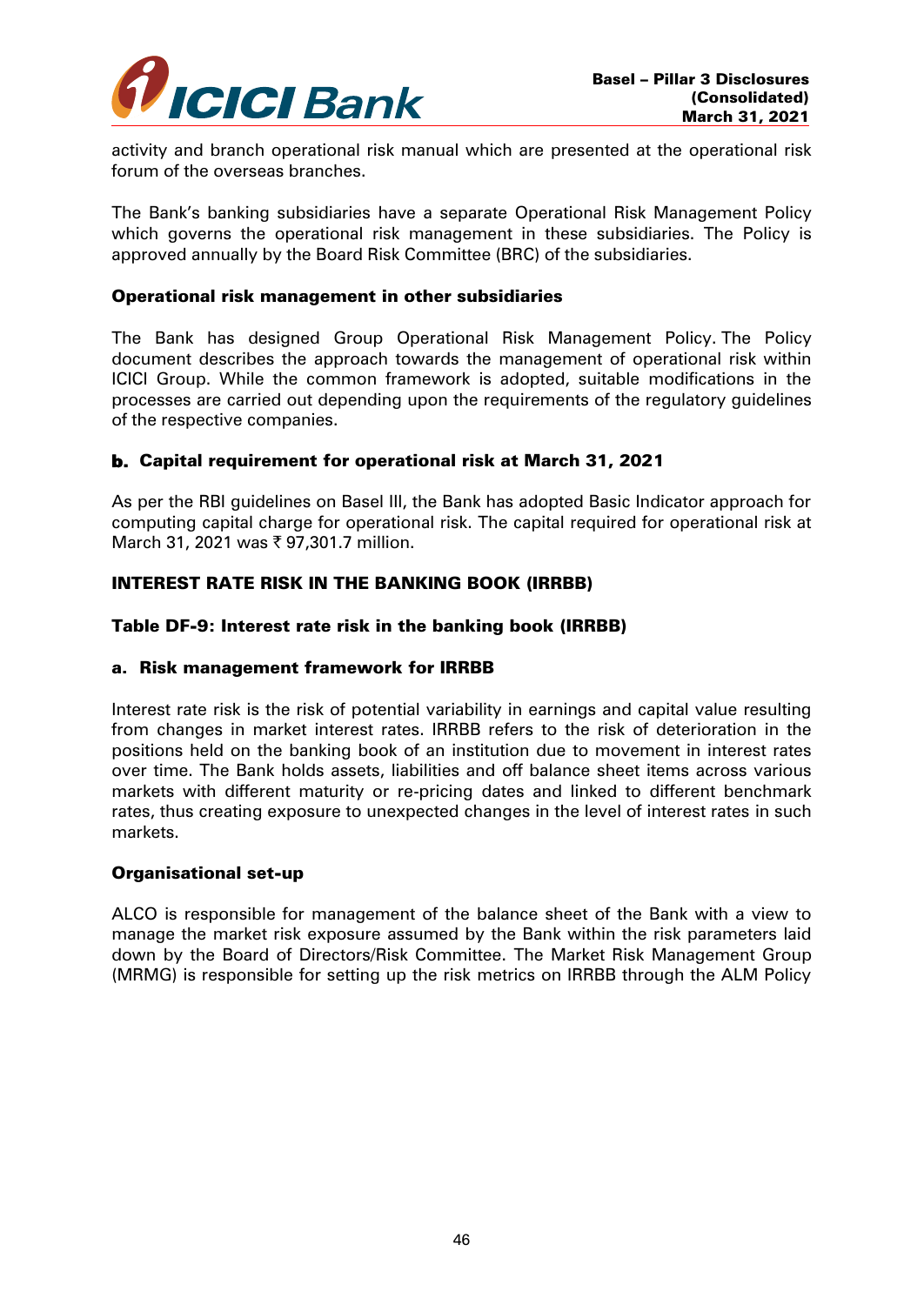

of the Bank and ICAAP. The risk metrics is reviewed annually as a part of the Enterprise Risk Management – Risk Appetite Framework (ERM-RAF) and approved by the Board. The Structural Rate Risk Management Group (SRMG) at the Bank monitors and manages IRRBB under the supervision of ALCO, by assuming risks within the interest rate risk limits specified in the ALM Policy.

The ALM Policy of the Bank contains the prudential limits on liquidity and interest rate risk, as prescribed by the Board of Directors/Risk Committee/ALCO. Any amendments to the ALM Policy can be proposed by business group(s), in consultation with the market risk and compliance teams and are subject to approval from ALCO/Risk Committee/Board of Directors, as per the authority defined in the Policy. The amendments so approved by ALCO are presented to the Board of Directors/Risk Committee for information/approval.

TCSG is an independent group responsible for preparing various reports to ensure adherence to the prudential limits as per the ALM Policy. The utilisation against these limits is computed on a regular basis at various levels of periodicity. Exceedings, if any, are duly reported to ALCO/Risk Committee/Board of Directors, as may be required under the framework defined for approvals. Upon review of the indicators of IRRBB and the impact thereof, ALCO may approve necessary corrective actions proposed by SRMG in order to re-align the exposure with the current assessment of the markets.

#### Risk measurement and reporting framework

ALM policy defines different types of interest rate risks that are to be monitored, measured and controlled. ALCO approves strategies for managing IRRBB at the desired level. The ALCO periodically gives direction for management of interest rate risk on the basis of its expectations of future interest rates. Based on the guidance, SRMG primarily manages the IRRBB with the help of various tools i.e. gap analysis, earnings at risk (EaR), duration of equity (DoE) and stress testing for basis risk which are monitored on a fortnightly basis. These tools are as follows:

• Gap analysis: The interest rate gap or mismatch risk is measured by calculating gaps over different time intervals at a given date for domestic and overseas operations. Gap analysis measures mismatches between rate sensitive liabilities (RSL) and rate sensitive assets (RSA) (including off-balance sheet positions). The report is prepared by grouping rate sensitive liabilities, assets and off-balance sheet positions into time buckets according to residual maturity or next re-pricing period, whichever is earlier. Balances maintained in current account with banks/central banks are non-sensitive except for balances in interest bearing accounts which is bucketed in "1-28 days" bucket. For non-maturity liabilities such as current account deposits and Indian Rupee denominated savings account deposits, the bucketing is as per the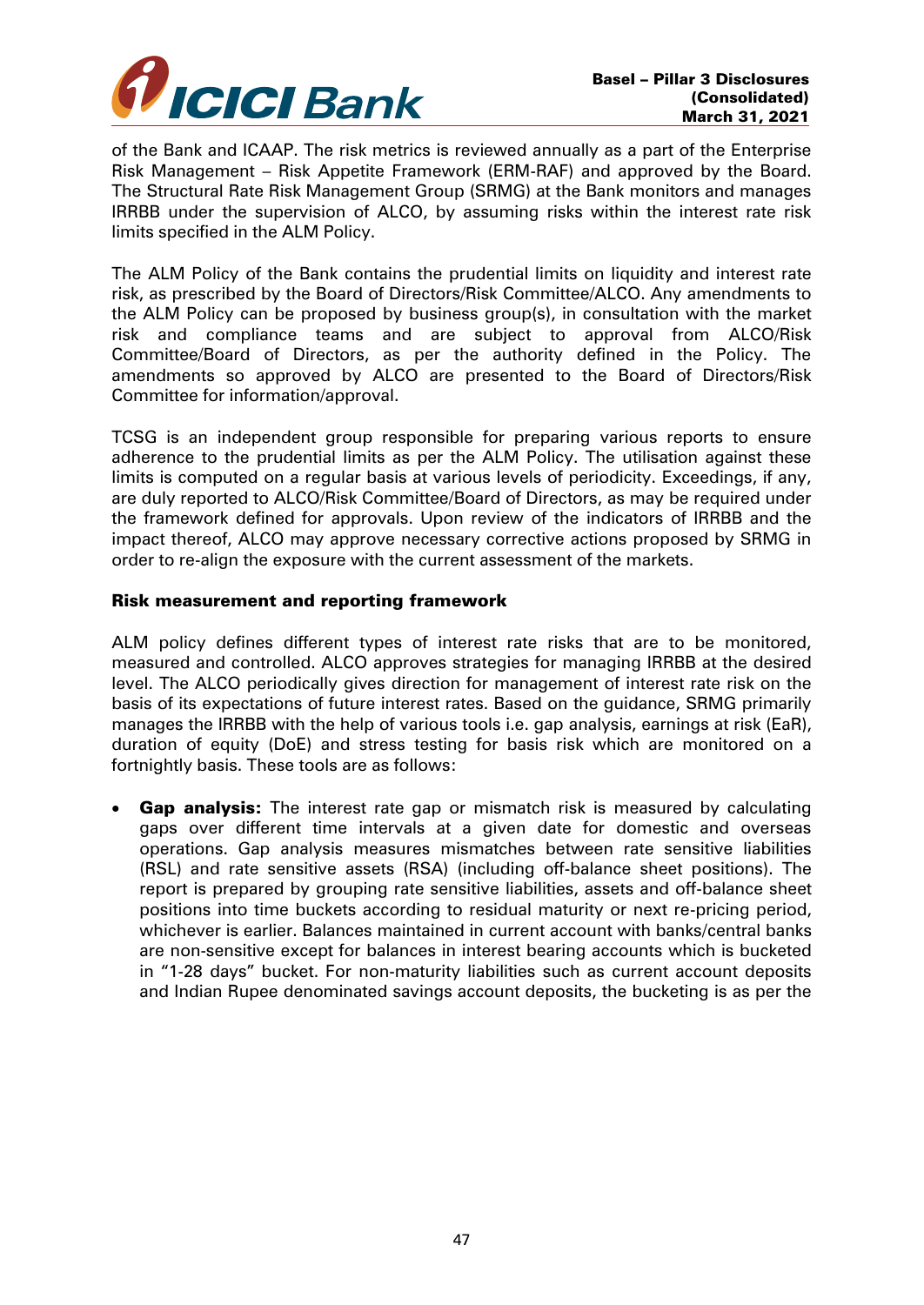

behavioural study. The study reckons the volatile portion at a certain percentile confidence level for buckets upto 1 year with the core/balance portion beyond the 1 year maturity bucket. Savings deposits in other currencies are bucketed as per the RBI guidelines. The difference between RSA and RSL for each time bucket signifies the gap in that time bucket. The direction of the gap indicates whether net interest income is positively or negatively impacted by a change in the direction of interest rates and the extent of the gap is used to approximate the change in net interest income for a given interest rate shift. The ALM Policy of the Bank stipulates bucketwise limits on rupee interest rate sensitive gaps for the domestic operations of the Bank, linked to the domestic balance sheet size of the Bank.

**EaR:** The Bank monitors the EaR with respect to net interest income (NII) based on a 100 basis points adverse change in the level of interest rates. The magnitude of the impact over a one year period, as a percentage of the NII of the previous four quarters gives a fair measure of the earnings risk that the Bank is exposed to. The EaR computations include the banking book as well as the trading book.

For some of the products, Bank provides its depositors and borrowers an option to terminate the deposit/loan pre-maturely. These products may or may not provide for a penalty for pre-mature termination. In case of pre-mature terminations, the Bank faces a risk of re-pricing of the assets/liabilities at the current rates and the resultant impact on the NII (adjusted for the penalty). The Bank carries out behavioural studies for estimation of pre-mature termination of term deposits and term loans, and applies the same while computing the interest rate sensitivity statement and EaR.

- DoE**:** Change in the interest rates also have a long-term impact on the economic value of equity of the Bank, as the economic value of the Bank's assets, liabilities and off-balance sheet positions are impacted. DoE is a measure of interest rate sensitivity of assets, liabilities and also net worth. Duration may be defined as the percentage change in the economic value of an asset or liability (or equity) for a given change in interest rates. Thus, DoE is a measure of change in the economic value of equity of a firm due to the identified change in the interest rates. The Bank uses DoE as a part of framework to manage IRRBB for its domestic and overseas operations and DoE is computed for the overall Bank and banking book separately. The ALM Policy stipulates a limit on the overall DoE of the Bank and the banking book separately in order to monitor and manage IRRBB. The utilisation against these limits is computed for appropriate interest rate movements and monitored periodically.
- **Stress test for basis risk:** The assets and liabilities on the balance sheet are priced based on multiple benchmarks and when interest rates fluctuate, all these different yield curves may not necessarily move in tandem exposing the balance sheet to basis risk. Therefore, over and above the EaR, the Bank measures the impact of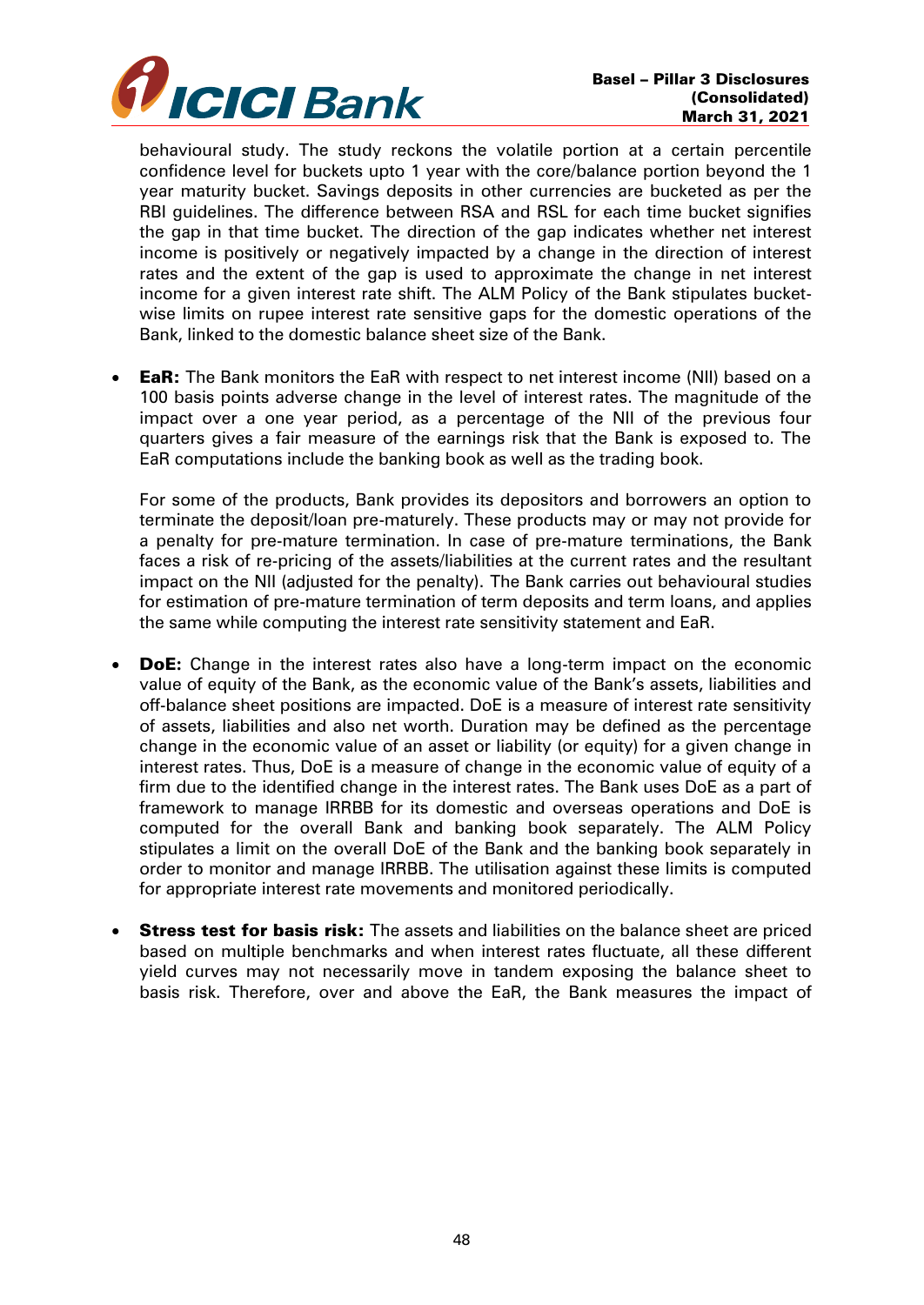

differential movement in interest rates across benchmark curves. For the domestic operations, various scenarios of interest rate movements (across various benchmark yield curves) are identified and the worst-case impact is measured as a percentage of the NII. These scenarios take into account the magnitude as well as the timing of various interest rate movements (across various benchmark curves such as wholesale and retail deposit rates, benchmark lending rates, GOI Sec, CDs and corporate bonds benchmark). Currently, the scenarios provide for differential movements in each yield curve but the movement in each curve is assumed to be parallel. The Bank offers loans linked to external benchmarks such as repo rate and 3 month T-bill rate with a reset frequency of 3 months. Further, for the domestic foreign currency operations and overseas operations of the Bank, assets and liabilities are primarily linked to LIBOR and the basis risk is computed for a parallel shift in LIBOR as well as the spread over LIBOR. The basis risk for the overall Bank is a summation of the basis risk arising from domestic rupee and overseas (including domestic foreign currency) operations. As a part of the transition of the LIBOR to alternate risk free rates (RFRs), the Bank has set up a Working Group to monitor the developments internationally in this respect. The ALCO and The Working Group would oversee the LIBOR transition.

MRMG reports the utilisation of DoE, EaR and basis risk measures to the ALCO as a part of the ALM risk profile presentation and to the Risk Committee as part of the Risk dashboard.

#### Marked-to-market (MTM) on the trading book

In addition to the above, the price risk of the trading book is monitored through measures such as notional, PV01, Greeks, VaR, foreign exchange net overnight open position and stop loss limits. The management of price risk of the trading book is detailed in the Investment Policy.

## Hedging policy

Depending on the underlying asset or liability and prevailing market conditions, the Bank enters into hedge transactions for identified assets or liabilities. The Bank has a policy for undertaking hedge transactions. These hedges are periodically assessed for hedge effectiveness as per the applicable accounting guidelines.

#### Frameworks in overseas banking subsidiaries

Frameworks that are broadly similar to the above framework have been established at each of the overseas banking subsidiaries of the Bank to manage interest rate risk in the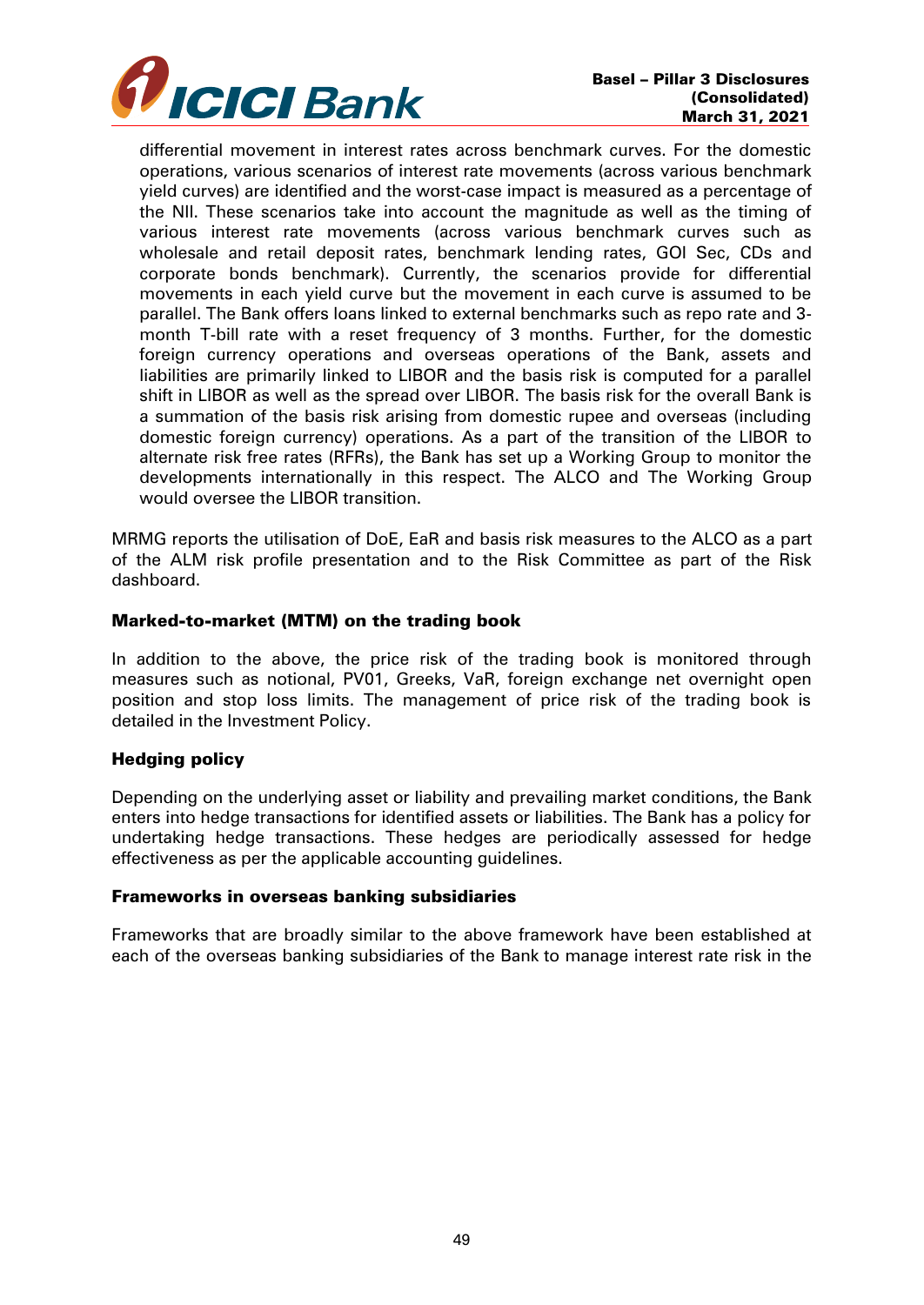

banking book. The frameworks are established considering host country regulatory requirements as applicable.

#### b. Level of interest rate risk

The following table sets forth, one possible prediction of the impact on the net interest income of changes in interest rates on interest sensitive positions at March 31, 2021, assuming a parallel shift in the yield curve.

|                 |                   | ₹ in million                                |  |  |
|-----------------|-------------------|---------------------------------------------|--|--|
|                 |                   | <b>Change in interest rates<sup>1</sup></b> |  |  |
| <b>Currency</b> | -100 basis points | +100 basis points                           |  |  |
| <b>INR</b>      | (21, 634.7)       | 21,634.7                                    |  |  |
| <b>USD</b>      | (2, 268.7)        | 2,268.7                                     |  |  |
| <b>Others</b>   | (477.8)           | 477.8                                       |  |  |
| <b>Total</b>    | (24, 381.2)       | 24,381.2                                    |  |  |

1. Consolidated figures for the Bank and its banking subsidiaries, ICICI Home Finance Company Limited, ICICI Securities Primary Dealership Limited and ICICI Securities Limited and its subsidiaries.

The following table sets forth, one possible prediction of the impact on economic value of equity of changes in interest rates on interest sensitive positions at March 31, 2021, assuming a parallel shift in the yield curve.

|                 |                   | ₹ in million                            |  |  |
|-----------------|-------------------|-----------------------------------------|--|--|
|                 |                   | Change in interest rates <sup>1,2</sup> |  |  |
| <b>Currency</b> | -100 basis points | +100 basis points                       |  |  |
| <b>INR</b>      | 558.5             | (558.5)                                 |  |  |
| <b>USD</b>      | (2,266.6)         | 2,266.6                                 |  |  |
| Others          | (585.6)           | 585.6                                   |  |  |
| <b>Total</b>    | (2, 293.7)        | 2,293.7                                 |  |  |

1. The assets/liabilities of ICICI Bank, as well as the investments and derivatives of ICICI Securities Primary Dealership Limited, are discounted using the yield curve and actual coupon applicable for respective products as per maturity/repricing bucket. Assets/liabilities of the other group entities are discounted using G sec yields/Libor along with the relevant spread having maturity closest to the midpoint of the respective time bucket.

2. Consolidated figures for the Bank and its banking subsidiaries, ICICI Home Finance Company Limited, ICICI Securities Primary Dealership Limited and ICICI Securities Limited and its subsidiaries.

## LIQUIDITY RISK

Liquidity risk is the risk of inability to meet financial commitments as they fall due, through available cash flows or through sale of assets at fair market value. It is the current and prospective risk to the Bank's earnings and equity arising out of inability to meet the obligations as and when they become due. It includes both, the risk of unexpected increase in the cost of funding an asset portfolio at appropriate maturities as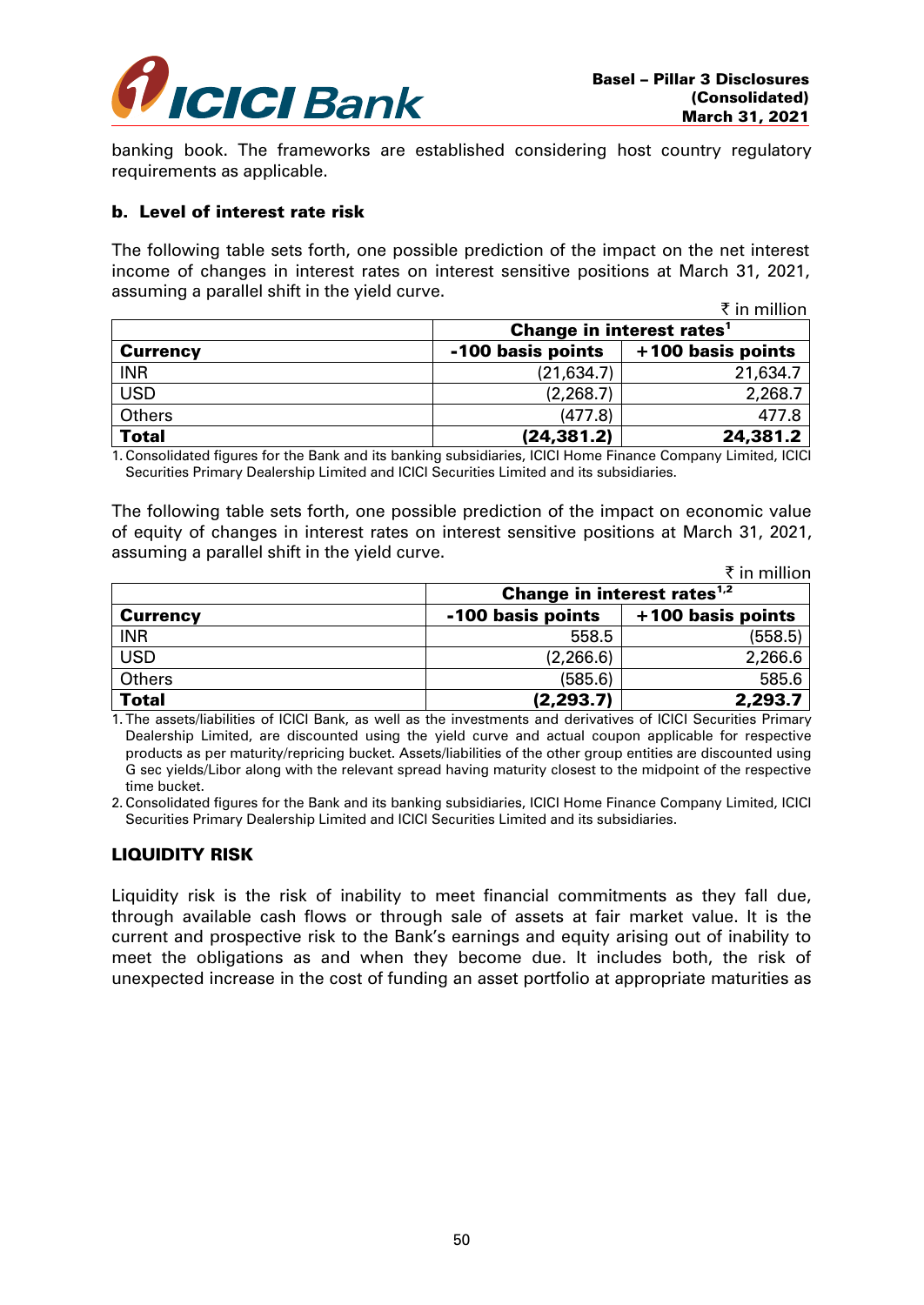

well as the risk of being unable to liquidate a position in a timely manner at a reasonable price.

The goal of liquidity management is to ensure that the Bank is always in a position to efficiently meet both expected and unexpected current and future cash flow and collateral needs without negatively affecting either its daily operations or financial condition.

## Organisational set-up

The Asset Liability Management Group (ALMG) at the Bank monitors and manages the liquidity risk under the supervision of ALCO. Further, the Asset Liability Management (ALM) groups in overseas branches manage the risk at the respective branches, in coordination with the Bank's ALMG at Head Office. ALMG also focuses on the implementation of medium-term and long-term balance sheet management strategies as decided by Board of Directors, Risk Committee and ALCO.

MRMG is responsible for setting up the risk metrics on liquidity gaps and ratios through the ALM Policy of the Bank and ICAAP. The risk metrics is reviewed annually as a part of the Enterprise Risk Management - Risk Appetite Framework (ERM-RAF). The ALM Policy is framed as per the extant regulatory guidelines and is approved by the Board of Directors. The Policy is reviewed periodically to incorporate changes as required by regulatory stipulation or to re-align with changes in the economic landscape. The ALCO of the Bank approves and reviews strategies and provides guidance for management of liquidity risk within the framework laid out in the ALM Policy. The Risk Committee of the Board has an oversight on the ALCO.

#### Risk measurement and reporting framework

The Bank actively manages liquidity risk as a part of its ALM activities. The Bank uses various tools for measurement of liquidity risk including the statement of structural liquidity (SSL), dynamic liquidity cash flow statements, liquidity ratios and stress testing through scenario analysis.

The SSL is used as a standard tool for measuring and managing net funding requirements and assessment of surplus or shortfall of funds in various maturity buckets in the future. The cash flows pertaining to various assets, liabilities and off-balance sheet items are placed in different time buckets based on their contractual or behavioural maturity. For non-maturity assets/liabilities, e.g. working capital facilities on the assets side and current account and savings account deposits on the liabilities side, grouping into time buckets is done based on the assumptions/behavioural studies. The SSL for domestic operations as well as overseas operations of the Bank is prepared on a periodic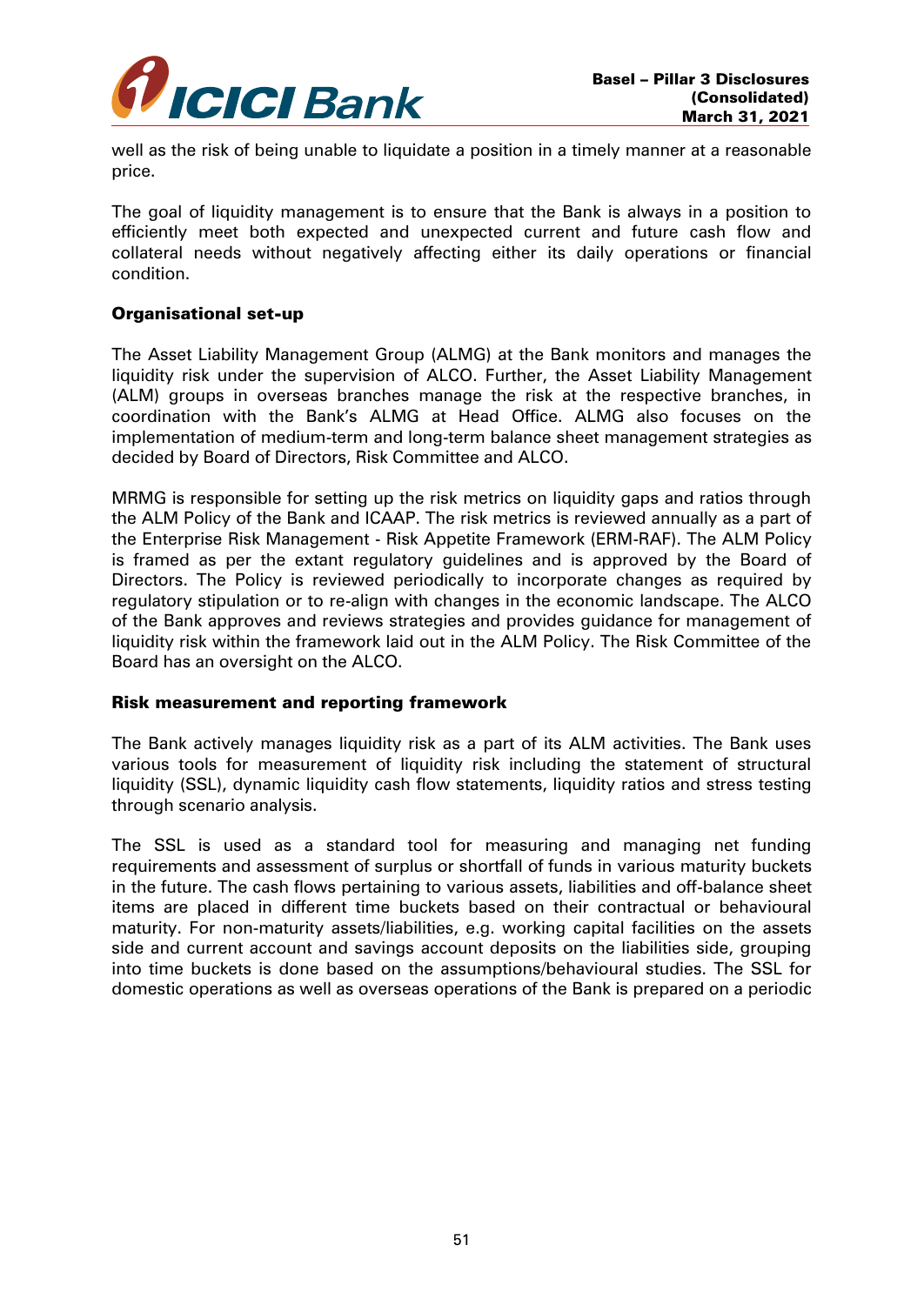

basis. The utilisation against gap limits laid down for each bucket is reviewed by ALCO of the Bank/overseas branch.

The Bank also prepares dynamic liquidity cash flow statements, which in addition to scheduled cash flows, also considers the liquidity requirements pertaining to incremental business and the funding thereof. The dynamic liquidity gap statements are prepared in close coordination with the business groups, and cash flow projections based on the same are presented to ALCO periodically. As part of the stock and flow approach, the Bank also monitors various liquidity ratios, and limits are laid down for these ratios under the ALM Policy.

Further, the Bank has a Board approved liquidity stress testing framework, as per which the Bank estimates its liquidity position under a range of stress scenarios. These scenarios cover the Bank-specific, market-wide and combined stress situations for domestic and overseas operations of the Bank. The potential impact on the Bank's financial position for meeting the stress outflows under these scenarios is measured and is subject to a stress tolerance limit specified by the Board. Further, the liquidity stress testing is also carried out for a protracted period of three months for domestic and overseas operations of the Bank. The results of liquidity stress testing are reported to ALCO on a monthly basis.

The Bank has also framed a Liquidity Contingency Plan (LCP), which serves as a framework for early identification and calibrated action in the event of tight liquidity conditions. The LCP includes various indicators which are monitored regularly, and lays down the mechanism for escalation, remedial action and crisis management until return to normalcy.

The Bank is subject to liquidity coverage ratio (LCR) requirement of 90% at March 31, 2021 as per the RBI guidelines. LCR ensures that a bank has an adequate stock of unencumbered high quality liquid assets (HQLA) to survive a significant liquidity stress lasting for a period of 30 days. The Bank computes LCR on a daily basis for the Bank and the Group. The LCR disclosure is based on simple average of daily observations. As per RBI guidelines, the Bank was subject to LCR requirement of 100% effective January 1, 2019. However, in order to accommodate the burden on banks' cash flows on account of the COVID-19 pandemic, RBI permitted banks to maintain LCR at 80% with effect from April 17, 2020. This requirement will be gradually restored back in two phases – 90% by October 1, 2020 and 100% by April 1, 2021.

#### Liquidity management

The Bank has diverse sources of liquidity to allow for flexibility in meeting funding requirements. For the domestic operations, deposits in current accounts and savings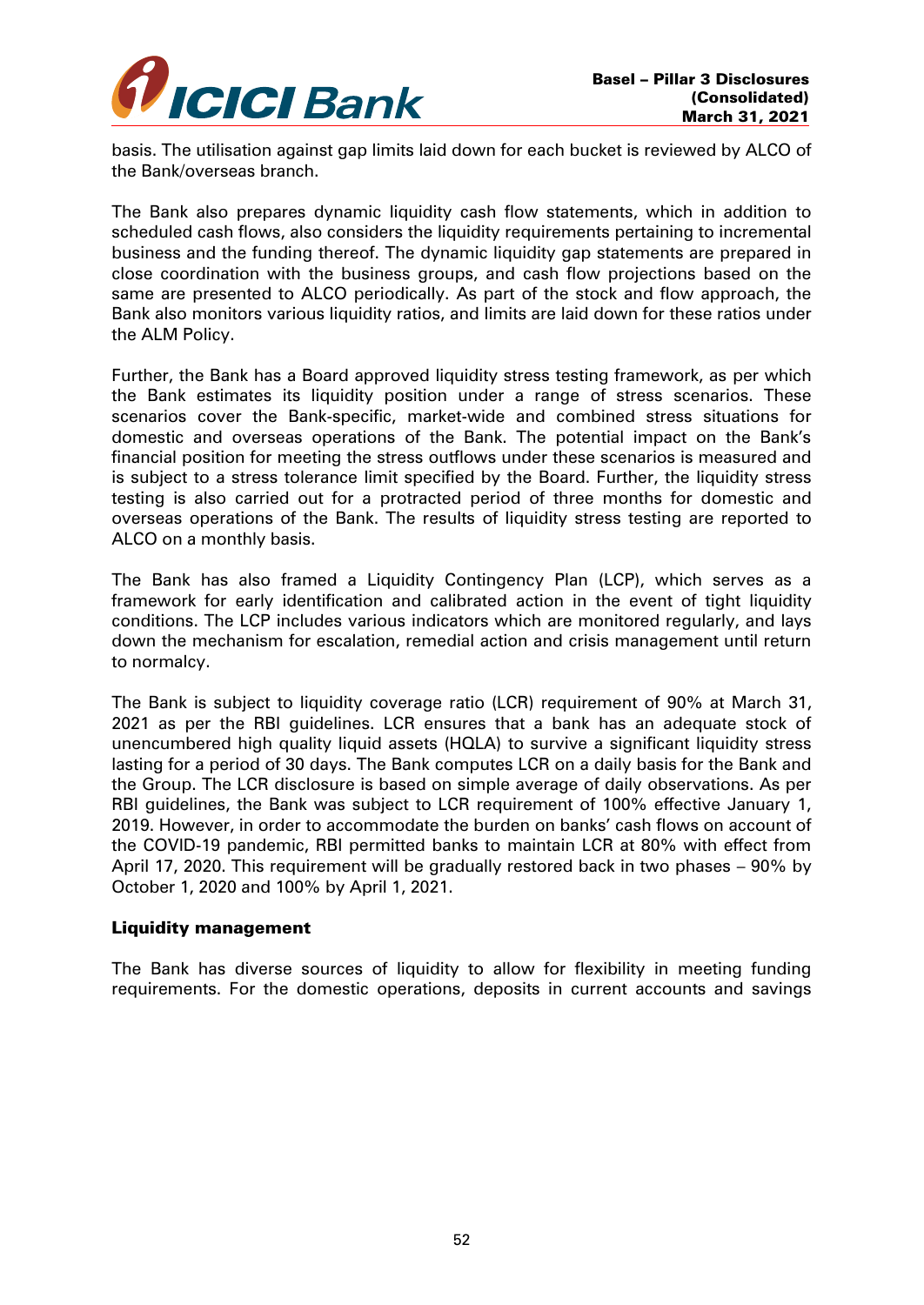

account payable on demand and retail term deposits form a significant part of the Bank's funding and the Bank is working with a concerted strategy to sustain and grow this segment of deposits. These deposits are augmented by wholesale deposits, borrowings and through issuance of certificate of deposits and bonds including subordinated debt from time to time. Loan maturities and sale of investments also provide liquidity. The Bank holds unencumbered, high quality liquid assets to protect against stress conditions.

For domestic operations, the Bank also has the option of managing liquidity by borrowing in the inter-bank market on a short-term basis. The overnight market, which is a significant part of the inter-bank market, is susceptible to volatile interest rates. To limit the reliance on such volatile funding, the ALM Policy has stipulated limits for borrowing and lending in the inter-bank market.

For the overseas operations too, the Bank has a well-defined borrowing program. The US dollar is the base currency for the overseas branches of the Bank, apart from the branches where the currency is not freely convertible. The wholesale borrowings are in the form of bond issuances, syndicated loans from banks, money market borrowings and inter-bank bilateral loans. The Bank also raises refinance from other banks against the eligible trade assets. The loans that meet the criteria of the Export Credit Agencies are refinanced as per the agreements entered with these agencies. Apart from the above, the Bank also mobilises deposit liabilities at overseas branches, in accordance with the regulatory framework at the host countries.

Frameworks that are broadly similar to the above framework have been established at each of the overseas banking subsidiaries of the Bank to manage liquidity risk. The frameworks are established considering host country regulatory requirements as applicable. Besides, as per local regulatory requirements, ICICI Bank UK PLC has implemented its Internal Liquidity Adequacy Assessment Process (ILAAP) framework, which stipulates the level of liquidity required to meet the UK regulatory requirements and the liquidity commensurate with the risks identified in its portfolio and strategic plans.

In summary, the Bank has in place robust governance structure, policy framework and review mechanism to ensure availability of adequate liquidity even under stressed market conditions. The Group Liquidity Management Framework (GLMF) sets out the approach to be followed to ensure that liquidity management principles are uniform across the parent Bank, overseas banking subsidiaries and other significant entities in the Group.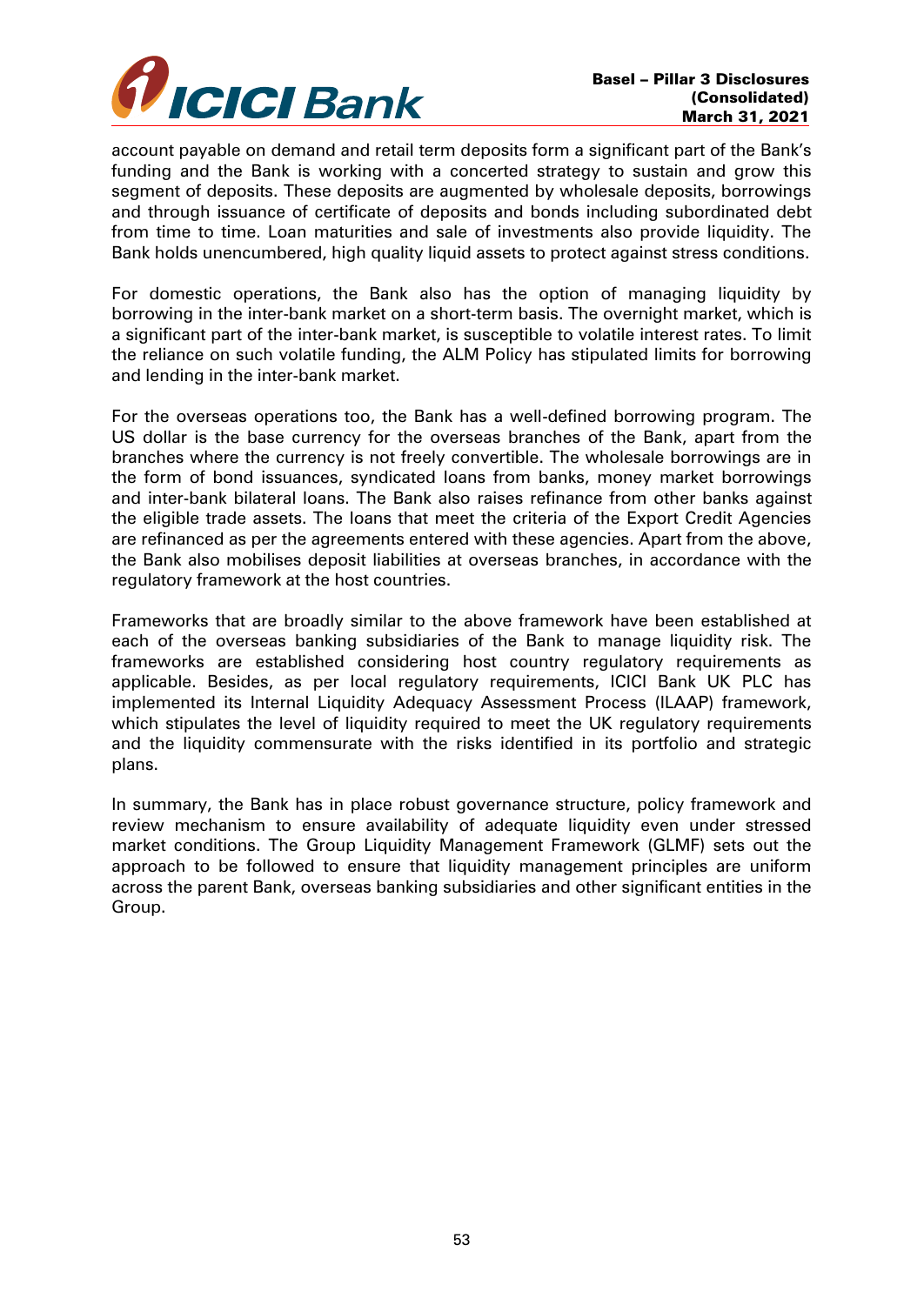

#### COUNTERPARTY CREDIT RISK

## Table DF-10: General disclosure for exposures related to counterparty credit risk

The Bank stipulates limits as per the norms on exposure stipulated by RBI for both, fund and non-fund based products, including derivatives. Limits are set as a percentage of the capital funds and are monitored. Derivative limits for clients are based on assessment of Loan Equivalent Value (LEV) required for the transaction and case-to-case assessment of the client's credit worthiness. The limits are typically used by the client for hedging client's exposure arising out of current or capital account transactions.

Credit exposure of foreign exchange and interest rate derivatives transactions is computed on near real time basis and monitored when the deal is captured in core treasury system. The analysis of the composition of the portfolio is presented to the Risk Committee on a quarterly basis. TCSG reports the credit excess (MTM including treasury overdues exceeding sanctioned limit, margin and provisions held) for corporate clients on a daily basis. Further, RMG reports the credit exposure of derivatives as part of the risk dashboard to the Risk Committee, periodically. The Bank does not take any netting benefits for counterparty credit risk exposure, unless the transactions are centrally cleared.

In view of the margin rules for non-centrally cleared derivative transactions issued by the Basel Committee on Banking Supervision and discussion paper issued by the RBI, certain derivative transactions would be subject to margining and consequent collateral exchange would be as governed by Credit Support Annex (CSA). The Bank has entered into CSAs which would require maintenance of collateral. The Bank settles certain derivative transactions through Clearing Corporation of India Limited (CCIL) and posts collateral in line with the margin regulations stipulated by CCIL. As per the regulations, CCIL may set different margins for different members based on the ratings of members. Consequently, changes in or withdrawal of the Bank's credit rating may increase the amount of collateral that the Bank is required to post with CCIL. The Bank engages in collateralised borrowing from the RBI and through CCIL. When the Bank borrows from the RBI, collateral is primarily statutory liquidity ratio eligible investments. The haircut for all such sovereign securities is stipulated by the RBI and is not based on the credit rating of the borrower. Similarly, CCIL's margin requirement is based on maturity and certain other factors but not on the credit ratings of the borrower. Any reduction or withdrawal of the Bank's credit ratings will not impact the collateralised borrowing operations.

At March 31, 2021, the Bank did not have any borrowing linked to credit downgrade covenants which would require the Bank to pay an increased interest rate on the borrowing.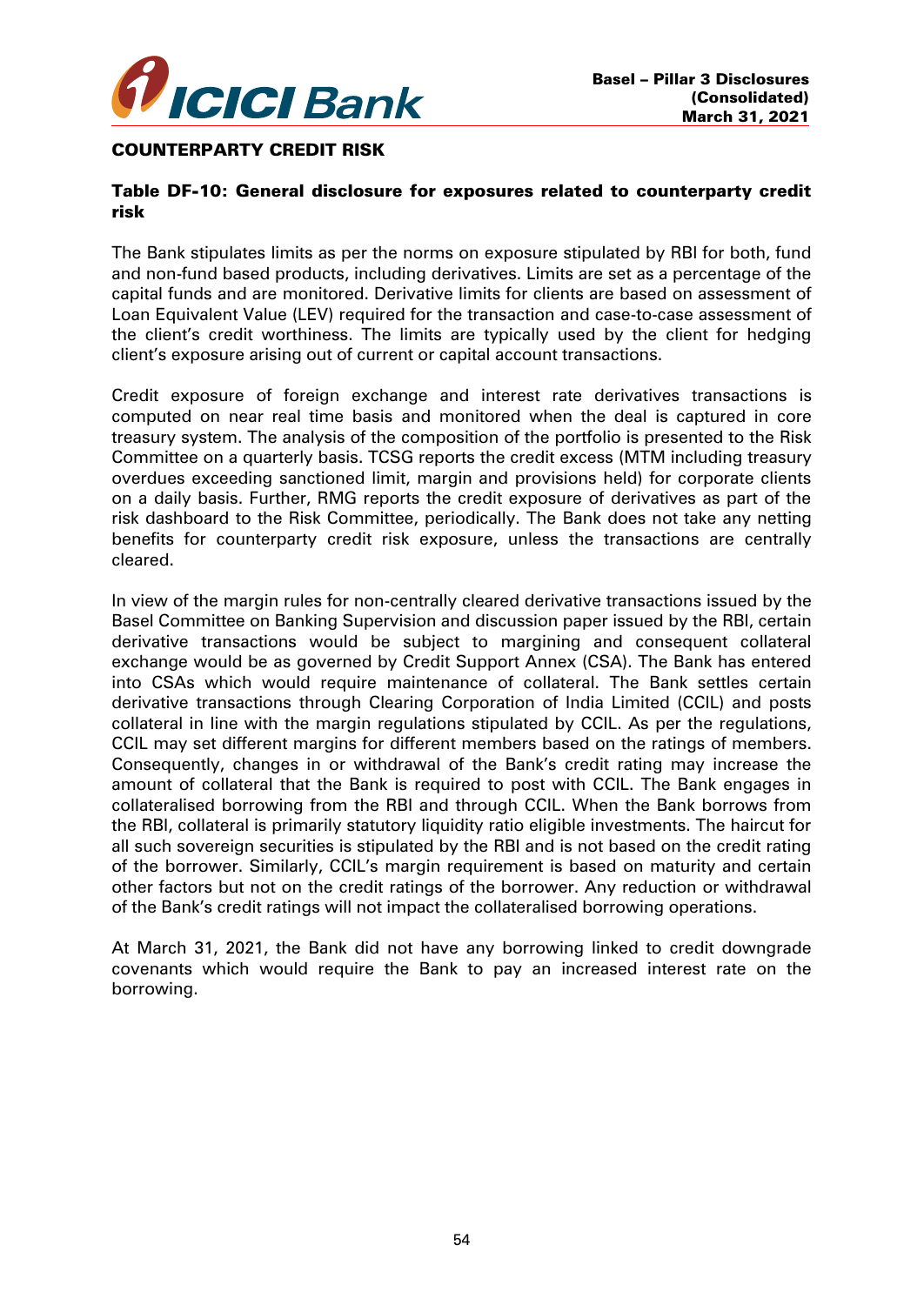

In respect of overseas operations, generally, the collateral requirements are applicable for the counterparties having outstanding repo borrowings or derivative transactions that are subject to margining and consequent collateral deposits are governed by Global Master Repurchase Agreement (GMRA)/CSA, respectively. In addition, there are certain CSAs/GMRAs at the overseas banking subsidiaries which require exchange of variation margin based on movement in MTM of underlying derivative/forex forwards & swaps/repo transactions. From December 2016, ICICI Bank UK PLC has also commenced central clearing (through London clearing house) of all its prospective interest rate swaps transactions with financial counterparties.

The collateral received from the counterparty under the CSA framework is fully offset against the current exposure method (CEM) and the excess collateral posted over the net MTM payable is reckoned as exposure.

The following table sets forth, the derivative exposure calculated using Current Exposure Method (CEM) and the balance outstanding at March 31, 2021.

|                                     |                                 |                                |              | ₹ in million                 |
|-------------------------------------|---------------------------------|--------------------------------|--------------|------------------------------|
| <b>Particulars</b>                  | Interest<br>Rate<br>derivatives | <b>Currency</b><br>derivatives | <b>Forex</b> | <b>Credit</b><br>derivatives |
| <b>Gross Positive Fair Value of</b> |                                 |                                |              |                              |
| Contracts                           | 82,171.4                        | 22,616.5                       | 38,079.0     |                              |
| <b>Netting Benefits</b>             |                                 |                                |              |                              |
| <b>Netted Current Credit</b>        |                                 |                                |              |                              |
| Exposure                            | 82,171.4                        | 22,616.5                       | 38,079.0     |                              |
| Collateral held (e.g. Cash, G-      |                                 |                                |              |                              |
| sec, etc.) $1$                      |                                 |                                |              |                              |
| <b>Net Derivatives Credit</b>       |                                 |                                |              |                              |
| Exposure                            | 82,171.4                        | 22,616.5                       | 38,079.0     |                              |
| Exposure amount (under              |                                 |                                |              |                              |
| CEM)                                | 242,227.1                       | 84,946.8                       | 247,323.8    |                              |
| <b>Notional Value of Credit</b>     |                                 |                                |              |                              |
| Derivative hedges                   |                                 |                                |              |                              |
| Credit derivative                   |                                 |                                |              |                              |
| transactions that create            |                                 |                                |              |                              |
| exposures to $CCR2$                 |                                 |                                |              |                              |

1. As per the Master Circular on Basel III Capital Regulations issued on July 01, 2015, for capital adequacy computation, banks in India are required to adopt the comprehensive approach, which allows fuller offset of collateral against exposures, by effectively reducing the exposure amount by the value ascribed to the collateral. Hence, collateral received from the counterparty can be fully offset against the exposure and excess collateral posted over the net MTM payable will form part of exposure. However, as the collateral is received at counterparty-wise and not product or deal-wise, collateral netting off has not been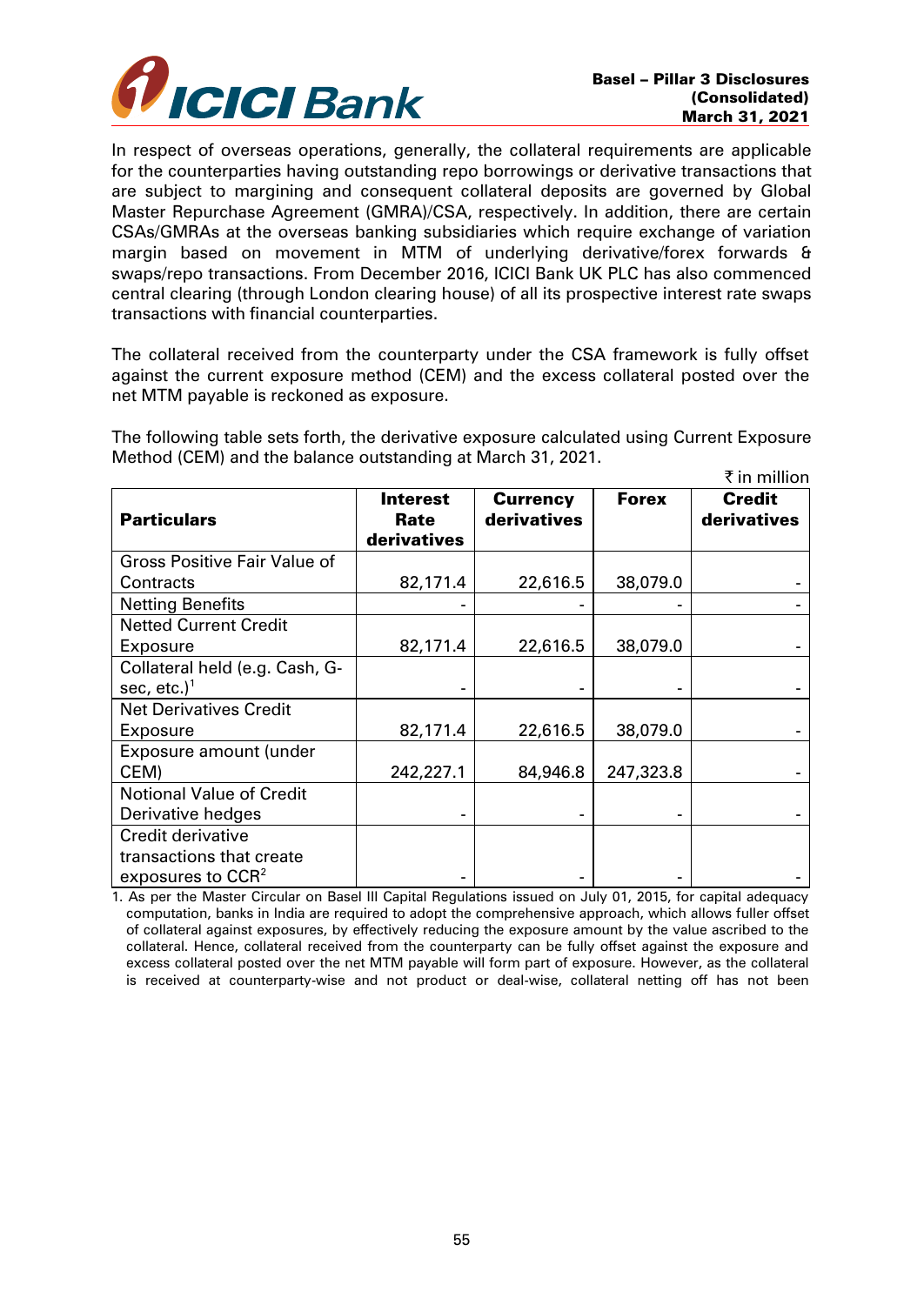

considered in the above table. At March 31, 2021, collateral received is ₹ 8,436.1 million and excess collateral posted over net MTM payable is ₹ 743.7 million.

2. There were no Credit Default Swaps outstanding at March 31, 2021.

#### RISK MANAGEMENT FRAMEWORK OF NON-BANKING GROUP COMPANIES

#### ICICI SECURITIES PRIMARY DEALERSHIP LIMITED

The Board of Directors of the Company maintains oversight on the risk management framework of the Company and approves all major risk management policies and procedures. The Risk Management & IT Strategy Committee of the Board is responsible for analysing and monitoring the risks associated with the different business activities of the Company and ensuring adherence to the risk and investment limits set by the Board of Directors.

The risk management function in the Company is managed by the Corporate Risk Management Group within the broad framework of risk policies and guidelines established by the Risk Management & IT Strategy Committee.

The risk control framework is through an effective management information system, which tracks the investments as well as the limits such as exposure, stop loss, PV01 and VaR. Valuation of instruments is carried out by mid-office as per guidelines issued by RBI/FBIL/FIMMDA and other applicable regulatory agencies.

#### ICICI HOME FINANCE COMPANY LIMITED

The Board of Directors of the Company is responsible for the oversight and control of the functioning of the Company and approves all major policies and procedures of the Company. The Board of Directors has oversight of all the risks assumed by the company. The Board delegates authority to various committees responsible for managing the dayto-day activities such as:

- Audit Committee
- Risk Management Committee
- Management Committee
- Asset Liability Management Committee
- Information Technology Strategic Committee
- Committee of Directors
- Committee of Executives
- Product & Processes Approval Committee

The policies approved by the Board of Directors form the governing framework for overall risk management. The key policies in this regard are Asset Liability Management Policy, Investment Policy, Resource Planning Policy, Anti-Money Laundering Policy, Risk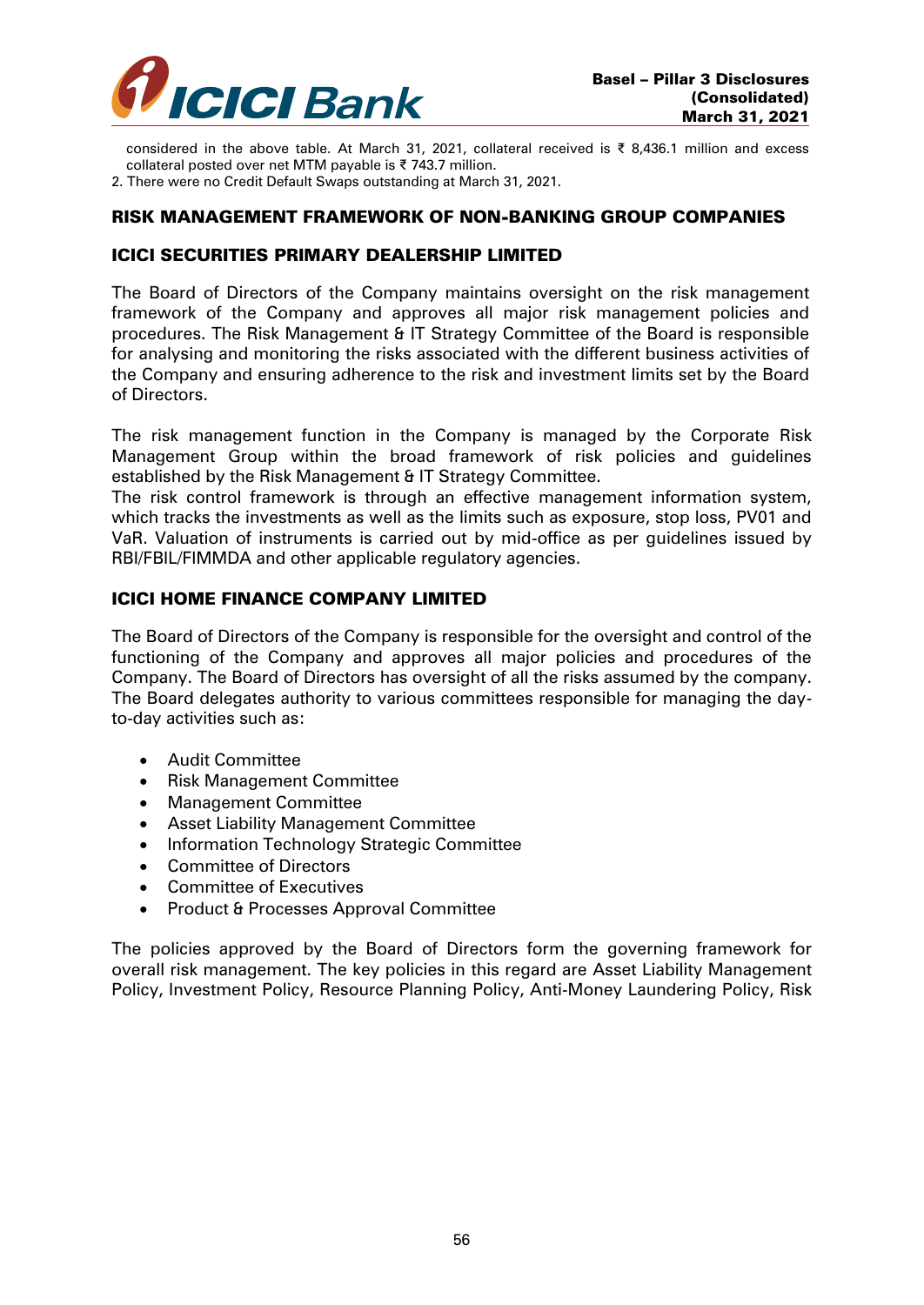

Management Policy, Credit & Recovery Policy, Credit Approval Authorisation Manual, Operational Risk Management Policy and Outsourcing Policy. Business activities are undertaken within this framework. Independent support groups such as Compliance and Policy and Risk have been constituted to facilitate independent evaluation, monitoring and reporting of various risks. Additionally, independent functions such as internal audit and legal are supported by the Internal Audit Department and Corporate Legal Group of ICICI Bank under the oversight and monitoring of the Audit Committee and Risk Management Committee of the Board of ICICI Home Finance Company. These support groups function independent of the business groups and represent themselves at various committees.

The Company is primarily exposed to operational and credit risks arising out of its core business operations. In addition, balance sheet is exposed to liquidity and interest rate risks arising out of borrowing and lending activities and overall interest rate environment. The Asset Liability Management Committee has overall responsibility of monitoring and managing the structural liquidity and interest rate risk. The Asset Liability Management Committee on a periodic basis (at least once in quarter and more often if required) reviews the asset liability management and liquidity position. The Company also has in place Liquidity Contingency Plan that defines the minimum threshold level of liquidity to be maintained.

# ICICI PRUDENTIAL LIFE INSURANCE COMPANY LIMITED

The risk governance structure consists of the Board, Board Risk Management Committee (BRMC), Executive Risk Committee (ERC) and its sub committees. The BRMC comprises non-executive directors. The Board, on recommendation of BRMC, has approved the risk policy ("the Policy") which covers identification, measurement, monitoring and control standards relating to:

- i. Financial Risk Management or Asset Liability Management ('ALM'): covering market risk, credit risk, liquidity risk and insurance risk. Insurance risk has the following components: mortality, morbidity, persistency and expense risk.
- ii. Operational Risk Management including information and Cyber Security Risk
- iii. Reputation Risk Management

In addition to the above, the Board has approved reinsurance, underwriting, outsourcing, fraud risk management and information and cyber security policies that assist in managing some of the above risks.

## Financial risk management

The Company uses the following approaches to manage financial risk: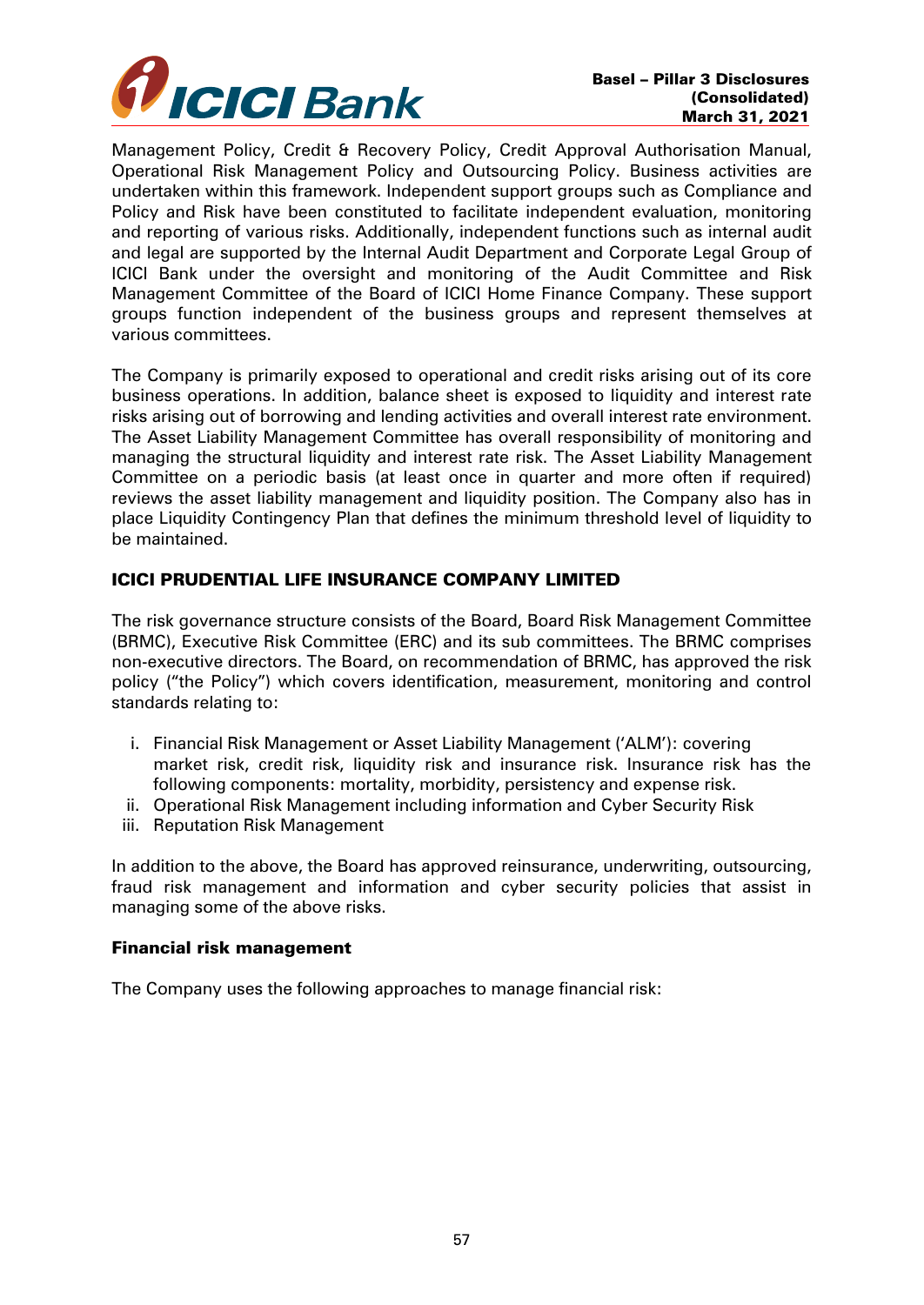

- a) Stress testing of the current financial condition of the Company. Risk may be identified by reference to the Embedded Value or to the statutory position.
- b) Product approval process: Market, liquidity and insurance risks inherent in the new products or significant modifications to existing products are identified at the product design stage and products are launched only after approval by the ERC.
- c) Asset Liability Management (ALM): The Company has detailed Investment Specifications that govern the investment strategy and limits for each fund depending on the profile of the liability backed by those assets. The Company uses derivatives to hedge interest rate risk.
- d) The Company has a liquidity contingency plan to identify mitigants to liquidity stress arising out of contingencies.
- e) The Company manages the credit risk of its investments through exposure limits for companies, groups and industries.
- f) Underwriting, reinsurance and claims control: The Company uses appropriate underwriting, reinsurance including catastrophe reinsurance and claim controls approved by the ERC to manage insurance risk.
- g) Experience analysis: The Company conducts its experience analysis regularly to ensure that corrective action can be initiated at the earliest opportunity
- h) Aligning key performance indicators: The Company uses appropriate key performance indicators to align interests of distributors and employees and ensure adequate focus on insurance risk.

## Operational risk management

The Company uses the following approaches to manage operational risk:

- a) The Company tracks key risk indicators and loss data for operational risk.
- b) The Company develops and monitors mitigation plans for high risk items identified through the Risk and Control Self-Assessment (R&CSA).
- c) Product approval process: Operational risks inherent in new products or significant modifications to existing products are identified at the product design stage and products are launched only after approval by the ERC.
- d) Fraud Management: Proactive fraud management is done by using triggers to identify suspected frauds and through random sample checks.
- e) The Company has a Whistle Blower policy and an internal policy for Employee Code of Conduct. The Company also has an Outsourcing policy, Business Continuity Management policy and Information and Cyber Security policy in line with the guidelines issued by the Regulator. Further, the Company actively promotes a risk awareness culture among its employees.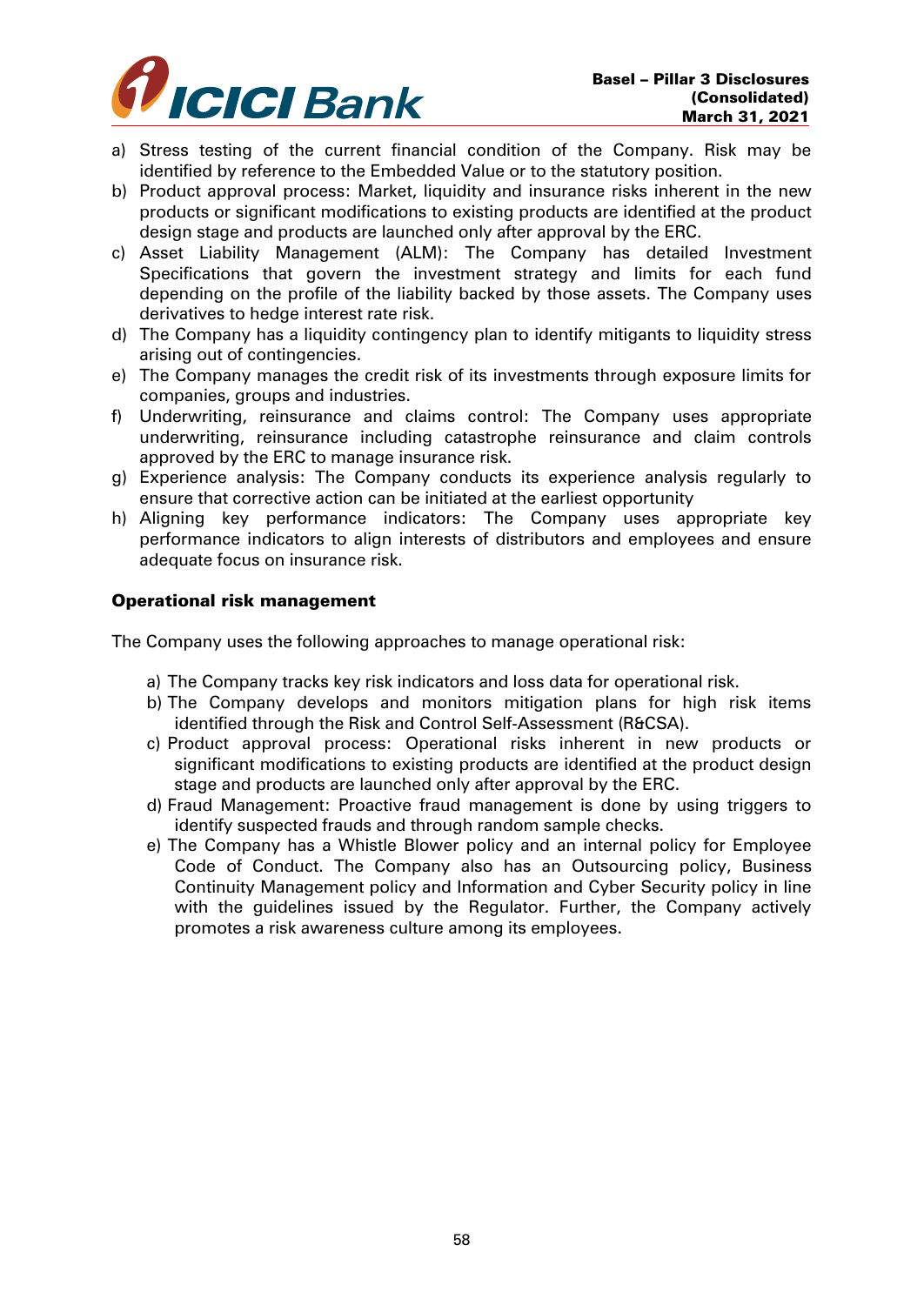

#### Reputation risk management

The Company monitors reputation risk through specific parameters as it has an impact on customer behavior and brand perception.

The ERC reviews all the risks and presents a risk report to the BRMC on a quarterly basis. The BRMC may inform the Board of the key findings at its discretion.

# ICICI LOMBARD GENERAL INSURANCE COMPANY LIMITED

The objective of the Risk Management Framework of the Company is to ensure that various risks are identified, measured, mitigated and that policies, procedures and standards are established to address these risks for systemic response and adherence.

The Company has identified enterprise wide risks, which are categorised under five broad groups namely Credit Risk, Market Risk, Underwriting Risk, Operational Risk and Strategic Risk. The broad structure of the framework is as follows:

- Risk identification, assessment and mitigation process;
- Risk management and oversight structure; and
- Risk monitoring and reporting mechanism.

As part of the Enterprise Risk Management exercise, critical risks along with the detailed mitigation plan are presented to the Risk Committee. The risk mitigation plans are monitored regularly by the Company to ensure their timely and appropriate execution. The Company further measures each of its risk items against a set of predefined tolerance levels. These levels and the subsequent tolerance scores are classified as high, medium and low risk respectively. The risks are further monitored on a quarterly basis by using a heat map based on probability and severity. A Risk Register is maintained to capture inventory of risks that the Company is exposed to along with mitigation and corrective action plans. The Risk Committee is updated on the progress on a quarterly basis.

The senior management of the Company is responsible for periodic review of the risk management process to ensure that the process initiatives are aligned to the desired objectives. The Internal Audit Department is responsible for review of risk management processes within the Company and for the review of self-assessments of risk management activities. Further, compliance testing is done on a periodic basis and the Risk Committee is kept apprised of the outcome of the same.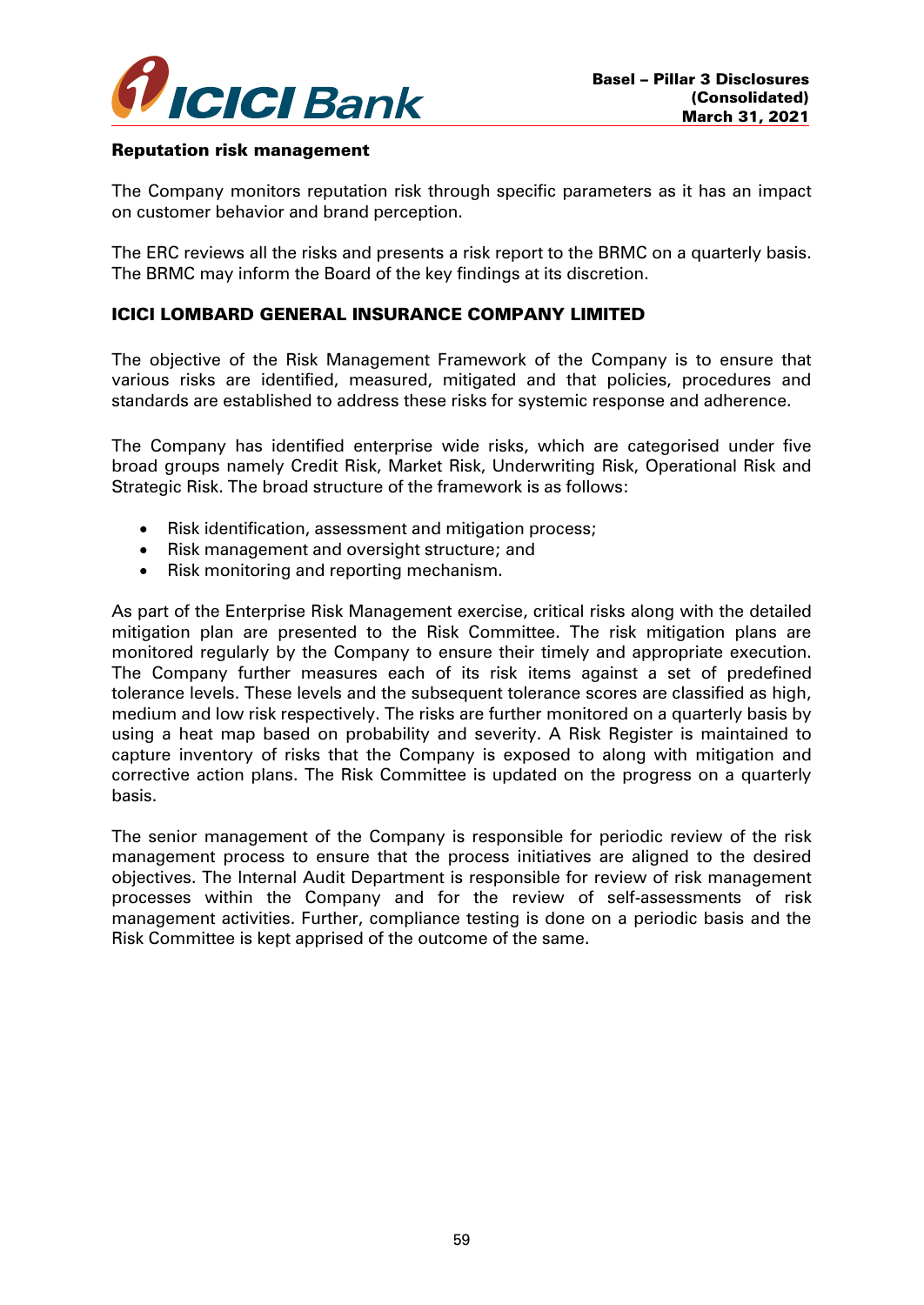

The Company's reinsurance program defines the retention limit for various classes of products. Further, the Company has in place a retention reinsurance philosophy, which defines the product-wise retention limits on a per-risk basis as well as a retention limit on a per-event basis. The Underwriting Policy defines product-wise approval limits for various underwriters. The Investment Policy lays down the asset allocation strategy to ensure financial liquidity, security and diversification. The Company also has in place a Solvency Framework, Liquidity Management Policy and an Asset Liability Management Policy. These policies ensure maintenance of adequate level of capital at all times to meet diverse risk related to market and operations. The Operational Risk policy defines the tolerance limits and lays down the framework for monitoring, supervision, reporting and management of operational risks for the Company. The Company has also adopted the Information Security Policy and Cyber Security Policy in line with the Group Information Security Policy and the Guidelines issued by the regulator on Information & Cyber Security.

Stress testing is conducted on a periodic basis to identify and quantify the overall impact of different stress scenarios on the Company's financial position.

The Risk Management Framework of the Company is overseen by the Risk Committee of the Board. The Company has a Chief Risk Officer who is responsible for the implementation and monitoring of the framework.

## ICICI SECURITIES LIMITED

The Company has in place a robust risk management framework for identification, measurement of risks and risk mitigation controls within the Company. The Risk Management Committee (constituted by the Board of Directors of the Company) analyses and monitors various products/processes/policies of the Company and approves risk controls to ensure that the residual risk of various business activities is kept within the defined limits. Towards this, the Committee is assisted by the Corporate Risk Management Group and Operational Risk Management Group for framing and monitoring various risk management policies, defining prudential limits and establishing requisite processes/procedures. Limits have been stipulated for the Company's own investments (such as VaR limits, exposure limits and concentration limits) as well as for products and services offered to clients by the Company. The Company has formulated an Operational Risk Management Policy for identification, assessment and/or measurement, monitoring and control/mitigation of operational risk at the business level.

The Corporate Risk Management Group of the Company also analyses the results of various stress testing scenarios from the perspective of ensuring the Company's capital adequacy under unfavourable/unforeseen market circumstances and ensuring timely actions, wherever required. The Corporate Risk Management Group of the Company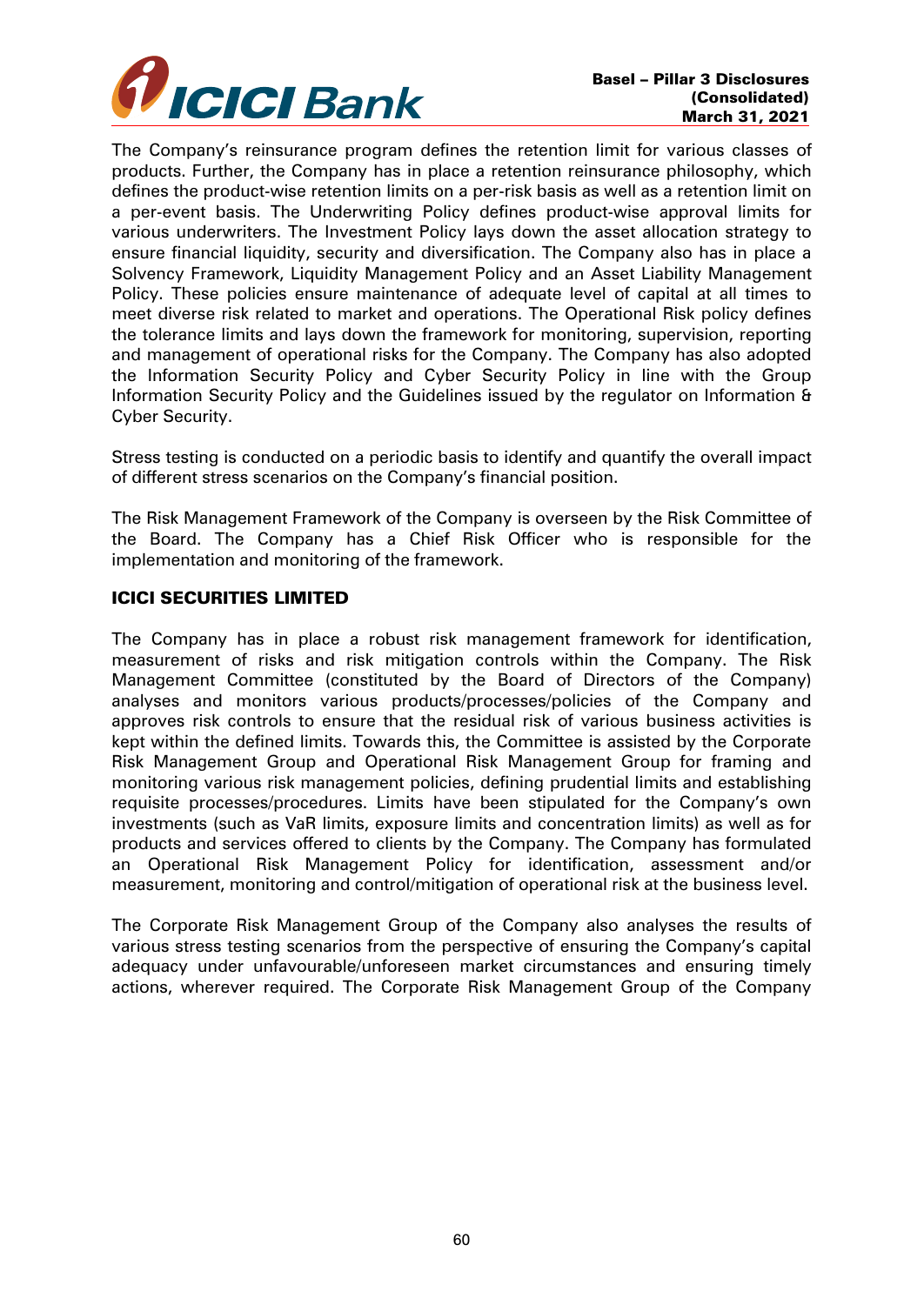

aims at anticipating risks, proactively planning for managing such risks and being better equipped for handling/managing uncertainties.

## ICICI VENTURE FUNDS MANAGEMENT COMPANY LIMITED

The policies approved by the Board of Directors form the governing framework for overall risk management. The key policies in this regard are Anti-Money Laundering (AML) & Combating Financing of Terrorism (CFT) Policy, Code of conduct for Prevention of Insider Trading, Framework for Managing Conflicts of Interest, Arm's Length Policy, Anti-Bribery and Anti-Corruption Policy. Business activities are undertaken within this framework. Independent groups such as Compliance and Operational Risk have been constituted to facilitate independent evaluation, monitoring and reporting of various risks. These groups function independent of the business groups and represent themselves at the Audit Committee of the Board of the company and also interface with the corresponding groups at ICICI Bank for a Group level oversight.

The Operational Risk Management function was created during fiscal 2011 to establish an operational risk management framework in the company. The framework includes the Operational Risk Management Policy, Board-approved process manuals and Operational Risk Management Committee. A Risk Register has also been created and maintained as a part of the Risk and Control Self-Assessment exercise involving all the departments in the company. The Register contains an inventory of risks that the company is exposed to along with existing controls. The Operational Risk Management Committee overviews the functioning of operational risk management within the company.

## ICICI PRUDENTIAL ASSET MANAGEMENT COMPANY LIMITED

ICICI Prudential AMC has in place policies relating to risk management that describe the philosophy and procedure adopted to identify, measure, monitor and treat/mitigate risk at the enterprise level. As per the policies, the senior management reviews the risk levels and action plans at its meetings, which are convened on a periodic basis.

The senior management reviews a wide range of issues pertaining to operational risk, investment risk, reputation risk and strategic risk. The key risk report summarising the key risks faced by the enterprise is placed before the Audit and Risk Committee (which is a board-level committee) and the senior management periodically.

The Internal Control Group carries out operational risk assessment across all business processes/lines and apprises the senior management on the key operational risk areas and suggested action plans, if any, to mitigate the risks.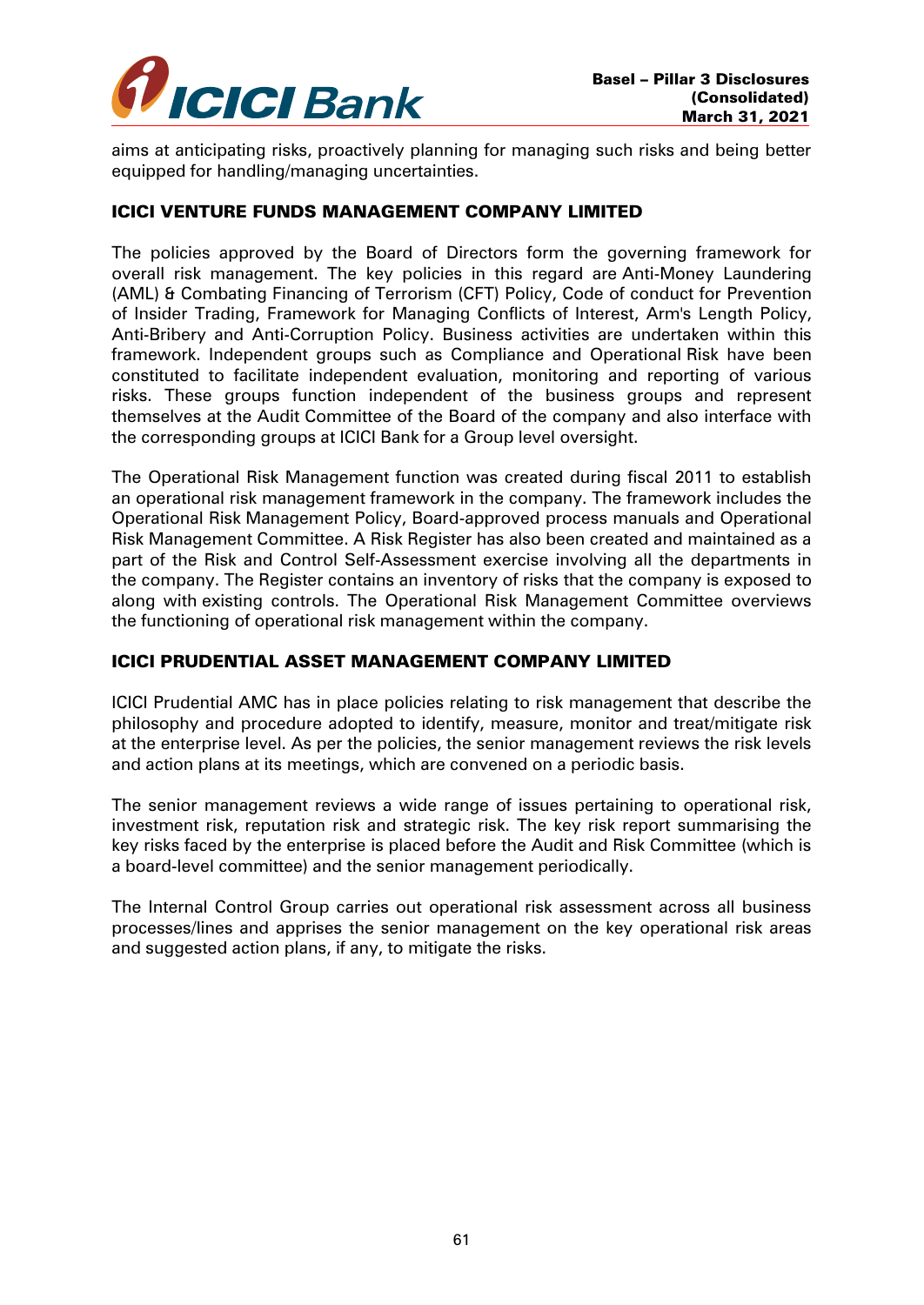

Investment risk oversight forms an integral part of the overall risk management framework and is guided by the Equity Investment and Debt Investment policies for investments made by various schemes of mutual fund. The process of assessment of investment risk includes portfolio construction/asset allocation, analysis of performance of funds, review of credit/counterparty/concentration risk, monitoring of liquidity risk in debt and equity funds, stress testing of liquidity risk and impact and review of trade price vs. volume-weighted average price. To sensitise the senior management regarding any exceptions in the area of investments, the investment risk oversight reporting forms part of the Investment Committee.

The Company has in place various policies to manage operational risk such as the business continuity plan, information technology security policy, product and process approval guidelines and procedure manuals.

#### DF-15: Disclosure on Remuneration

#### Compensation Policy and practices

- (A) Qualitative Disclosures
- a) Information relating to the bodies that oversee remuneration.
- Name, composition and mandate of the main body overseeing remuneration

The Board Governance, Remuneration and Nomination Committee (BGRNC/ Committee) is the body which oversees the remuneration aspects. The functions of the Committee include recommending appointments of Directors to the Board, identifying persons who are qualified to become Directors and who may be appointed in senior management in accordance with the criteria laid down and recommending to the Board their appointment and removal, formulate a criteria for the evaluation of the performance of the whole time/independent Directors and the Board and to extend or continue the term of appointment of independent Director on the basis of the report of performance evaluation of independent Directors, recommending to the Board a policy relating to the remuneration for the Directors, Key Managerial Personnel, Material Risk takers (MRTs) and other employees, recommending to the Board the remuneration (including performance bonus, share-linked instruments and perquisites) to wholetime Directors (WTDs) and senior management, commission and fee payable to non-executive Directors subject to applicable regulations, approving the policy for and quantum of variable pay payable to members of the staff including senior management, key managerial personnel, material risk takers formulating the criteria for determining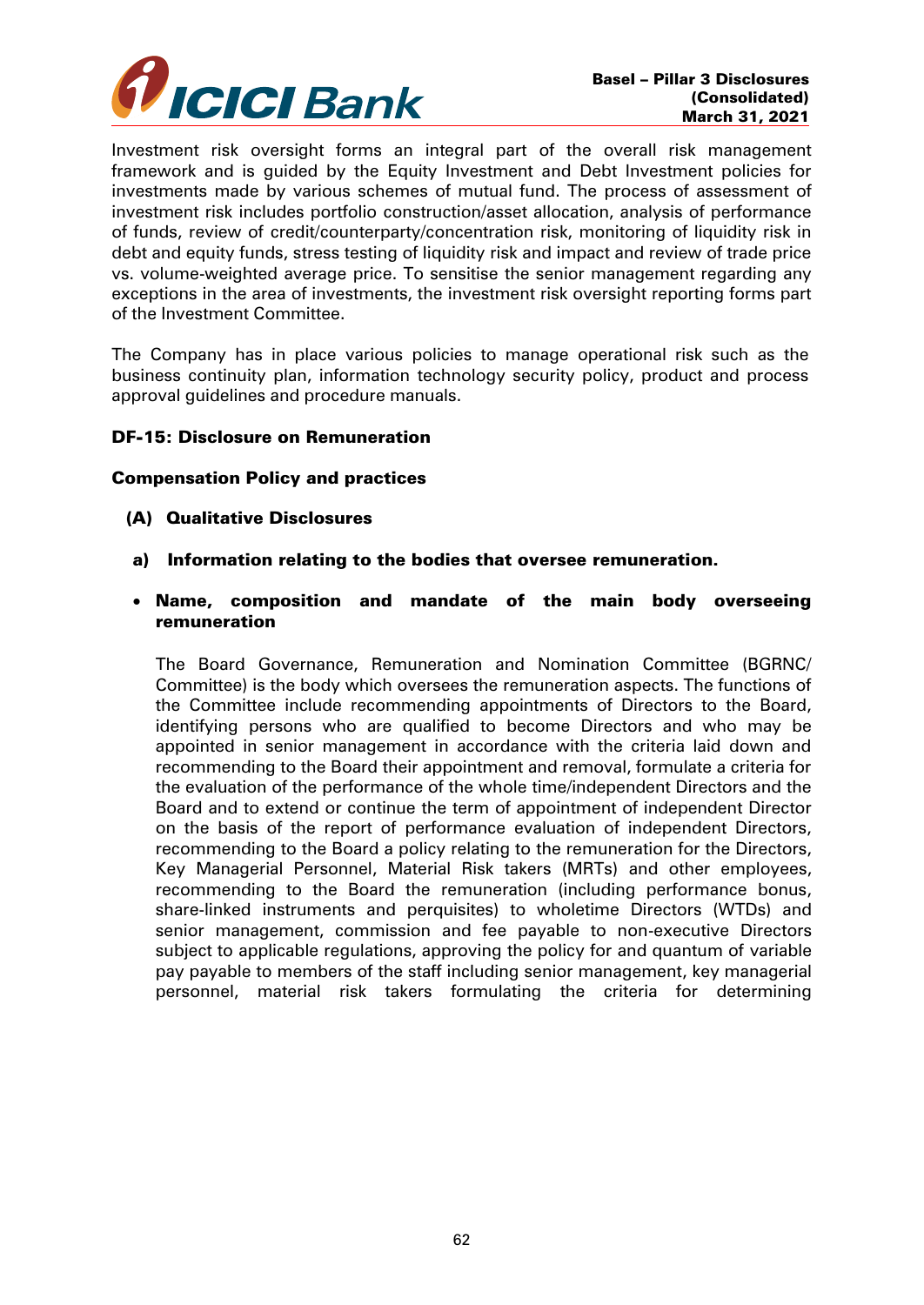

qualifications, positive attributes and independence of a Director, framing policy on Board diversity, framing guidelines for the Employee Stock Option Scheme (ESOS) and decide on the grant of the Bank's stock options to employees and WTDs of the Bank and its subsidiary companies.

## External consultants whose advice has been sought, the body by which they were commissioned, and in what areas of the remuneration process

During the year ended March 31, 2021, the Bank employed the services of a reputed consulting firm for market benchmarking in the area of compensation, including executive compensation.

#### Scope of the Bank's remuneration policy (eg. by regions, business lines), including the extent to which it is applicable to foreign subsidiaries and branches

The Compensation Policy of the Bank, as last amended by the BGRNC and the Board at their meetings held on April 10, 2020 and May 9, 2020 respectively, covers all employees of the Bank, including those in overseas branches of the Bank. In addition to the Bank's Compensation Policy guidelines, the overseas branches also adhere to relevant local regulations.

# Type of employees covered and number of such employees

All employees of the Bank are governed by the Compensation Policy. The total number of permanent employees of the Bank at March 31, 2021 was 97,488.

## b) Information relating to the design and structure of remuneration processes.

## • Key features and objectives of remuneration policy

The Bank has, under the guidance of the Board and the BGRNC, followed compensation practices intended to drive meritocracy within the framework of prudent risk management. This approach has been incorporated in the Compensation Policy, the key elements of which are given below.

• Effective governance of compensation: The BGRNC has oversight over compensation. The Committee defines Key Performance Indicators (KPIs) for WTDs and equivalent positions and the organisational performance norms for variable pay based on the financial and strategic plan approved by the Board. The KPIs include both quantitative and qualitative aspects defined with sub parameters. The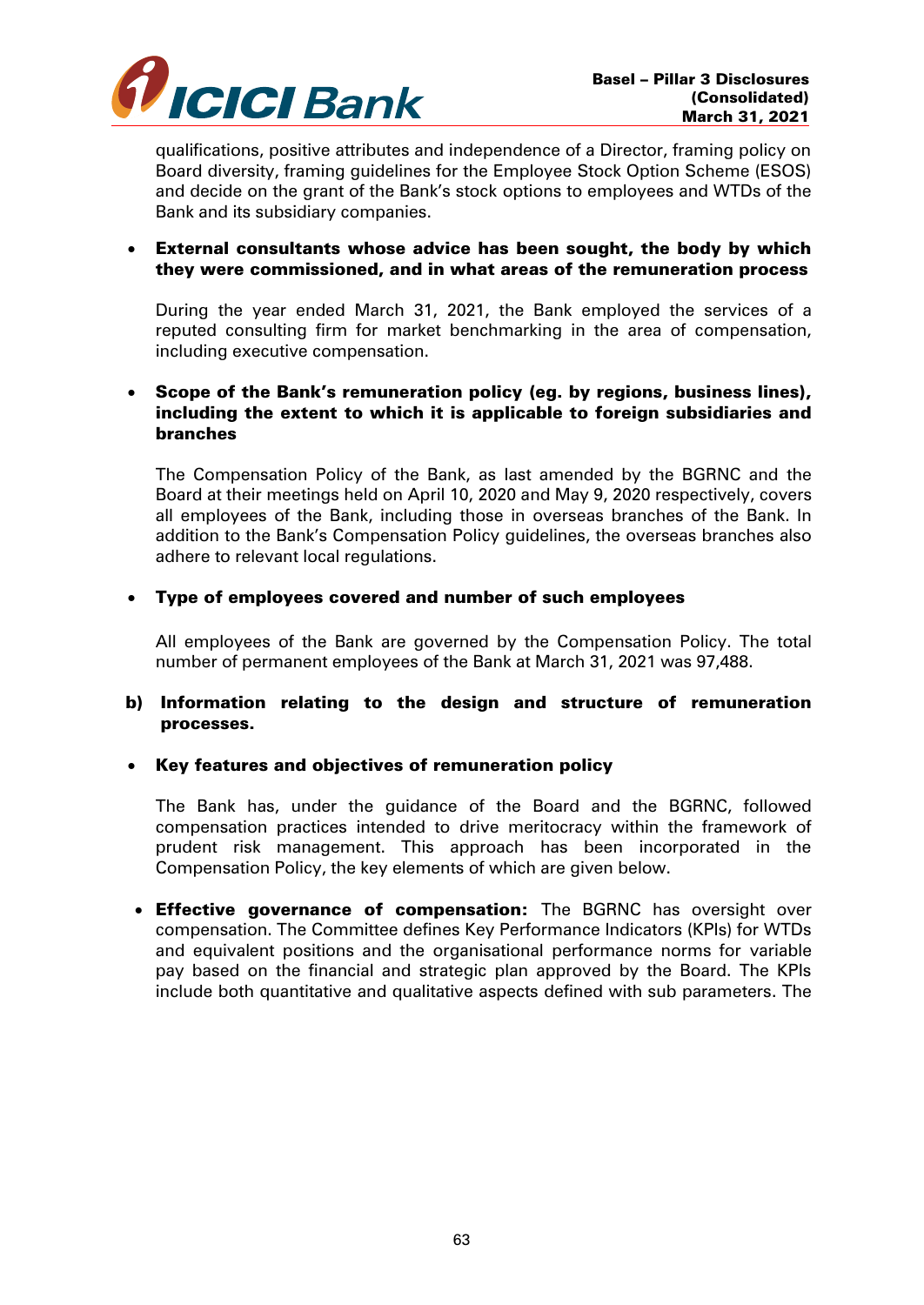

BGRNC assesses organisational performance and based on its assessment, it makes recommendations to the Board regarding compensation for WTDs, senior management and equivalent positions and variable pay for employees, including senior management, key management personnel.

 Alignment of compensation philosophy with prudent risk taking: The Bank seeks to achieve a prudent mix of fixed and variable pay, with a higher proportion of variable pay at senior levels and no guaranteed bonuses. Compensation is sought to be aligned to both financial and non-financial indicators of performance including aspects like risk management and customer service. The Bank's employee stock option scheme aims at aligning compensation to long term performance through stock option grants that vest over a period of time. Compensation of staff in audit, compliance and risk control functions is independent of the business areas they oversee and depends on their performance assessment.

# Whether the remuneration committee reviewed the firm's remuneration policy during the past year, and if so, an overview of any changes that were made

During the year ended March 31, 2021, the Bank's Compensation Policy was amended by the BGRNC and the Board at their meetings held on April 10, 2020 and May 9, 2020 respectively with the objective to align the policy to the RBI circular on 'Guidelines on Compensation of Whole Time Directors/ Chief Executive Officers/ Material Risk Takers and Control Function staff' dated November 4, 2019.

## Discussion of how the Bank ensures that risk and compliance employees are remunerated independently of the businesses they oversee

The compensation of staff engaged in control functions like Audit, Risk and Compliance depends on their performance, which is based on achievement of the key goals of their respective functions. Their goal sheets do not include any business targets.

## c) Description of the ways in which current and future risks are taken into account in the remuneration processes.

# Overview of the key risks that the Bank takes into account when implementing remuneration measures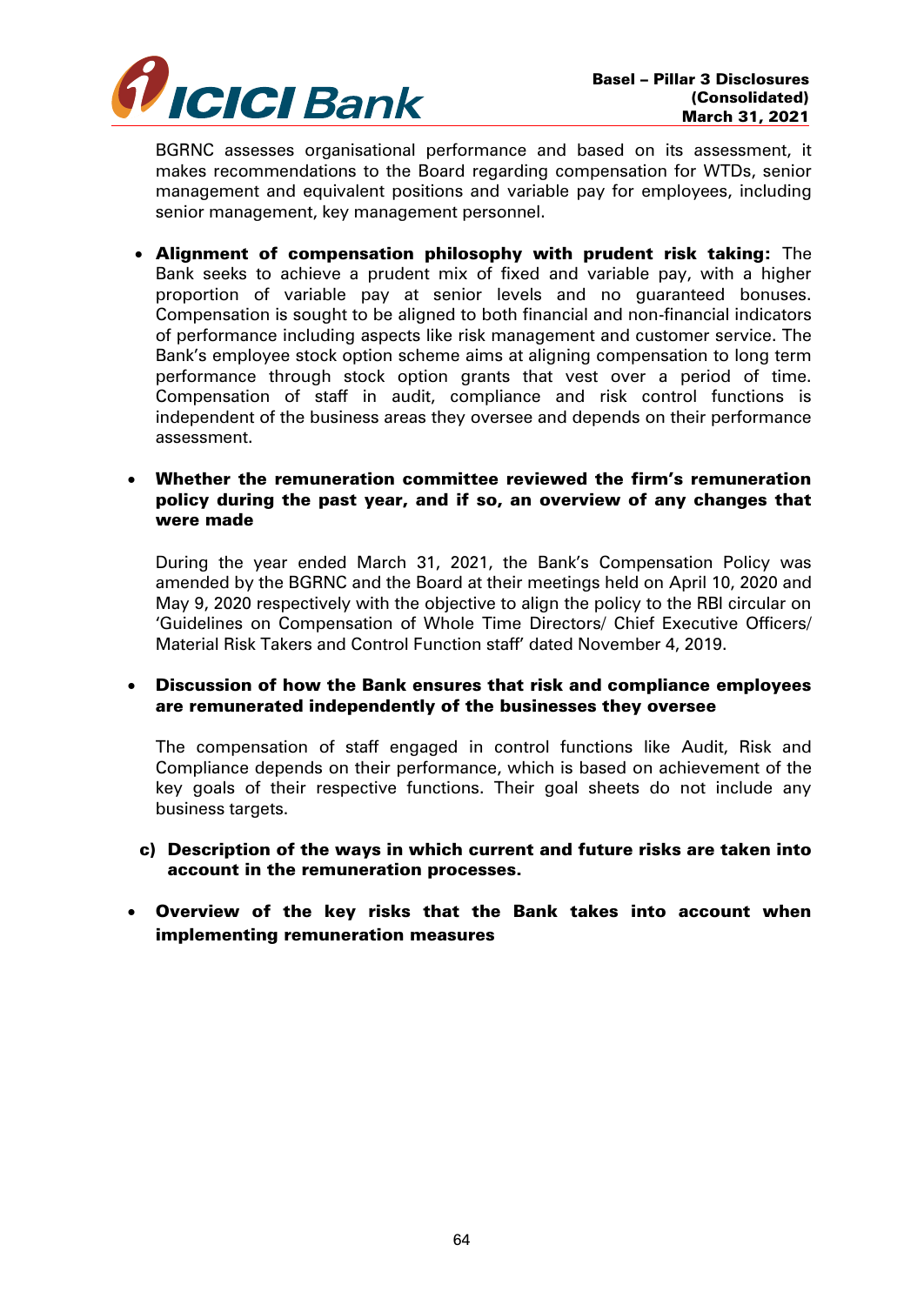

The Board approves the Enterprise Risk Management framework for the Bank. The business activities of the Bank are undertaken within this framework to achieve the financial plan. The risk framework includes the Bank's risk appetite, thresholds/limits framework and policies and procedures governing various types of risk. KPIs of WTDs & equivalent positions, as well as employees, incorporate relevant risk management related aspects. For example, in addition to performance indicator in areas such as risk calibrated core operating profit (profit before provisions and tax, excluding treasury income), performance indicators include aspects such as asset quality. The BGRNC takes into consideration all the above aspects while assessing organisational and individual performance and making compensation-related recommendations to the Board.

#### Overview of the nature and type of key measures used to take account of these risks, including risk difficult to measure

The annual performance targets and performance evaluation incorporate both qualitative and quantitative aspects including asset quality and provisioning, risk management framework, stakeholder relationships and leadership development.

#### Discussion of the ways in which these measures affect remuneration

Every year, the financial plan/targets are formulated in conjunction with a risk framework with limit structures for various areas of risk/lines of business, within which the Bank operates. To ensure effective alignment of compensation with prudent risk taking, the BGRNC takes into account adherence to the risk framework in conjunction with which the financial plan/targets have been formulated. KPIs of WTDs and equivalent positions, as well as employees, incorporate relevant risk management related aspects. For example, in addition to performance targets in areas such as risk calibrated core operating profit, performance indicators include aspects such as asset quality. The BGRNC takes into consideration all the above aspects while assessing organisational and individual performance and making compensation-related recommendations to the Board.

## Discussion of how the nature and type of these measures have changed over the past year and reasons for the changes, as well as the impact of changes on remuneration.

The nature and type of these measures have not changed over the past year and hence, there is no impact on remuneration.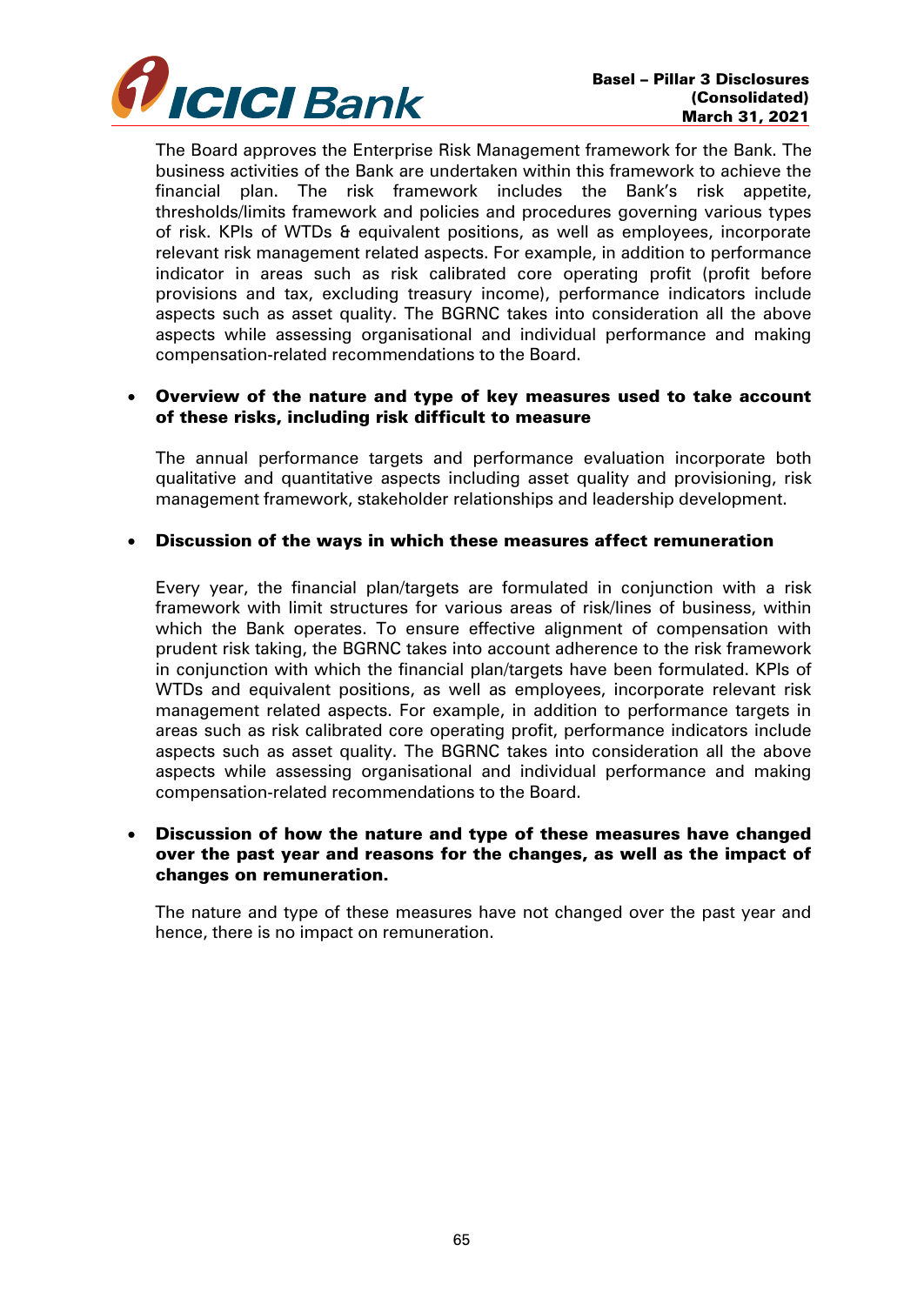

- d) Description of the ways in which the Bank seeks to link performance during a performance measurement period with levels of remuneration
- Overview of main performance metrics for Bank, top level business lines and individuals

The main performance metrics includes risk calibrated core operating profit (profit before provisions and tax, excluding treasury income) asset quality metrics (such as additions to non-performing loans and recoveries and upgrades), regulatory compliance, risk management processes and stakeholder relationships. The specific metrics and weightages for various metrics vary with the role and level of the individual.

#### Discussion of how amounts of individual remuneration are linked to the Bank-wide and individual performance

The BGRNC takes into consideration above mentioned aspects while assessing performance and making compensation-related recommendations to the Board regarding the performance assessment of WTDs and equivalent positions. The performance assessment of individual employees is undertaken based on their achievements, which incorporates various aspects described earlier.

# Discussion of the measures the Bank will in general implement to adjust remuneration in the event that performance metrics are weak, including the Bank's criteria for determining 'weak' performance metrics

The Bank's Compensation Policy outlines the measures the Bank will implement in the event of a reasonable evidence of deterioration in financial performance. Should such an event occur in the manner outlined in the policy, the BGRNC may decide to apply malus/clawback on none, part or all of the relevant variable compensation.

## e. Description of the ways in which the Bank seeks to adjust remuneration to take account of the longer term performance

#### Discussion of the Bank's policy on deferral and vesting of variable remuneration and, if the fraction of variable remuneration that is deferred differs across employees or groups of employees, a description of the factors that determine the fraction and their relative importance

The variable compensation is in the form of share-linked instruments (including stock options) or cash or a mix of cash and share-linked instruments (including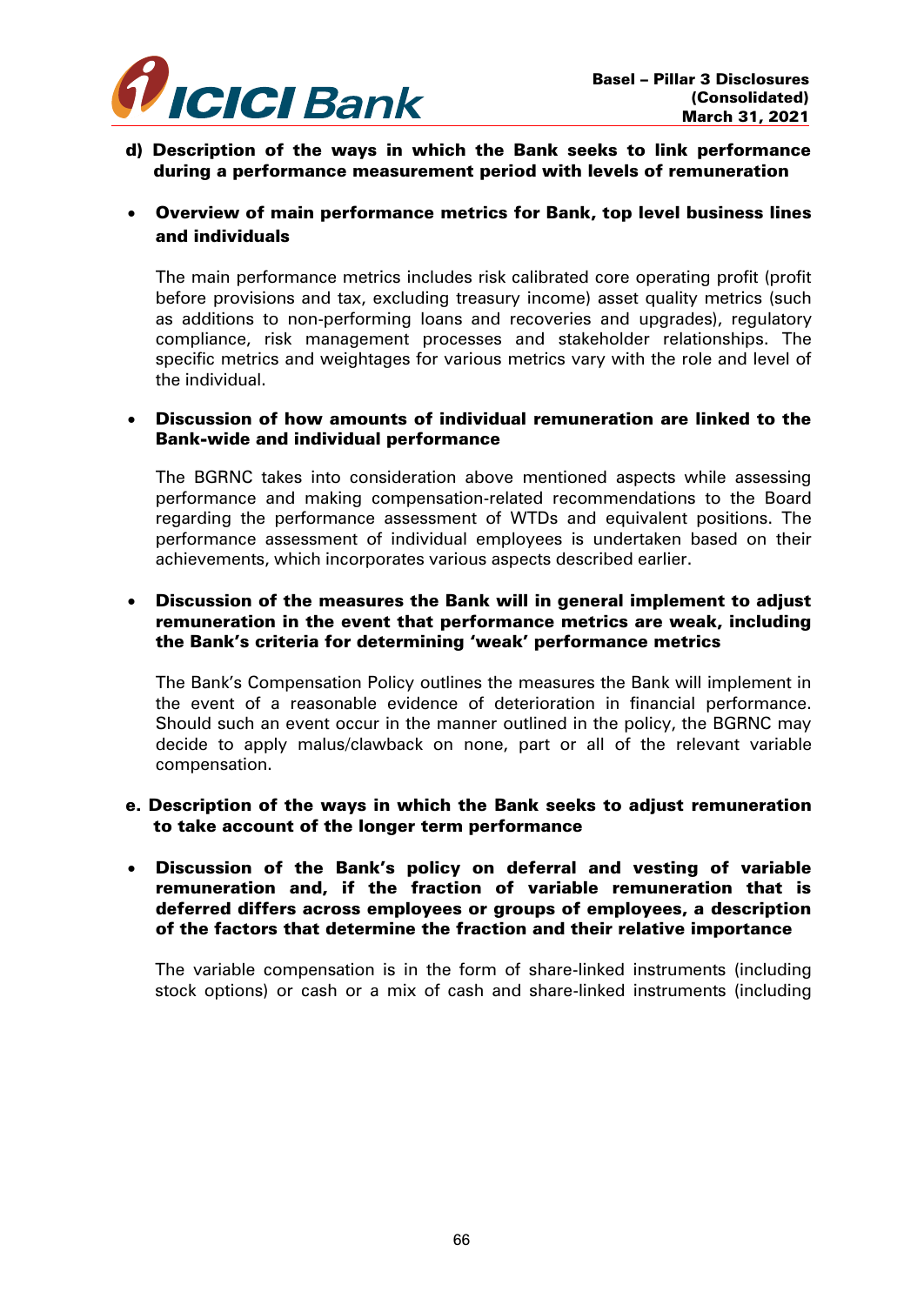

stock options). The quantum of variable pay for an employee does not exceed a certain percentage (as stipulated in the compensation policy) of the total fixed pay in a year. The proportion of variable pay to total compensation is higher at senior levels and lower at junior levels. Atleast 50% of the compensation is variable for WTDs, CEO and MRTs as a design. However, they can earn lesser variable pay based on various performance criteria.For WTDs, CEO and MRTs, a minimum of 60% of the total variable pay is under deferral arrangement (deferment). Additionally, atleast 50% of the cash component of the variable pay is under deferment. If the cash component is under  $\bar{\tau}$  2.5 million, the deferment is not applicable.

# Discussion of the Bank's policy and criteria for adjusting deferred remuneration before vesting and (if permitted by national law) after vesting through claw back arrangements

The deferred portion of variable pay pertaining to the assessment year or previous year/s (as defined in the policy) is subject to malus, under which the Bank prevents vesting of all or part or none of the unvested variable pay in the event of the assessed divergence in the Bank's provisioning for NPAs or in the event of a reasonable evidence of deterioration in financial performance or in the event of gross misconduct and/or other acts as mentioned in the policy. In such cases (other than assessed divergence), variable pay already paid out may also be subjected to clawback arrangements, as applicable.

#### f) Description of the different forms of variable remuneration that the Bank utilises and the rationale for using these different forms

 Overview of the forms of variable remuneration offered. A discussion of the use of different forms of variable remuneration and, if the mix of different forms of variable remuneration differs across employees or group of employees, a description of the factors that determine the mix and their relative importance

The variable compensation is in the form of employee stock options or cash or a mix of cash and stock options. The Bank pays performance linked retention pay (PLRP) to its front-line staff and junior management. PLRP aims to reward front line and junior managers, mainly on the basis of skill maturity attained through experience and continuity in role which is a key differentiator for customer service. The Bank pays performance bonus and stock options to relevant employees in its middle and senior management. The variable pay payout schedules is sensitive to the time horizon of risks as defined in the policy.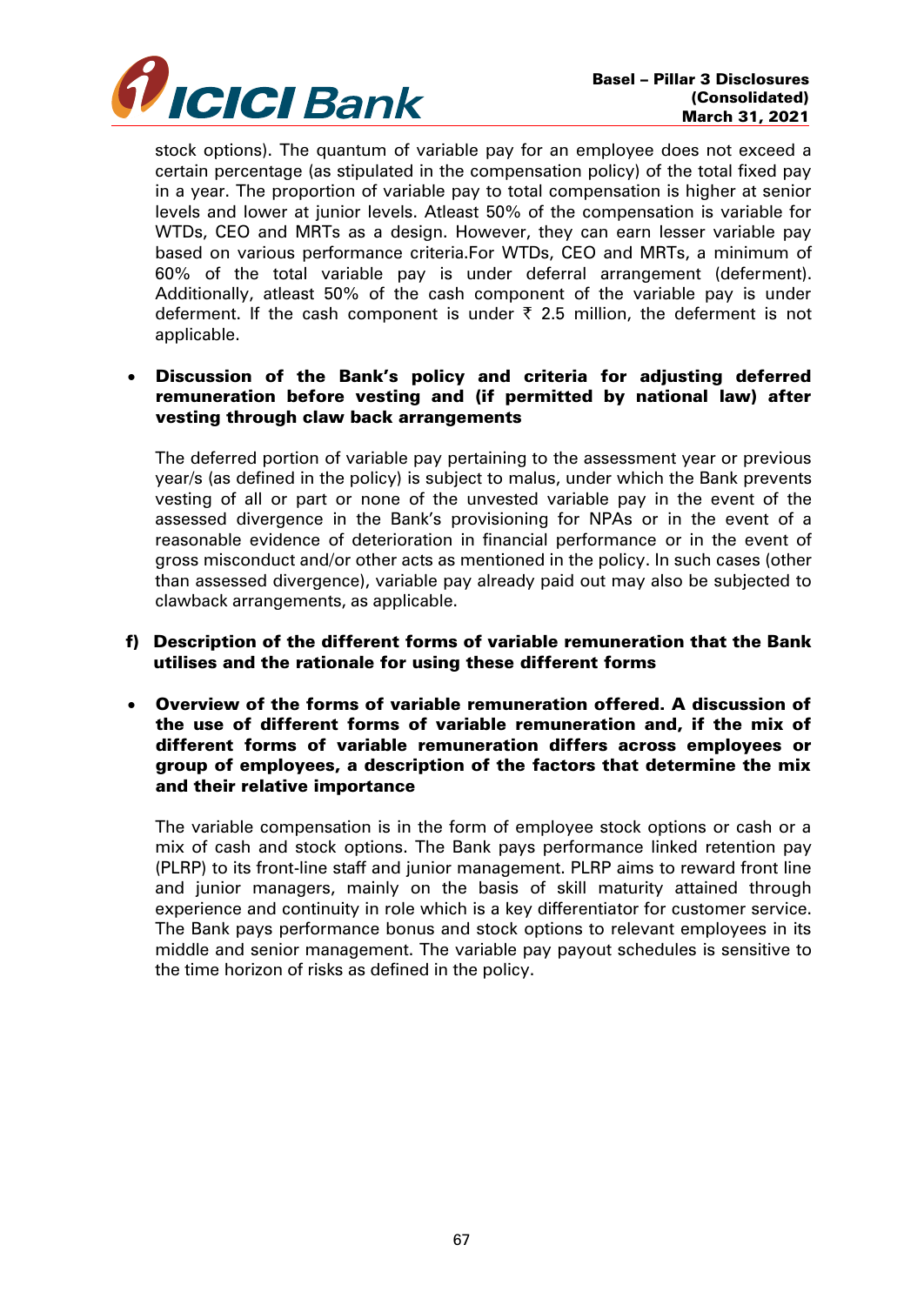

The Bank ensures higher proportion of variable pay at senior levels and lower variable pay for front-line staff and junior management levels.

#### (B) Quantitative disclosures

The following table sets forth, for the period indicated, the details of quantitative disclosure for remuneration of WTDs (including MD and CEO) and other Material Risk Takers.

|                                                                                                                | ₹ in million, except numbers               |
|----------------------------------------------------------------------------------------------------------------|--------------------------------------------|
| <b>Particulars</b>                                                                                             | <b>Year ended</b><br><b>March 31, 2021</b> |
| 1. Number of meetings held by the BGRNC during the<br>financial year                                           | 6                                          |
| Remuneration paid to its members during the financial<br>year (sitting fees)                                   | 1.2                                        |
| 2. Number of employees having received a variable<br>remuneration award during the financial year <sup>1</sup> | 49                                         |
| 3. Number and total amount of sign-on/joining bonus<br>made during the financial year                          |                                            |
| 4. Details of severance pay, in addition to<br>accrued<br>benefits, if any                                     |                                            |
| 5. Breakdown of amount of remuneration awards for the                                                          |                                            |
| financial year<br>Fixed <sup>2</sup>                                                                           | 1,041.0                                    |
| Variable $3$                                                                                                   | 165.3                                      |
| - Deferred                                                                                                     |                                            |
| - Non-deferred                                                                                                 | 165.3                                      |
| Share-linked instruments <sup>3</sup> (nos.)                                                                   | 9,127,500.0                                |
| - Deferred (nos.)                                                                                              | 9,127,500.0                                |
| - Non-deferred (nos.)                                                                                          |                                            |
| 6. Total amount of deferred remuneration paid out during                                                       |                                            |
| the year                                                                                                       |                                            |
| - Bonus                                                                                                        |                                            |
| - Share-linked instruments <sup>4</sup> (nos.)                                                                 | 9,370,230                                  |
| 7.<br>Total amount of outstanding deferred remuneration                                                        |                                            |
| Cash                                                                                                           | N.A.                                       |
| Shares (nos)                                                                                                   |                                            |
| Shares-linked instruments <sup>5</sup> (nos.)                                                                  | 19,889,730                                 |
| Other                                                                                                          |                                            |
| Total amount of outstanding deferred remuneration<br>8.                                                        |                                            |
| and retained remuneration exposed to ex-post explicit                                                          |                                            |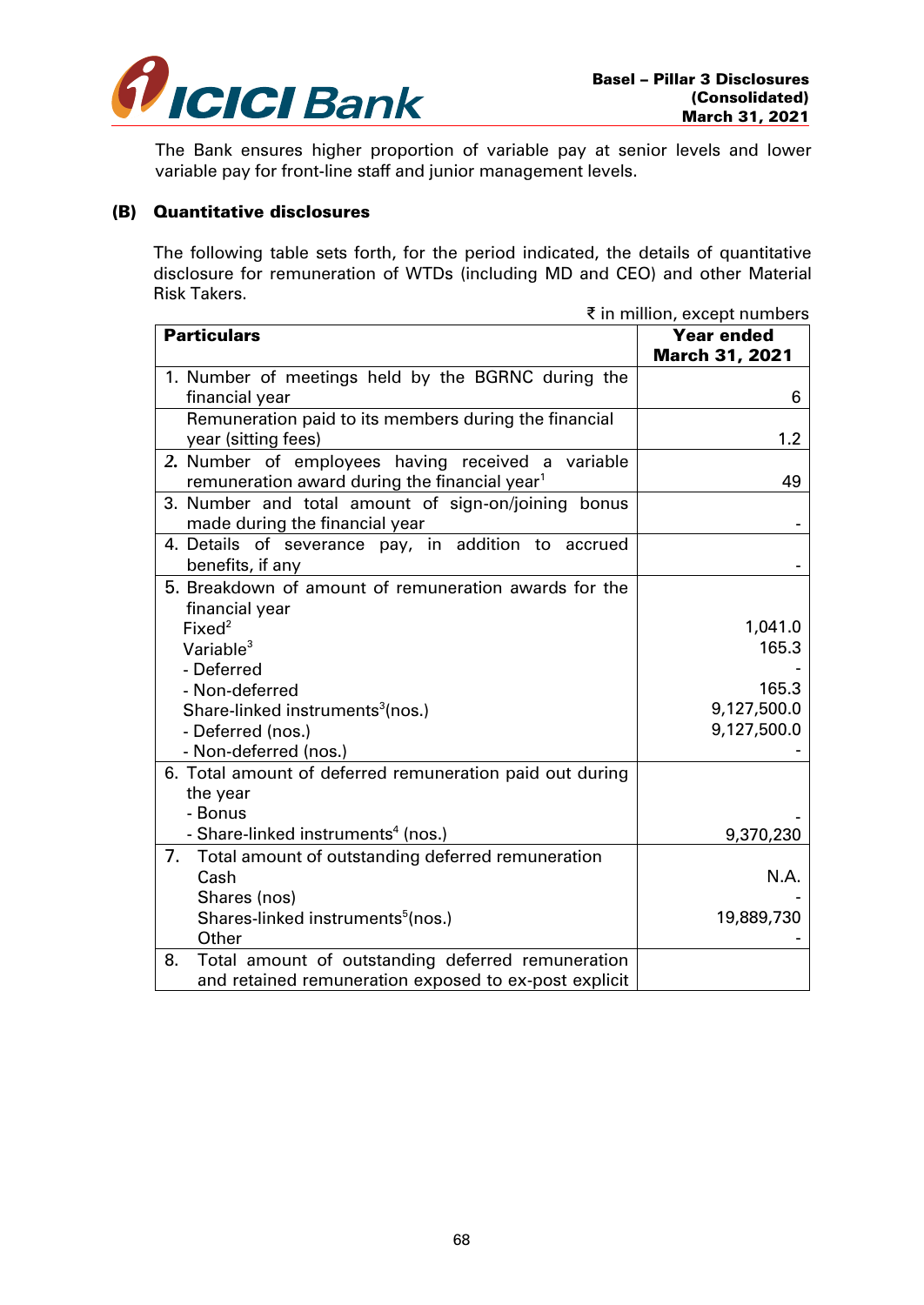

| <b>Particulars</b>                                             | <b>Year ended</b><br><b>March 31, 2021</b> |
|----------------------------------------------------------------|--------------------------------------------|
| and/or implicit adjustments                                    |                                            |
| - Bonus                                                        |                                            |
| - Share-linked instruments (nos.)                              | 9,127,500                                  |
| 9.<br>Total amount of reductions during the year due to ex-    |                                            |
| post explicit adjustments <sup>6</sup>                         | N.A.                                       |
| 10. Total amount of reductions during the year due to ex-      |                                            |
| post implicit adjustments                                      | N.A.                                       |
| 11. Number of MRTs identified                                  | 47                                         |
| 12. Number of cases where malus has been exercised             |                                            |
| Number of cases where clawback has been exercised <sup>6</sup> |                                            |
| Number of cases where malus and clawback have                  |                                            |
| been exercised                                                 |                                            |
| 13. The mean pay for the bank as a whole (excluding sub-       |                                            |
| staff) and the deviation of the pay of each of its WTDs        |                                            |
| from the mean pay                                              |                                            |
| Mean pay of the bank <sup>7</sup>                              | 704,035                                    |
| Deviation - MD&CEO                                             | 3,455,855                                  |
| Deviation - WTD1                                               | 50,085,768                                 |
| <b>Deviation - WTD2</b>                                        | 47,547,650                                 |
| Deviation - WTD3                                               | 46,536,300                                 |

1. For the year ended March 31, 2021 includes MDCEO/WTDs/and other MRTs based on the revised criteria given by RBI in its guideline dated November 4, 2019. Also includes WTDs transferred to group companies. For the year ended on March 31, 2021 variable remuneration includes cash bonus and stock options based on the revised criteria given by RBI in its guideline dated November 4, 2019 that are paid/ granted/ vested during the year.

- 2. Fixed pay includes basic salary, supplementary allowances, superannuation, contribution to provident fund, gratuity fund and value of perquisites. The value of perquisite is calculated as cost to the Bank.
- 3. Variable and share-linked instruments represent amounts/ options awarded for the year ended March 31, 2020 as per RBI approvals wherever applicable.
- 4. Includes options vested during the year including for WTDs who were transferred to group companies.
- 5. Includes outstanding options unvested including for WTDs who were transferred to group companies.
- 6. Excludes  $\bar{\tau}$  74.1 million variable pay to the former MD & CEO for past years which has been directed for claw-back in respect of which the Bank has filed a recovery suit against the former MD & CEO.
- 7. Mean pay is computed on annualised fixed pay that includes basic salary, supplementary allowances, superannuation, contribution to provident fund, gratuity fund and value of perquisites. The value of perquisite is calculated as cost to the Bank.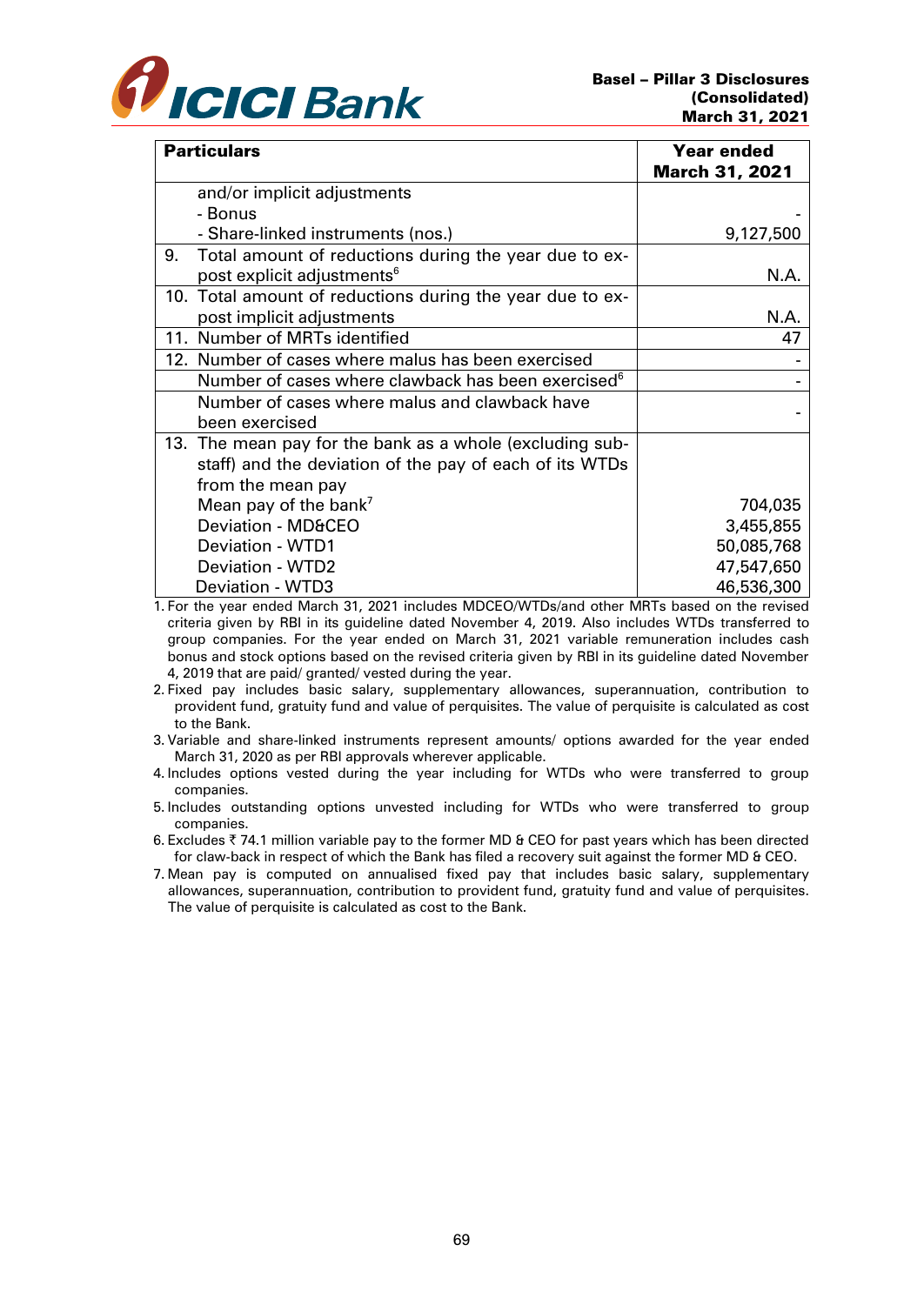

# DF-16: Equities – Disclosure for banking book positions

Investments are classified at the time of purchase into Held for trade (HFT), Available for Sale (AFS) and Held to Maturity (HTM) categories in line with the RBI master circular-Prudential Norms for Classification, Valuation and Operation of Investments Portfolio by Banks. In accordance with the RBI guidelines, investments in equity of subsidiaries and joint ventures (a joint venture will be one where the Bank, along with its subsidiaries, holds more than 25 percent of the equity) are required to be classified under HTM category. For capital adequacy purpose, as per the RBI guidelines, equity securities held under HTM category are classified under banking book.

As per the RBI guidelines, investments classified under HTM category need not be marked to market and are carried at acquisition cost. Any diminution, other than temporary, in the value of equity investments is provided for. Any loss on sale of investments in HTM category is recognised in the profit and loss statement. Any profit on sale of investments under HTM category is recognised in the profit and loss statement and is then appropriated to capital reserve, net of taxes and statutory reserve. Equity shares under the banking book are the Bank's investments in equity shares of its insurance subsidiaries. The book value of the equity investments under banking book is ₹ 45,787.4 million as per the regulatory scope of consolidation. The cumulative realised gain/(loss) arising from sale and liquidation of these securities in the reporting period is nil. Total latent revaluation gain of these outstanding securities, based on quoted market value at March 31, 2021 is ₹ 644,376.1 million. The book value of equity investments in insurance subsidiaries is deducted from capital as per the transition arrangement provided by RBI in the master circular on Basel III regulations.

## LEVERAGE RATIO

## DF-17: Summary Comparison of accounting assets and leverage ratio exposure

The Basel III leverage ratio is defined as the capital measure (Tier-1 capital of the riskbased capital framework) divided by the exposure measure, expressed as a percentage. The following table sets forth, the disclosures required for leverage ratio for the Bank at the consolidated level as per RBI guidelines at March 31, 2021.

|            |                                                             | ₹ in million  |
|------------|-------------------------------------------------------------|---------------|
| Sr.<br>No. | <b>Particulars</b>                                          | <b>Amount</b> |
| 1          | Total consolidated assets as per published financial        |               |
|            | statements                                                  | 15,738,122.4  |
| 2          | Adjustment for investments in banking, financial, insurance | (46,070.5)    |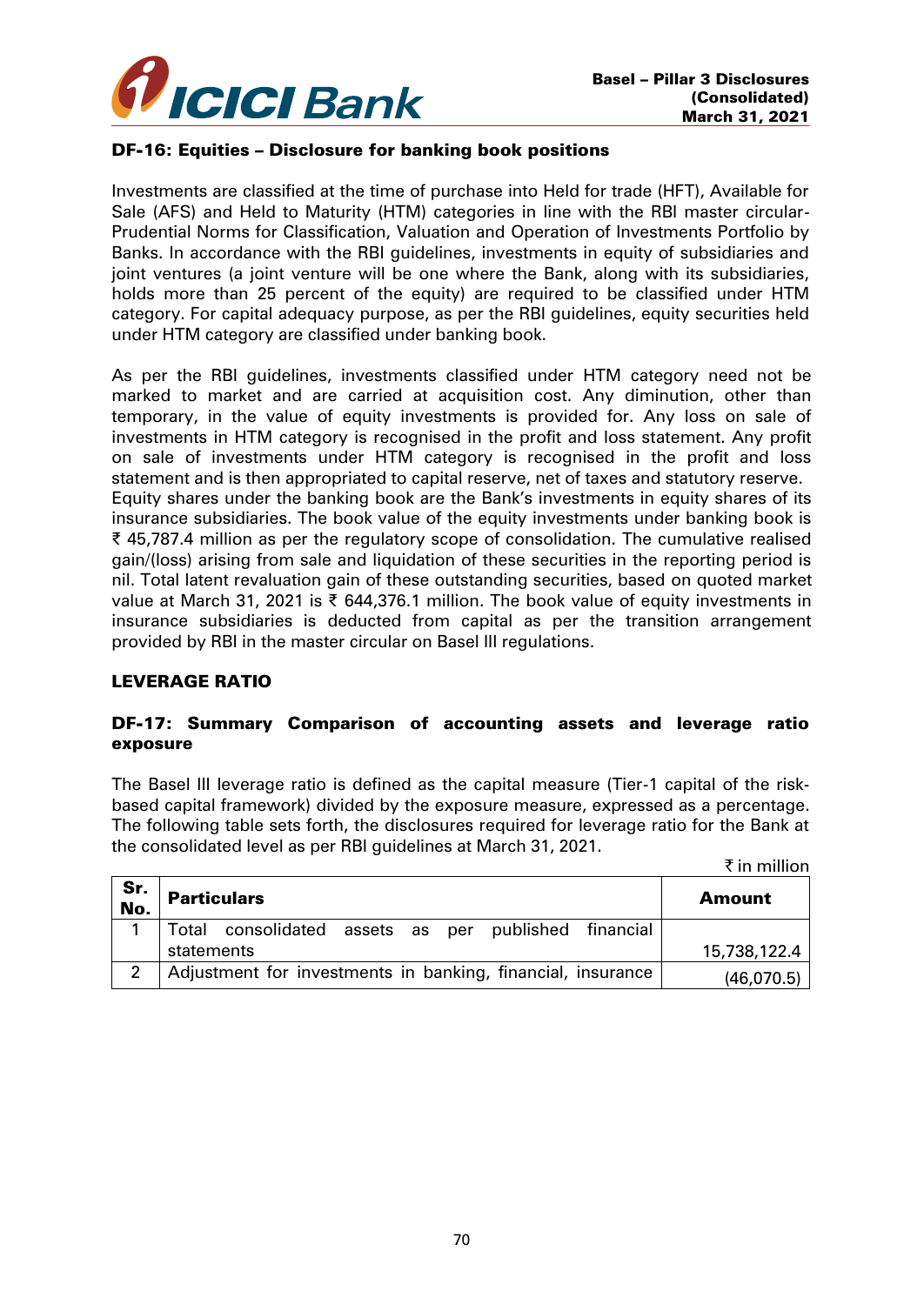

 $\bar{\tau}$  in million

| Sr. | <b>Particulars</b>                                            | Amount        |
|-----|---------------------------------------------------------------|---------------|
|     | or commercial entities that are consolidated for accounting   |               |
|     | purposes but outside the scope of regulatory consolidation    |               |
| 3   | Adjustment for fiduciary assets recognised on the balance     |               |
|     | sheet pursuant to the operative accounting framework but      |               |
|     | excluded from the leverage ratio exposure measure             |               |
| 4   | Adjustments for derivative financial instruments              | 452,970.8     |
| 5   | Adjustment for securities financing transactions (SFTs) (i.e. |               |
|     | repos and similar secured lending)                            | 1,713.3       |
| 6   | Adjustment for off-balance sheet items (i.e. conversion to    |               |
|     | credit equivalent amounts of off- balance sheet exposures)    | 1,406,410.8   |
| 7   | Other adjustments                                             | (2,518,163.5) |
| 8   | Leverage ratio exposure                                       | 15,034,983.3  |

## DF-18: Leverage ratio common disclosure template

The following table sets forth, the leverage ratio at March 31, 2021

| Sr.<br>No.                       | Leverage ratio framework                                                                                                                       | Amount       |  |
|----------------------------------|------------------------------------------------------------------------------------------------------------------------------------------------|--------------|--|
| <b>On-Balance sheet exposure</b> |                                                                                                                                                |              |  |
|                                  | On-balance sheet items (excluding derivatives and SFTs,<br>but including collateral)                                                           | 12,731,777.0 |  |
| 2                                | (Asset amounts deducted in determining Basel III Tier 1<br>capital)                                                                            | (56,956.0)   |  |
| 3                                | Total on-balance sheet exposures (excluding<br>derivatives and SFTs) (sum of lines 1 and 2)                                                    | 12,674,821.0 |  |
|                                  | <b>Derivative exposure</b>                                                                                                                     |              |  |
| 4                                | Replacement cost associated with all derivatives<br>transactions (i.e. net of eligible cash variation margin)                                  | 136,611.1    |  |
| 5                                | Add-on amounts for PFE associated with all derivatives<br>transactions                                                                         | 456,455.2    |  |
| 6                                | Gross-up for derivatives collateral provided where<br>deducted from the balance sheet assets pursuant to the<br>operative accounting framework |              |  |
| 7                                | (Deductions of receivables assets for cash variation<br>margin provided in derivatives transactions)                                           |              |  |
| 8                                | (Exempted CCP leg of client-cleared trade exposures)                                                                                           |              |  |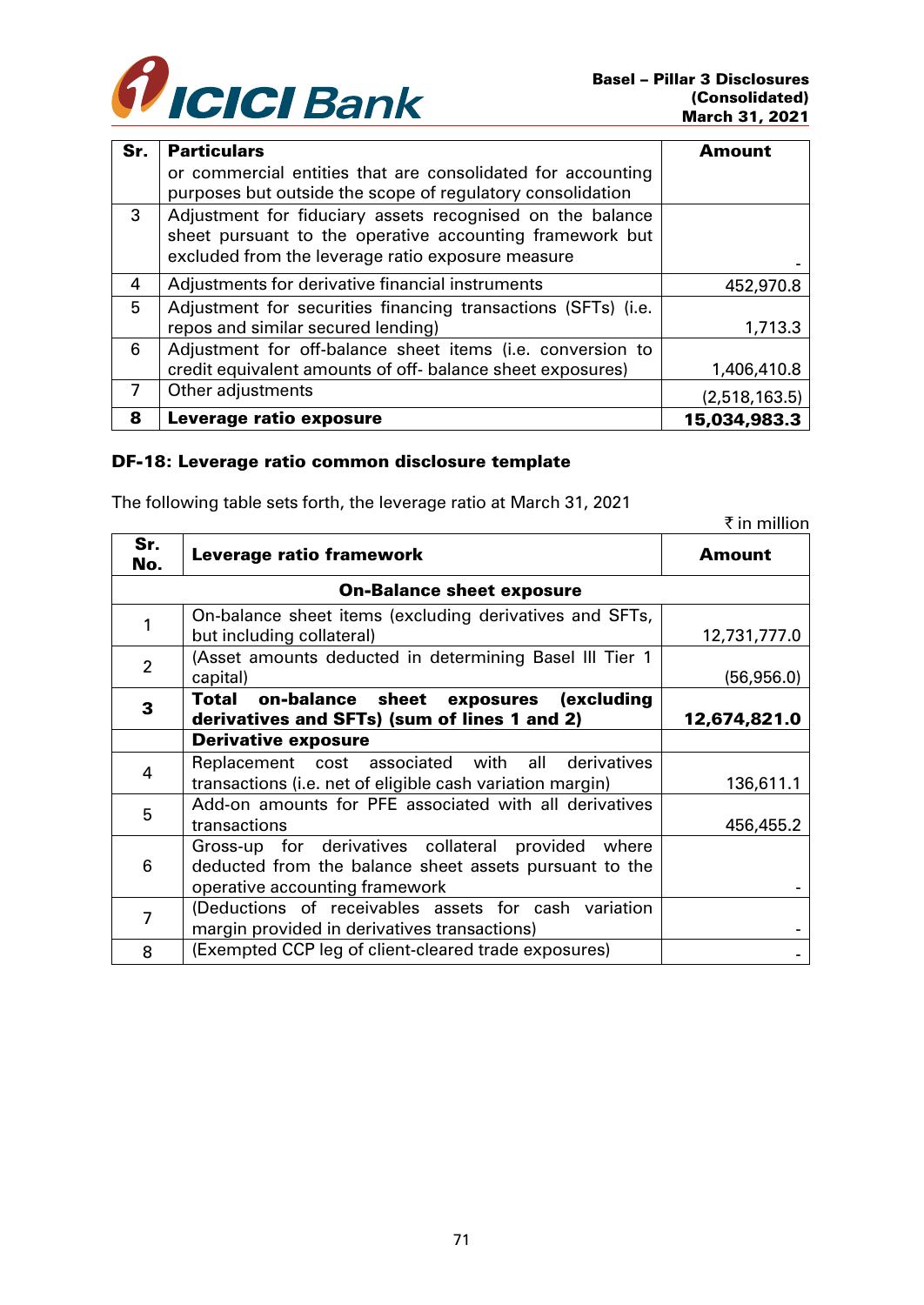

| Sr.<br>No. | Leverage ratio framework                                                                                | Amount        |
|------------|---------------------------------------------------------------------------------------------------------|---------------|
| 9          | Adjusted effective notional amount of written credit<br>derivatives                                     |               |
| 10         | (Adjusted effective notional offsets and add-on deductions<br>for written credit derivatives)           |               |
| 11         | Total derivative exposures (sum of lines 4 to 10)                                                       | 593,066.3     |
|            | <b>Securities financing transaction exposures</b>                                                       |               |
| 12         | Gross SFT assets (with no recognition of netting), after<br>adjusting for sale accounting transactions. | 358,971.9     |
| 13         | (Netted amounts of cash payables and cash receivables of<br>gross SFT assets)                           |               |
| 14         | <b>CCR</b> exposure for SFT assets                                                                      | 1,713.3       |
| 15         | <b>Agent transaction exposures</b>                                                                      |               |
| 16         | Total securities financing transaction exposures<br>(sum of lines 12 to 15)                             | 360,685.2     |
|            | <b>Other off-balance sheet exposures</b>                                                                |               |
| 17         | Off-balance sheet exposure at gross notional amount                                                     | 5,328,058.0   |
| 18         | (Adjustments for conversion to credit equivalent amounts)                                               | (3,921,647.2) |
| 19         | Off-balance sheet items (sum of lines 17 and 18)                                                        | 1,406,410.8   |
|            | <b>Capital and total exposures</b>                                                                      |               |
| 20         | Tier 1 capital <sup>1</sup>                                                                             | 1,530,742.1   |
| 21         | Total exposures (sum of lines 3, 11, 16 and $19)^2$                                                     | 15,034,983.3  |
|            | Leverage ratio                                                                                          |               |
| 22         | <b>Basel III leverage ratio<sup>3</sup></b>                                                             | 10.18%        |

1. Tier 1 capital at June 30, 2020, September 30, 2020 and December 31, 2020 was  $\bar{\tau}$  1,209.55 billion,  $\bar{\tau}$ 1,358.03 billion and  $\bar{\tau}$  1,360.54 billion, respectively.

2. Total exposures at June 30, 2020, September 30, 2020 and December 31, 2020 were ₹ 14,144.79 billion, ₹ 14,203.92 billion and  $\bar{\tau}$  14,489.50 billion, respectively.

3. Leverage ratio at June 30, 2020, September 30, 2020 and December 31, 2020 was 8.55%, 9.56% and 9.39% respectively.